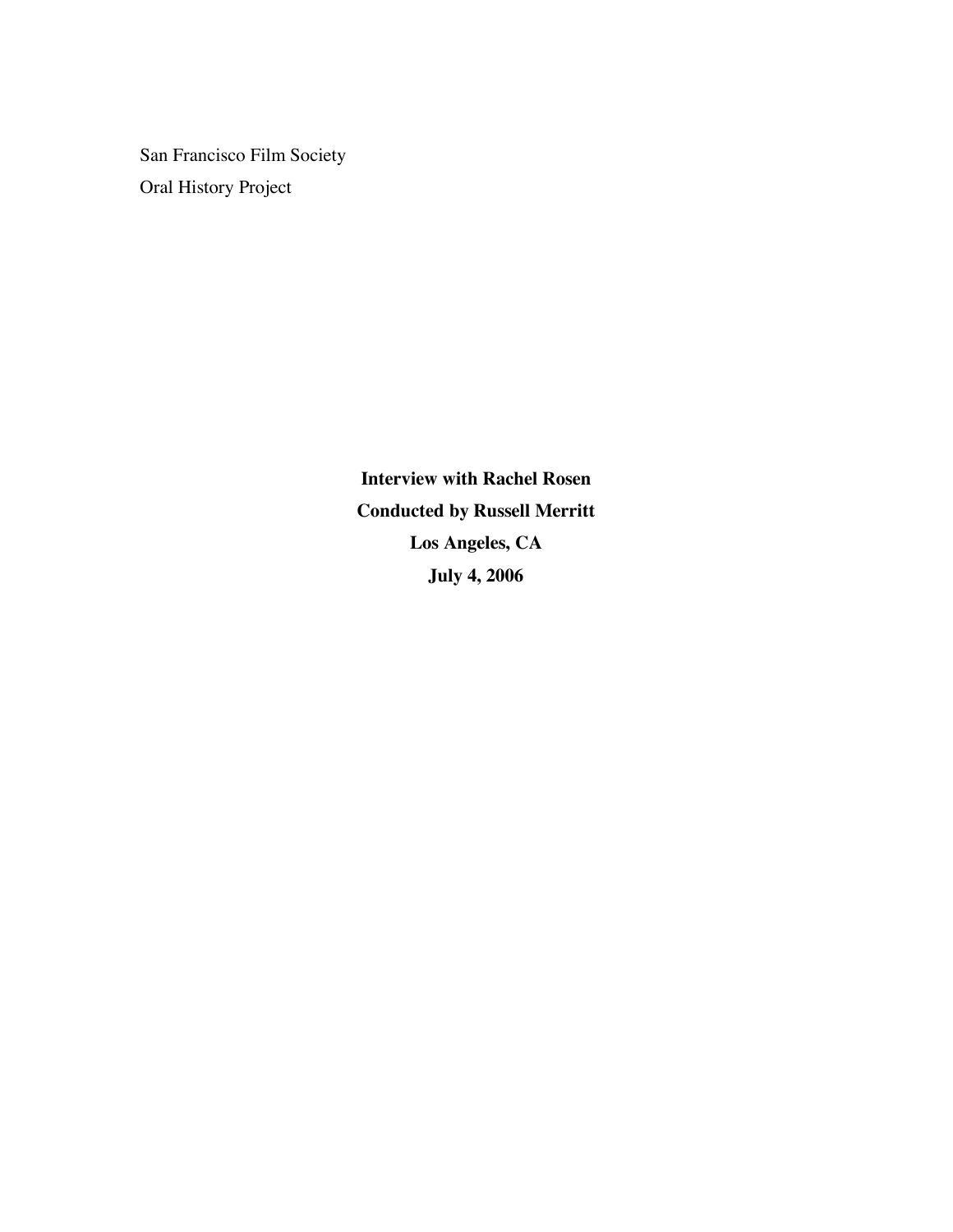RUSSELL MERRITT: I'm talking with Rachel Rosen. It's Independence Day, Fourth of July. It's 11:30, and we are in her apartment. As I understand it, you joined the Film Festival some time around 1990 and 1991. Do you know how they heard about you, what you were doing at the time, and what the background was?

RACHEL ROSEN: How they heard about me? I found them. [LAUGHS] At the time, I was in the middle of getting my Masters degree at Stanford in the documentary film program. I had been a film publicist in New York for about five years. I left that to get my Masters degree. The Stanford program involved a year of coursework, and then you had about as much time as you wanted to finish your degree, which involved making a thesis film. So I had started to make a film, and then I was looking for a summer job, and I got a job at the New York Film Festival, as Director's Liaison, because it just seemed like festivals, because they use so much seasonal work, is a great thing to do as you're working on your own work. And I remember we'd bring the directors backstage and we'd come out, and there would usually be a few people lingering in the hallway, waiting to talk to the director. And one of those people always lingering in the hallway was Peter Scarlet. So I thought, "Oh, yeah, there's a festival in San Francisco. Maybe that would also be a good job." I got in touch with them, and they were looking for someone to do film publicity with Brian that year. And so I applied for the job.

RUSSELL MERRITT: You said before the New York Film Festival you had been working with a publicity agency. Is that right?

RACHEL ROSEN: Well, I worked at two independent agencies, and I also worked at Tri-Star for a couple years.

RUSSELL MERRITT: So are you from the East Coast, then?

RACHEL ROSEN: I'm from Washington, DC.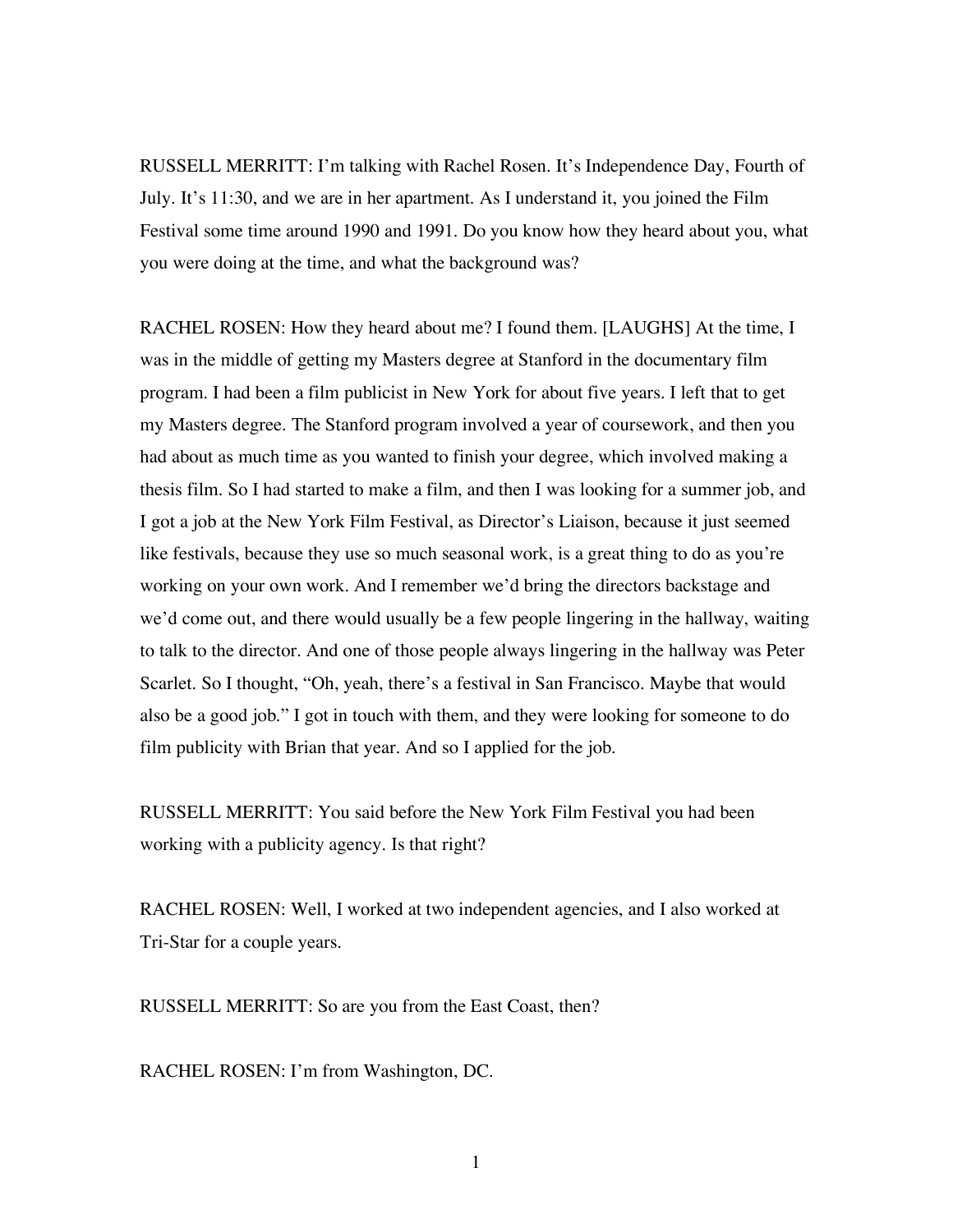RUSSELL MERRITT: So the logic was, they needed someone to work with Brian to publicize. I assume this is before Karen Larsen, or was she already in place?

RACHEL ROSEN: I don't know if that's pre- or post-Karen. We had an outside agency, but we also did a lot of work in-house.

RUSSELL MERRITT: What were the surprises, based on your work for the New York Film Festival? Did you discover that it was a radically different kind of operation from what you left behind in New York?

RACHEL ROSEN: It was a radically different operation. The New York Film Festival had a much larger year-round staff. And because they were part of Lincoln Center, there was just a lot more that happened there that was institutionalized. I mean, the ushers were the Lincoln Center ushers. **Playbill** printed the program guide. You know, it wasn't something that had to be churned out in-house. So they only hired a couple of people a year. I was one of the only non-year-round staff at the New York Film Festival. It's also a much smaller festival. They show about 20-something films a year, one at a time, nothing during the day on weekdays. It's very staid, compared to San Francisco, where things were a little bit more chaotic.

RUSSELL MERRITT: So I would expect that your expectation is, OK, a month or so of San Francisco, and then I'll be able to go back to New York.

RACHEL ROSEN: Well, I was living in San Francisco at the time, because I hadn't finished my degree. So the whole idea was I would shoot my film, and then I'd work on the New York Film Festival. And then I was actually a TA at Stanford at the time that I got the San Francisco job, so I was driving back and forth for a while. But I was living in Palo Alto at the time.

RUSSELL MERRITT: So obviously, it worked out well. What happens then? Was it, you stay in publicity for the next year or so?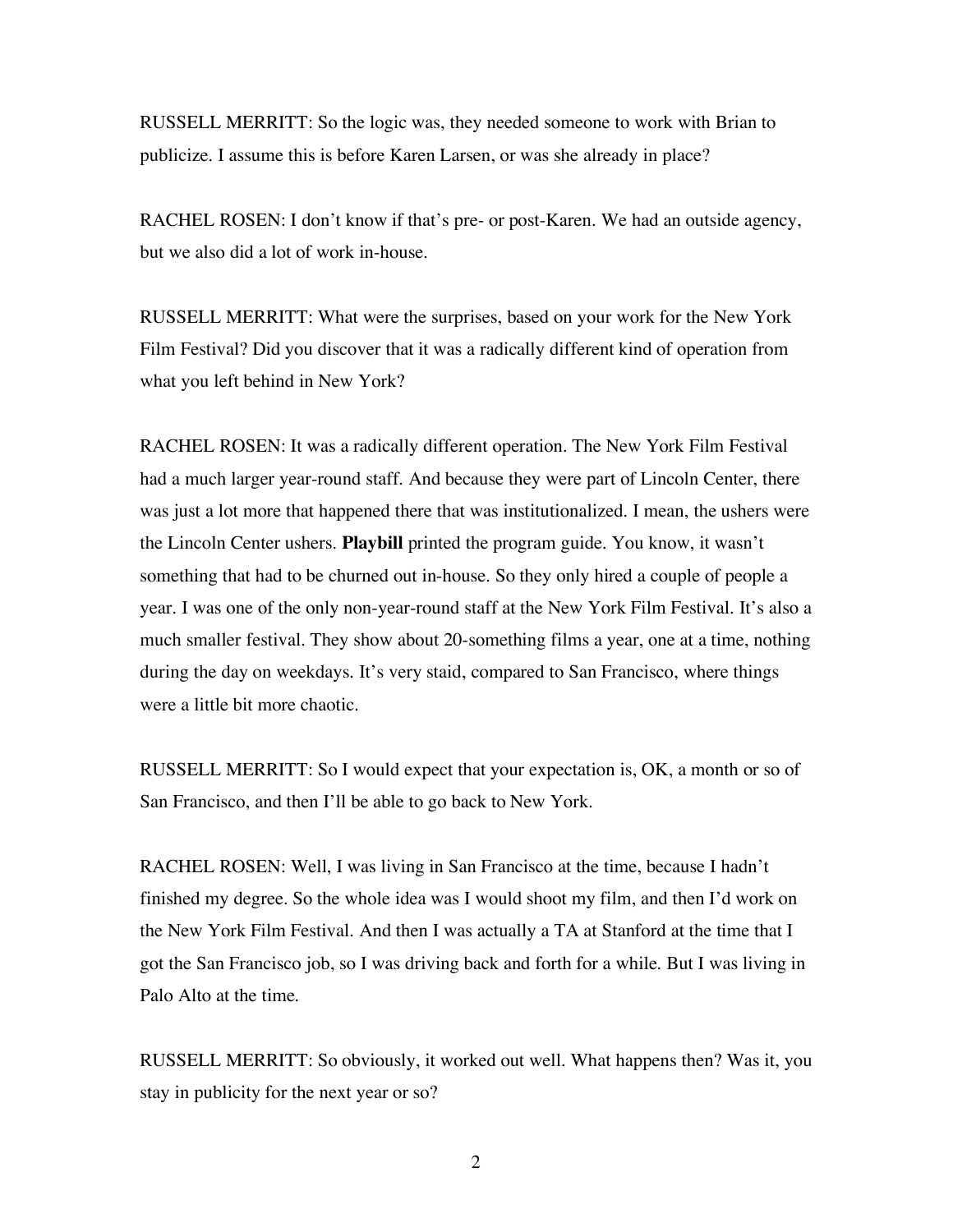RACHEL ROSEN: No. What happened was, that first year I quickly figured out that it looked like the more interesting stuff was happening over in the programming department. I mean, I never wanted to be a publicist. That's why I went back to grad school. But publicity was the skill that I had to offer that first year. And so I think I went to Laura, because the year that I did publicity, George Eldred was the program coordinator. And Laura was pregnant and about to have Caelina. Actually, I can't remember which year she was pregnant. But anyway, George was the program coordinator because it was the only way they were going to get to see each other.

## RUSSELL MERRITT: Are we talking about 1991?

RACHEL ROSEN: That would be 1991, yeah. And so I went to her and said, "I'd be interested in being the program coordinator next year." And she and Marie-Pierre tried to talk me out of it. I think they thought that I wouldn't make a good assistant, because I was too far along the path of being in charge. They were saying, "Why would you want to be our assistant? You really would have to file stuff, and if you did publicity, you could be in charge and have a lot more power." And I thought, "No, I want to learn how to do this, and that would be the way to do it."

RUSSELL MERRITT: So already you've cleared up a major misconception I had. Basically, by being in grad school and through temperament, this is a much more congenial job for you than publicity. I had all these questions set up on the assumption that you were coming from publicity and training in publicity, and that you might be applying what you learned there to programming. Am I right that you're coming to something that grad school had already gotten you excited about, that is, looking at films for their own sake, not for their publicity value?

RACHEL ROSEN: Well, I'm always happy to have had the publicity background. I think it's really important and very helpful. But I think it was just more the idea of, somehow programming was closer to the actual films. And a lot of times, doing publicity for a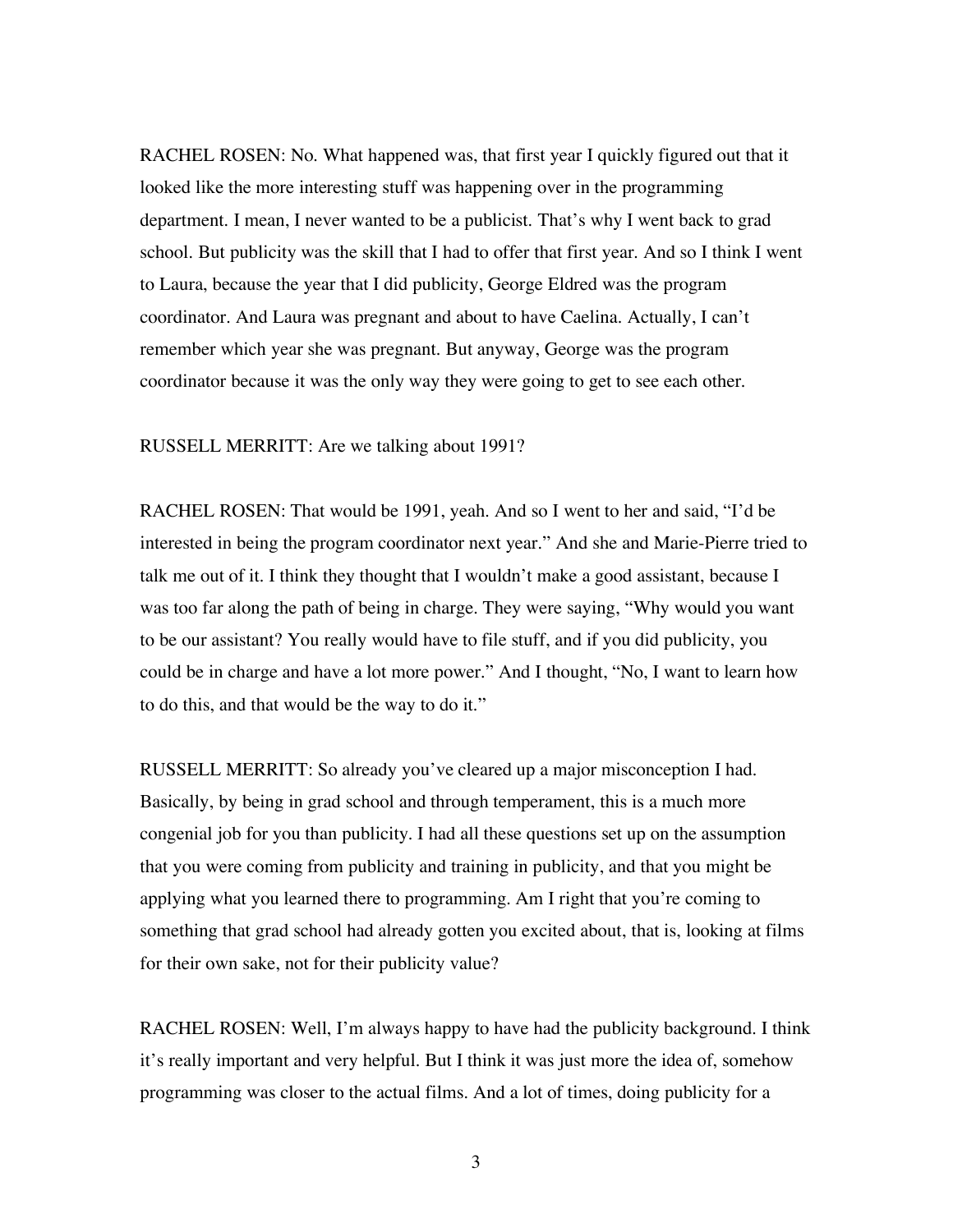festival, I didn't have the opportunity to actually see the films I was pitching because someone would have seen them at a festival, and then I'd be kind of describing what seemed interesting to me based on the press kit. And then I'd see the film and think, like, "What was I thinking?" So it just seemed more interesting to me.

RUSSELL MERRITT: And obviously you were able to convince them that, yes, you'd be the perfect addition to the system between the two of them. I have talked with Laura and get a sense of her relationship with Marie-Pierre. And obviously the dynamics among the three of you are going to be very important because after Laura leaves, you and Marie-Pierre are going to be teammates, and then you will take over the program altogether. So it's a remarkable kind of ladder that you're climbing. Tell me about the earliest impressions you had. Was there anything more than doing clerical work that you were asked to do in '91-'92? Were you able to screen films and make an impact on what was being shown?

RACHEL ROSEN: Yeah. I definitely approached it very much as a novice, so mostly I was doing clerical work. But Laura did ask me to look at some shorts, I remember, and suggest some to her, and I did. And I don't think she liked any of them then. [LAUGHS] But I was very aware of wanting to absorb as much from them as I possibly could, and to figure out how it worked.

RUSSELL MERRITT: When would you say you were first an active co-partner with the three of them? Laura has these wonderful recollections of the three of you at her house, having slumber parties…

RACHEL ROSEN: Yeah, screening movies.

RUSSELL MERRITT: And all of you watching videotapes, defrosting the pasta and the pesto, and just going at it.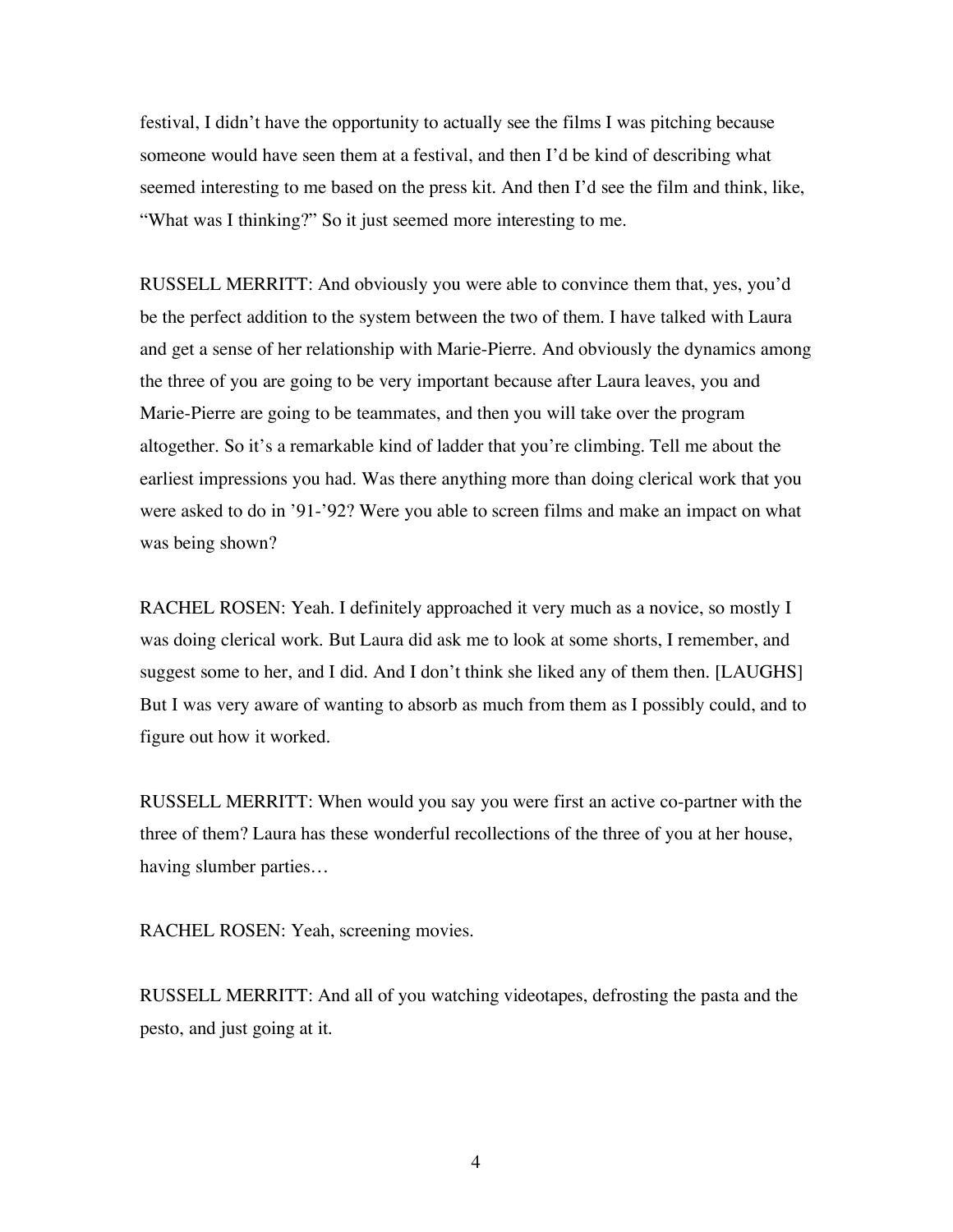RACHEL ROSEN: Well, '91 was the year I did publicity, so it might have started a little bit in '92. I was probably just a little intimidated by the two of them the first year. For no good reason, because Laura's probably the most welcoming person in the world. They were both extremely generous about bringing me into the process. So, we would screen together, and we would all go over to Laura's house. Sometimes we would all go over to Peter's house, and Edith would come too, so the five of us would sometimes screen things at his house. And it was lovely to be included. I don't think I contributed very much at that point, because when you're sitting in a room with those personalities— $\Gamma$ 'm sure I told them what I thought, but for me, I more remember, at least that first year, as just kind of absorbing the process and the information and how they talked about films and made decisions.

RUSSELL MERRITT: But you're plainly a fast learner, because by '94, the apprenticeship is over, and you are being asked to make judgments and to recommend films all on your own. When Laura talks, she describes the areas of special interest: Peter had Eastern Europe, France, Russia. She talks about Marie-Pierre's particular enthusiasm for African films. She herself becomes very interested in Chinese film. How about you? What would you say caught your eye, where you wanted to pitch for?

RACHEL ROSEN: Well I started out with a very strong interest in documentary films, because that was what I was studying at the time. That was really what excited me. And one of the things I love about the San Francisco Film Festival is that they have such a great array of international documentary. So that was definitely the first thing. And then as time went on, I became more and more interested in Asian films, which I hadn't had a lot of exposure to before then.

RUSSELL MERRITT: So would you be visiting film festivals and going to film markets at a certain point, or was that left to Peter and Marie-Pierre and Laura?

RACHEL ROSEN: What happened was, I was the program coordinator in '92 and '93. And at that time, I don't think I did any traveling. Then in '93, that was the year I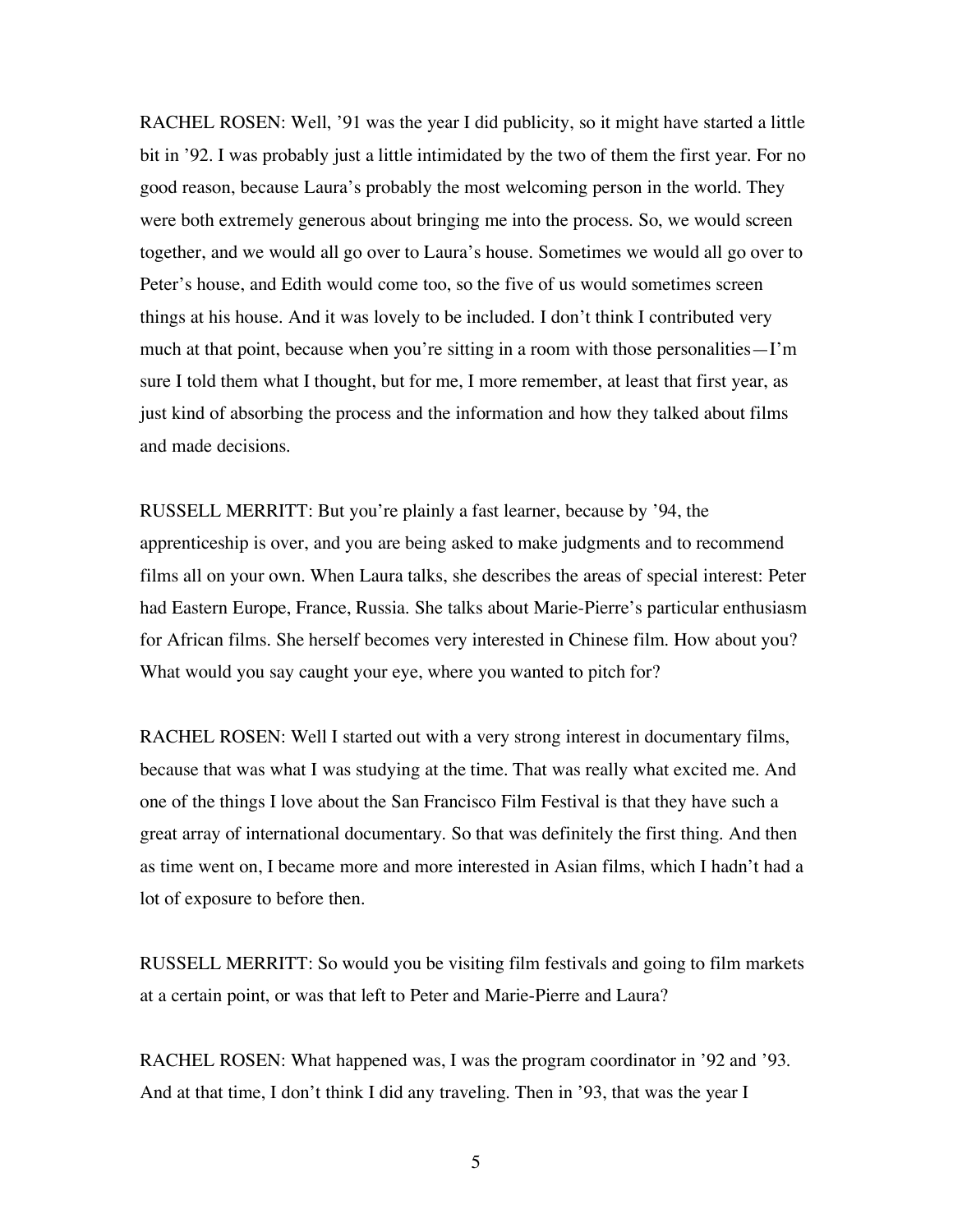graduated from Stanford. And through Freude Bartlett, who had been writing the program guide, I was recommended for a job at Film Forum in New York. That was the other thing that I had done right from '92. They asked me to write some program notes. I moved to New York in the fall of '93 to work at Film Forum, which I hated. I mean, I love Film Forum, but Film Forum was kind of the opposite of San Francisco, meaning Karen Cooper, who had run it all her life—could run it with one hand tied behind her back—whereas San Francisco, I had input way beyond my stature at the company, right? I mean, I was basically an assistant, but I could, by that second year, lobby for films and have some influence. When I got to New York, it was different. The job just wasn't as interesting for me, personally.

RUSSELL MERRITT: She herself had complete control over programming, and you were presented with a fait accompli?

RACHEL ROSEN: I was allowed to recommend things, but the final decision was hers. The number of films we were showing was limited. So I didn't feel that I was making quite as much of a contribution. Then in the fall of '94, Laura contacted me and asked me if I wanted to come back as a programmer.

RUSSELL MERRITT: And that's toward the end of her career at San Francisco, so now it's you and Marie-Pierre that are dividing the kingdom. Were you traveling at that point?

RACHEL ROSEN: That's when I started traveling for the Festival.

RUSSELL MERRITT: Can you tell me about that, impressions, what personalities in film festivals you encountered?

RACHEL ROSEN: I think I might have gone to Toronto. That might have been the first festival that I went to.

RUSSELL MERRITT: And that would have been about '93 or so?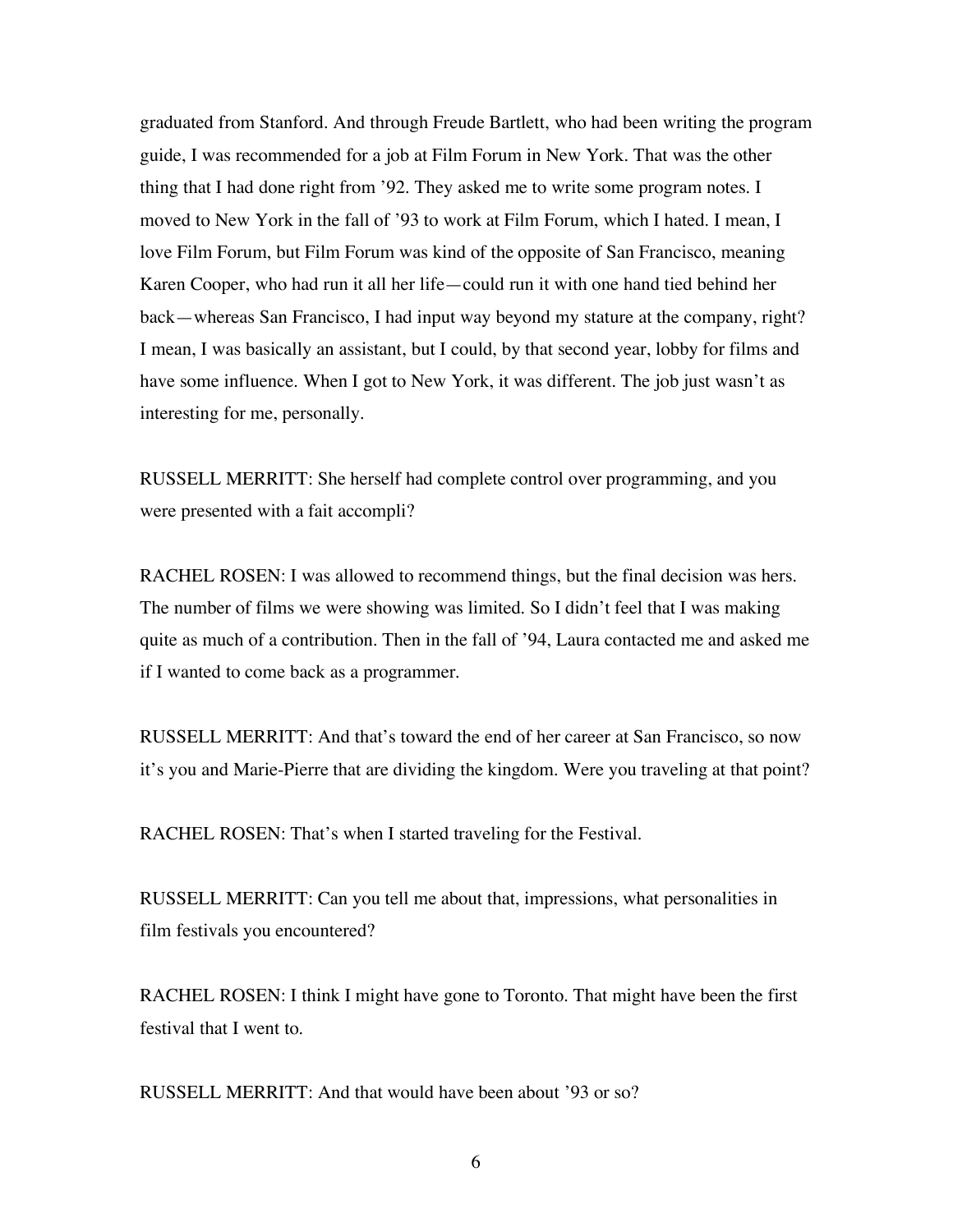RACHEL ROSEN: That actually would have been September of '94.

RUSSELL MERRITT: So that must have made an impression, the first time you went to the Toronto Film Festival. Is that the one that's called "The Festival of Festivals?"

RACHEL ROSEN: It used to be, yeah.

RUSSELL MERRITT: Do you have any memories of it; the responsibilities, the excitements, what you saw there that you wanted?

RACHEL ROSEN: I don't remember any particular film, sadly. I mean, I do remember getting there and realizing I didn't know exactly where I was supposed to go to pick up my stuff, and feeling a little bit lost and confused. I must have gone to Montreal that same year, too. Montreal would have been the first.

RUSSELL MERRITT: And how did the two festivals compare, by the way, Montreal and Toronto?

RACHEL ROSEN: The films are better at Toronto. I mean, Montreal is a very easy festival to access. You can just ping-pong from movie to movie, and yet, they have a lot of movies that are pretty good, so you stay through the whole thing and then you wonder why at the end. [LAUGHS] So it's not bad enough to send you out of the theater, but not good enough to want to show.

RUSSELL MERRITT: So Toronto was a much better fishing pool.

RACHEL ROSEN: Yeah.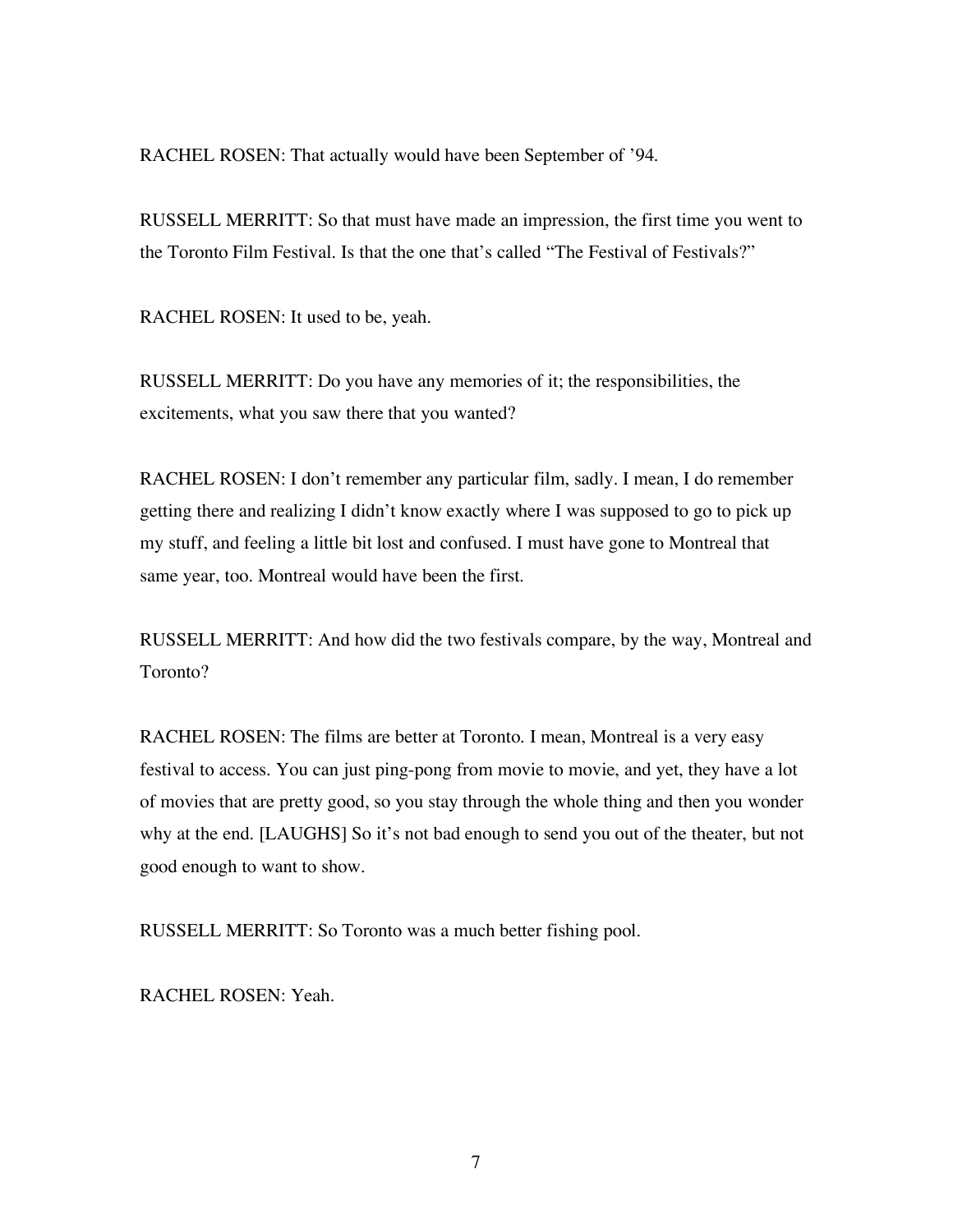RUSSELL MERRITT: And I know that when Peter and Laura would go to those international film festivals, an important part of it was making contacts. Were there particular contacts that you made in Montreal or Toronto that you found useful?

RACHEL ROSEN: You know, it was more a question of solidifying contacts that I might have made already through Laura or Peter or the Festival.

RUSSELL MERRITT: Or through Film Forum or through your background and your film festival, sure. Were there any names that come to mind that you found particularly valuable, that came back to you over again as a way of either getting a film or getting recommendations for films?

RACHEL ROSEN: Well I definitely remember meeting the people from Fortissimo. I think I met Wouter through Laura, but at the time it was Wouter and Helen Loveridge. They definitely had a lot of the good films at the time, and it was clear that having a good relationship with them was important. I mean, I liked them, so that was easy, too.

RUSSELL MERRITT: Right, which is exactly what is wonderful to hear about, because we're trying to get a sense of what that community was like. Can you tell us a little bit more about Helen and Wouter?

RACHEL ROSEN: I think I met Wouter the first time in San Francisco. He was in San Francisco and he came by the office with Marcus Hu. It's funny because when people come by the office, you know, he just seemed like a nice guy stopping by the office, and it was only as the years went on I kind of figured out, "Oh, he's like a nice guy who's really important and has the key to a lot of really good films," so it was kind of nice to come at it through the personal introduction and then figure out that he was an important person, instead of meeting him and thinking, "This is an important person that I should get to know."

RUSSELL MERRITT: How about Helen? Did she also work with Fortissimo?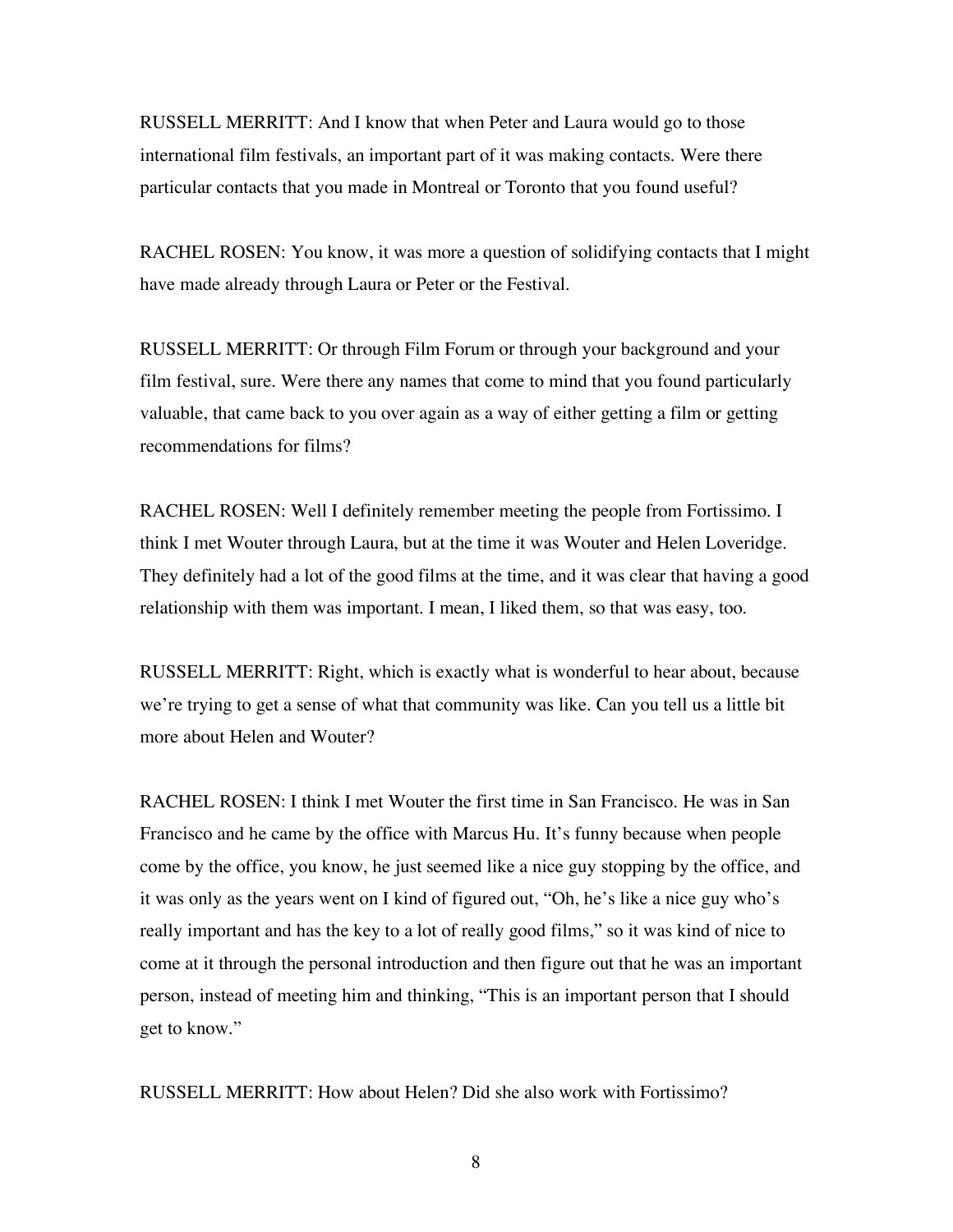RACHEL ROSEN: Yes, and I don't remember when I met her, because I know I met Wouter first.

RUSSELL MERRITT: Any impression of her or what kinds of films, or anything that would help us get a sense of how she contributed?

RACHEL ROSEN: Well, I tell you what—I mean, you can only see things through your own lens, and what I remember most—not just about her, but about a lot of the people that I met—was how predisposed they were to be nice to me because I was from the San Francisco Film Festival. There might have been a few people who didn't have good relationships with San Francisco, but the way that people approached you had to do with the family you came from, the San Francisco Film Festival being that family.

RUSSELL MERRITT: Well this is itself interesting to know, because it's one of the things that it's hard for an outsider to get a sense of, the reputation of San Francisco, beyond the Bay Area itself, that on the one hand, I keep on coming up with this feeling that it's undervalued, that the superstars are Telluride and maybe Sundance and, of course, the European film festivals, but that we don't get the radar screen with that intensity in the popular press. But it sounds as though—and just tell me if this is anywhere near accurate—that among the insiders, San Francisco was well regarded.

RACHEL ROSEN: Well, yeah. I mean, I think what's happened is that it has such a long history that at one time, it was way more important in the scope of things than it has come to be now. And there's been just a huge shift in the world of festivals in the past 20 years. But at the time I started, it was right when that Sundance explosion was happening and right when the proliferation of other festivals was happening. And San Francisco was not, even then, as important as Cannes or Berlin, but by virtue of its having been around for so long and made so many daring choices over the years, it was well regarded by the people who had been working in film for a while. I just remember, I could always call up and say, "We showed Mr. So-and-So's first film in 1962, and it would be a pleasure to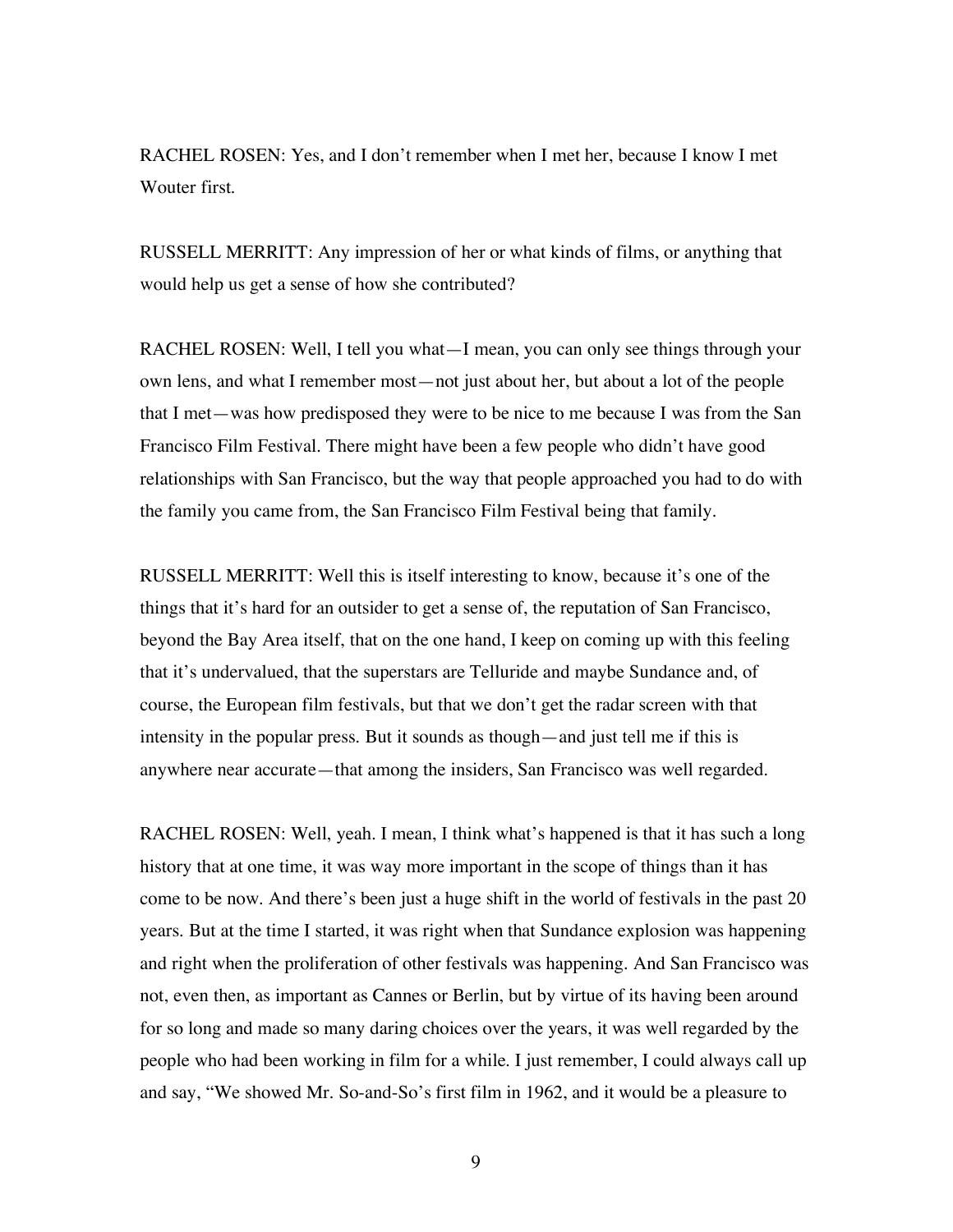show his new one," so there was always that kind of weight of history. You know, we would always have shown the person's films before they were popular, before they were as famous as they became, and so there was some history that people had with the Festival.

RUSSELL MERRITT: And that was leverage.

RACHEL ROSEN: Yes, absolutely.

RUSSELL MERRITT: By the time you are visiting these first festivals, the competition must have been fierce. I think I count nine major festivals begun in the '70s. So by the '90s, it is a smaller pond with more fish. And I'm just wondering, did you feel that there were other festivals competing for the titles that you were interested in?

RACHEL ROSEN: Always.

RUSSELL MERRITT: You mentioned already one argument that you used, that, "We have shown his films before; we'd like to show them again." Were there other arguments, say, that had to do with the timing of the San Francisco Film Festival, or the prestige of it, that you could use? And were you generally successful?

RACHEL ROSEN: It really depended. It was interesting coming from Film Forum. I mean, Film Forum had its advantages, because we were paying a rental, and it was a theatrical release. But even so, there were some organizations that would work with San Francisco that didn't want to work with Film Forum, and vice versa.

RUSSELL MERRITT: Do you remember a particular title that you were very excited to get, that you had to work hard for?

RACHEL ROSEN: I'm so bad on the particulars, that I don't think I'm going to be able to come up with an example, because what happens is, you fight for the films, and then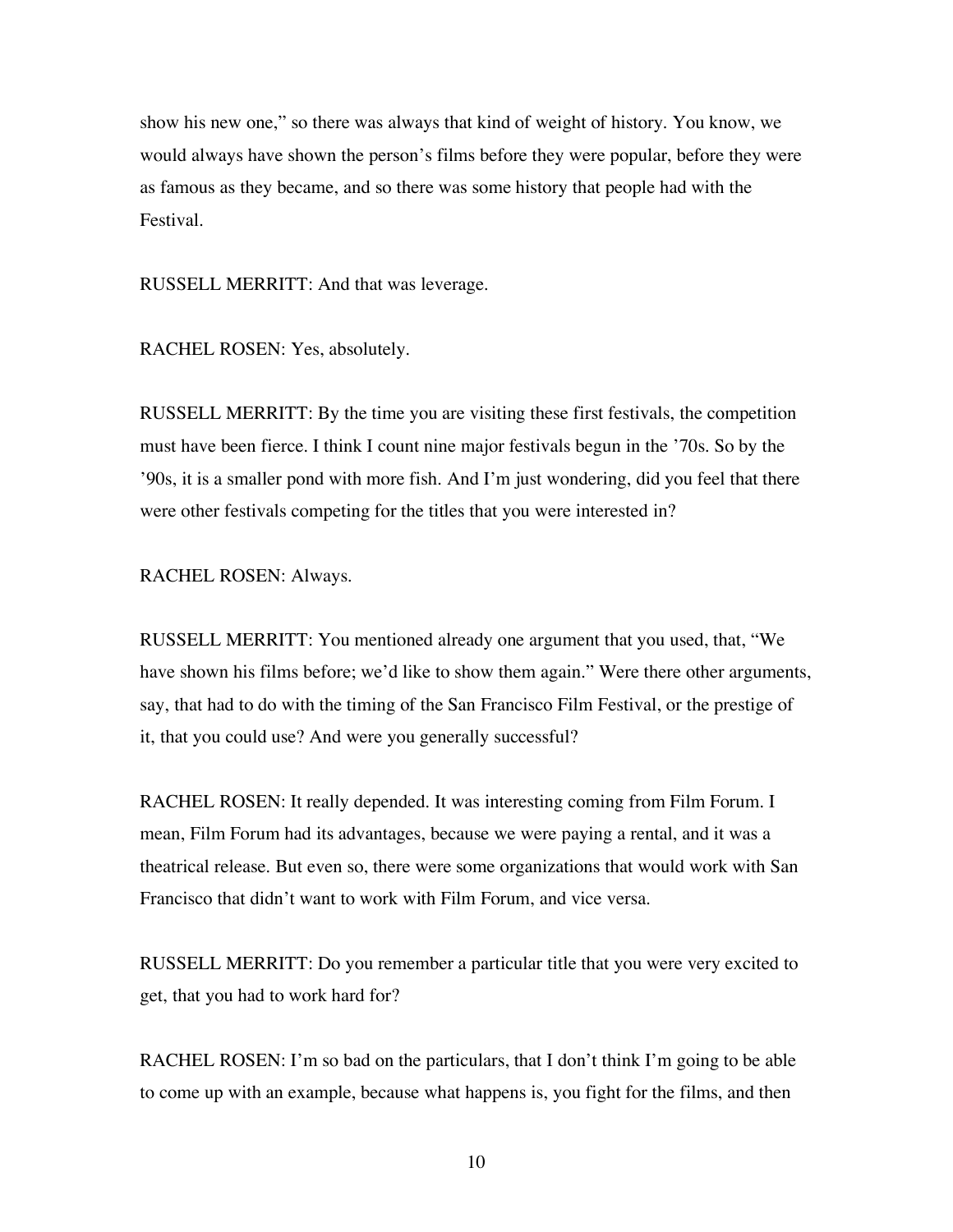some of them get away from you, and you're upset that you didn't get to show them. And then the Festival comes around and you just fall in love with whatever you got. So I think I've been pretty good at just realizing that a certain percentage are going to be lost each year, and then just erasing them from my memory.

RUSSELL MERRITT: Well I can give you a little background. In '93 and '94, these are the kind of things that were happening. In '93, that was the year that the Novikoff Award went to Andrew Sarris, that Ousmane Sembène from Senegal comes to get the Kurosawa award, and that Sally Potter gets the Satyajit Ray Award.

RACHEL ROSEN: I actually had a film in the Festival in '94.

RUSSELL MERRITT: Tell me! What was the film?

RACHEL ROSEN: It was my thesis film from Stanford. It was a short film called **Serious Weather**.

RUSSELL MERRITT: And this was about weather chasers?

RACHEL ROSEN: Yeah, tornado chasers.

RUSSELL MERRITT: So was this related to that Hollywood movie that came out later?

RACHEL ROSEN: No, though I did run into a team of researchers who were working on that one at the same time.

RUSSELL MERRITT: That's wonderful! So let's turn to '94. So this, in some ways, is a memorable Film Festival, in that it may be the most esoteric Film Festival in the history of San Francisco. It has films from Syria, Tajikistan, Croatia, Kazakhstan, Tanzania, Haiti. The winner of the Satyajit Ray Award was the director of **Palms**, Artur Aristakisian, about the lives of the Moldavian homeless. The man who wins the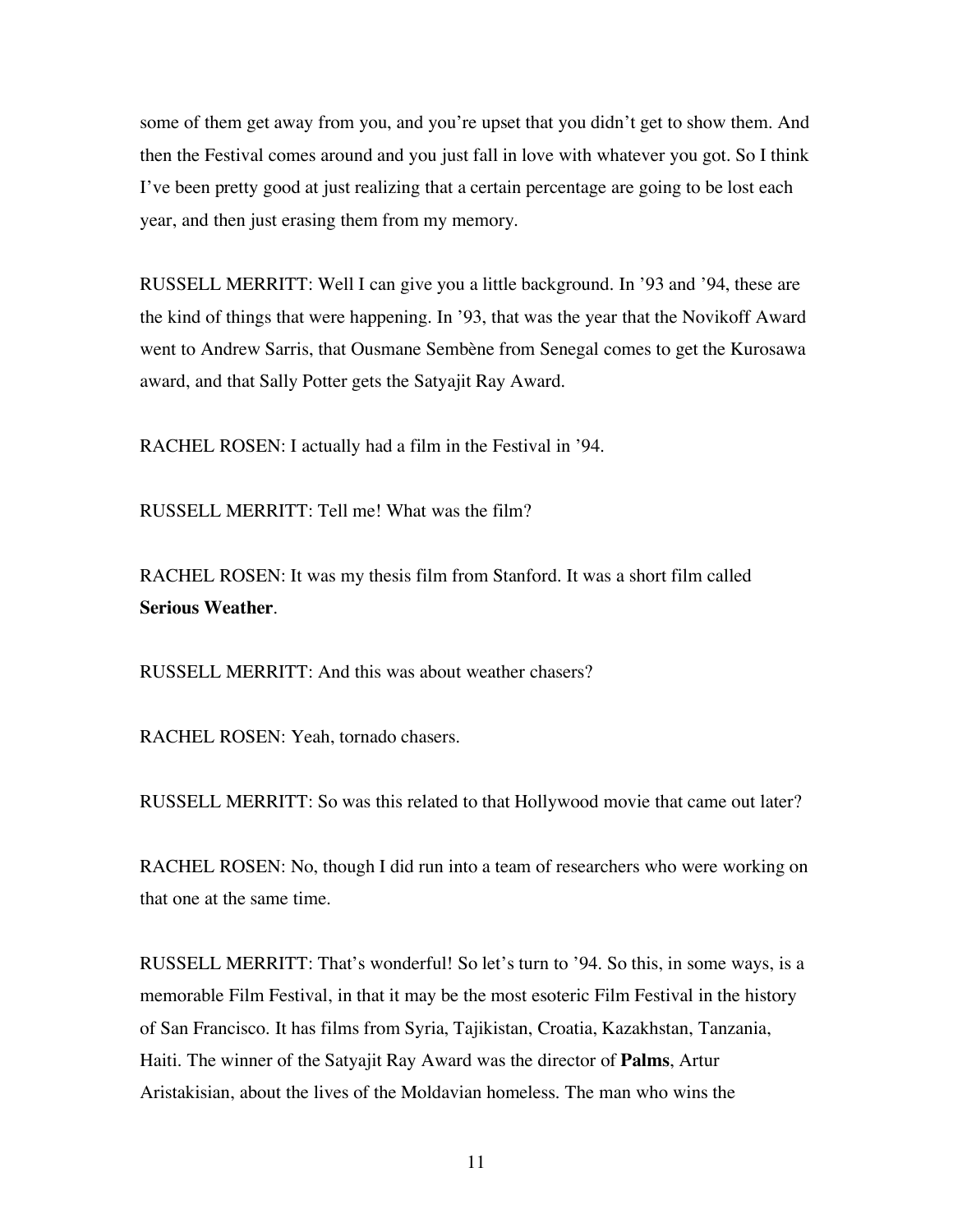Kurosawa Award had never had a film released in the United States, Manoel de Oliveira, so that he was purely film festival material. If I'm not mistaken, I think it was the next year, or maybe that year, that Gerard Depardieu shows up, and he doesn't show a Disney film; he will show one of the most obscure of the Godard films. But those are the main personalities that are coming. Lynn Hershman is receiving a screening from her work at UC Davis. Robert Kramer is honored, Jonathan Demme, Alain Renais is supposed to come but doesn't. The silent films are very strong that year—**The Goat** and **Safety Last**—because there's a postage stamp that's being debuted on silent films; Serbian epics, and—ah, yes, of course—the American independents are going to return because of the brouhaha. One of the things you may have noticed when you were showing your film is that there was a tremendous outcry about the cancellation of the New Visions category of the Golden Gate Award—a category that Laura had created and then withdrew—and there was a tremendous outcry among the Bay Area independents.

RACHEL ROSEN: Oh, yeah. They started a letter-writing campaign.

RUSSELL MERRITT: They did. I know Steve Seid was involved, and of course, the Cinematheque and so on. But anyway, that is what an outsider might have seen in '94. In fact, American independents are the films that are attracting the press, because of the brouhaha that had preceded them. Then, Spike Lee returns. And that might be a good example of what you were talking about; the famous introduction of **She's Gotta Have It** at an earlier Film Festival made him very agreeable to return with **Crooklyn**. And then there's **The Secret Adventures of Tom Thumb**, Almodovar's **Kika** shows up with Bibi Andersen. There's an opera festival. And there's a GATT roundtable with Saul Zaentz and the rest.

RACHEL ROSEN: I didn't have much to do with those big things. Those are all things that Peter would work on. The things I remember being impressed by was **The Beginning and the End**, the Ripstein film, which I loved. But I still can't remember how it came to us, or **Dreamgirls**, which was the first Kim Longinotto documentary that I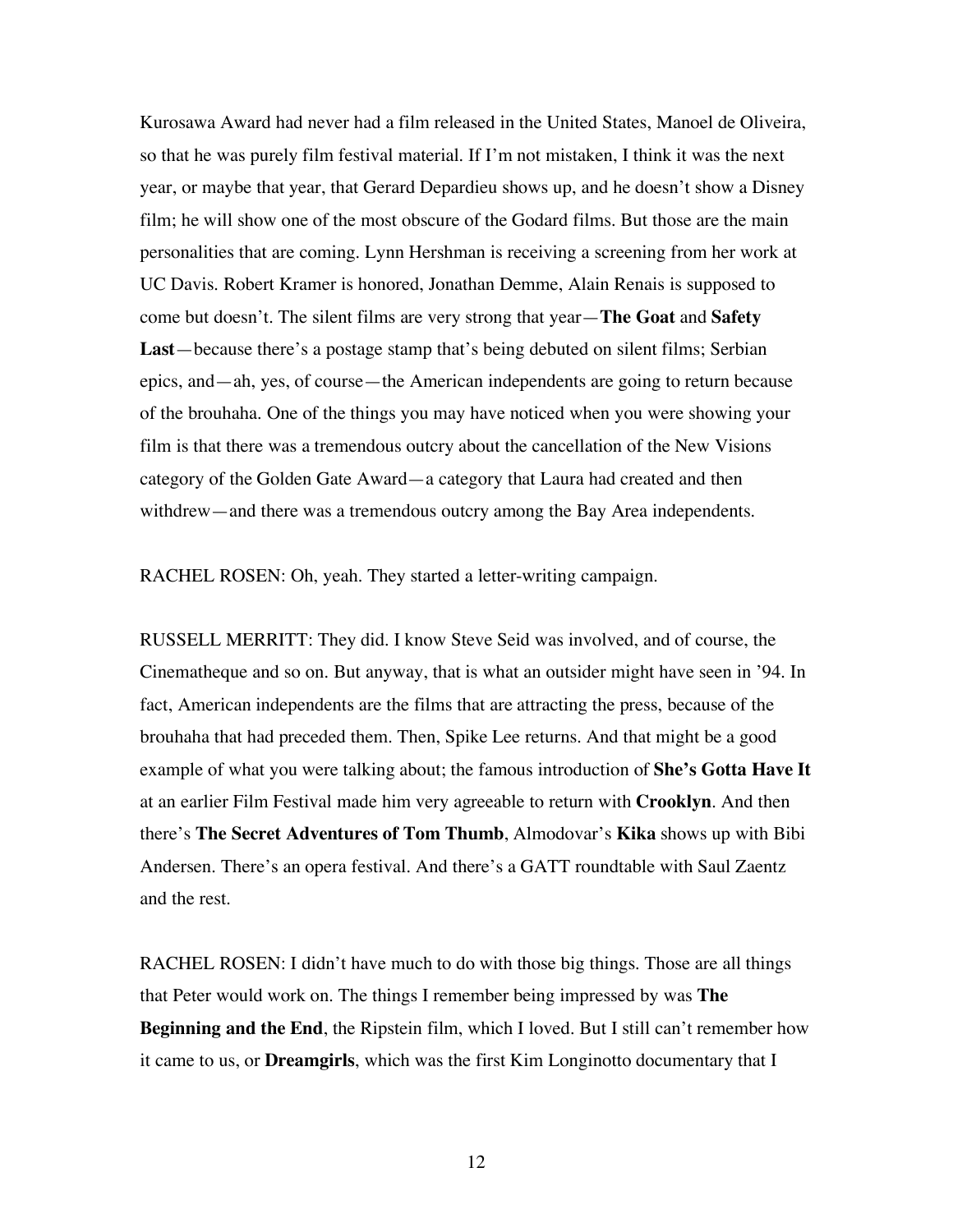think we had shown at the Festival. I thought it was fantastic, and we went on to show a lot of her work as the years went on.

RUSSELL MERRITT: Now, one reason that '94 is such an important year is that despite increasing attendance figures, despite increasing revenues coming into the Festival from the audience, it is a financial catastrophe.

RACHEL ROSEN: Yes.

RUSSELL MERRITT: And '95 is just as bad, and maybe even worse. And so there is suddenly a crisis in the board, and welcome, Rachel! These are the years that you get to co-run the show, particularly after '95. And I'm wondering whether you felt any kind of pressure, or were even aware of it?

RACHEL ROSEN: Oh, I was definitely aware. But really, to be honest, I had my number of films that I could program in the beginning. And that was my contribution. So Peter was calling the shots in terms of the major decisions being made, or Peter and Laura were working that out. I do remember the feeling that each year, it was always kind of a question mark whether there would be a festival the next year.

RUSSELL MERRITT: After '95 that became even discussed among the board.

RACHEL ROSEN: Yeah, of course.

RUSSELL MERRITT: But '95 would have been the year your travel is getting started in Canada. What happens then? After Montreal and Toronto and a year or so, you're going to other places.

RACHEL ROSEN: Sure. I had started going to Rotterdam when I was at Film Forum, so I continued going there sometimes, Vancouver to see Tony Rayns' selection of Asian films.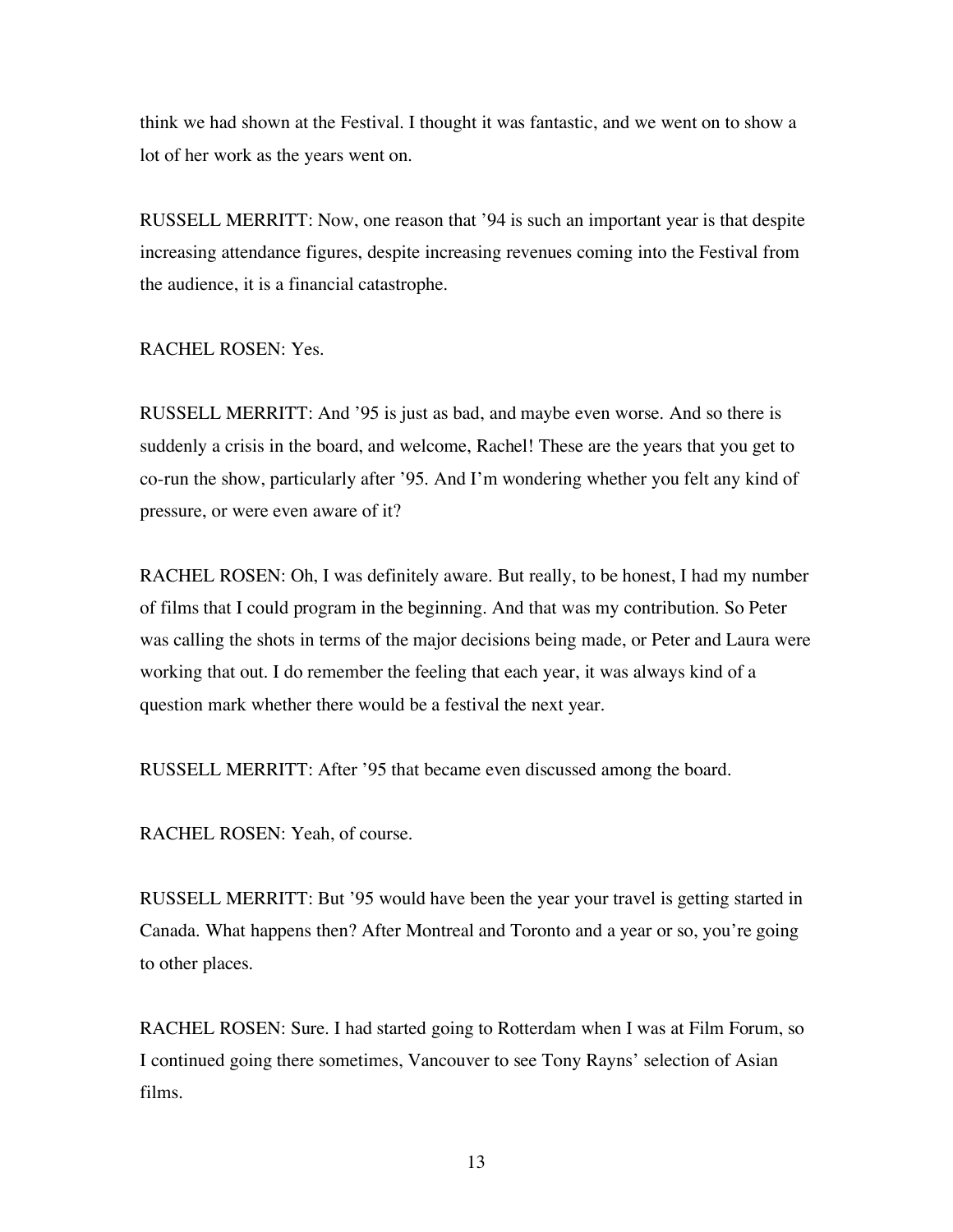RUSSELL MERRITT: Would you say that was what hooked you on Asian films, was going to Vancouver?

RACHEL ROSEN: I would say it solidified an interest that was growing anyway. And I think it might have been the year that Peter got a hotel room that was too big in Cannes, and so Peter, Marie-Pierre and I all ended up in Cannes. It was either in '95 or '96. Got hooked on that.

RUSSELL MERRITT: That must have been fabulous. That was your first time to Cannes.

RACHEL ROSEN: It was, yeah. And no better way to go than with Marie-Pierre, because having been a projectionist there, she knew everyone. She took me to parties I never would have gotten into and have never been invited to since.

RUSSELL MERRITT: Tell me about the parties. Tell me about the movies. How did that seem? What do you remember about Cannes?

RACHEL ROSEN: I remember we were sharing this hotel room, which had one little room with a single bed, where Peter was staying, and Marie-Pierre and I were staying in a double bed. And they'd bring in these fabulous breakfasts with the butter and everything, and Marie-Pierre and I would be in the bed, and Peter would answer the door, and I thought, "What must these people be thinking about what is going on in this room? You know, mogul and his two mistresses."

RUSSELL MERRITT: It's very French.

RACHEL ROSEN: Exactly. And I remember Marie-Pierre took me to this party at a chateau up in the hills. It was the party for **L.A. Confidential**. And when we left they literally gave us a suitcase full of giveaway stuff, a little gym bag full of stuff. It was all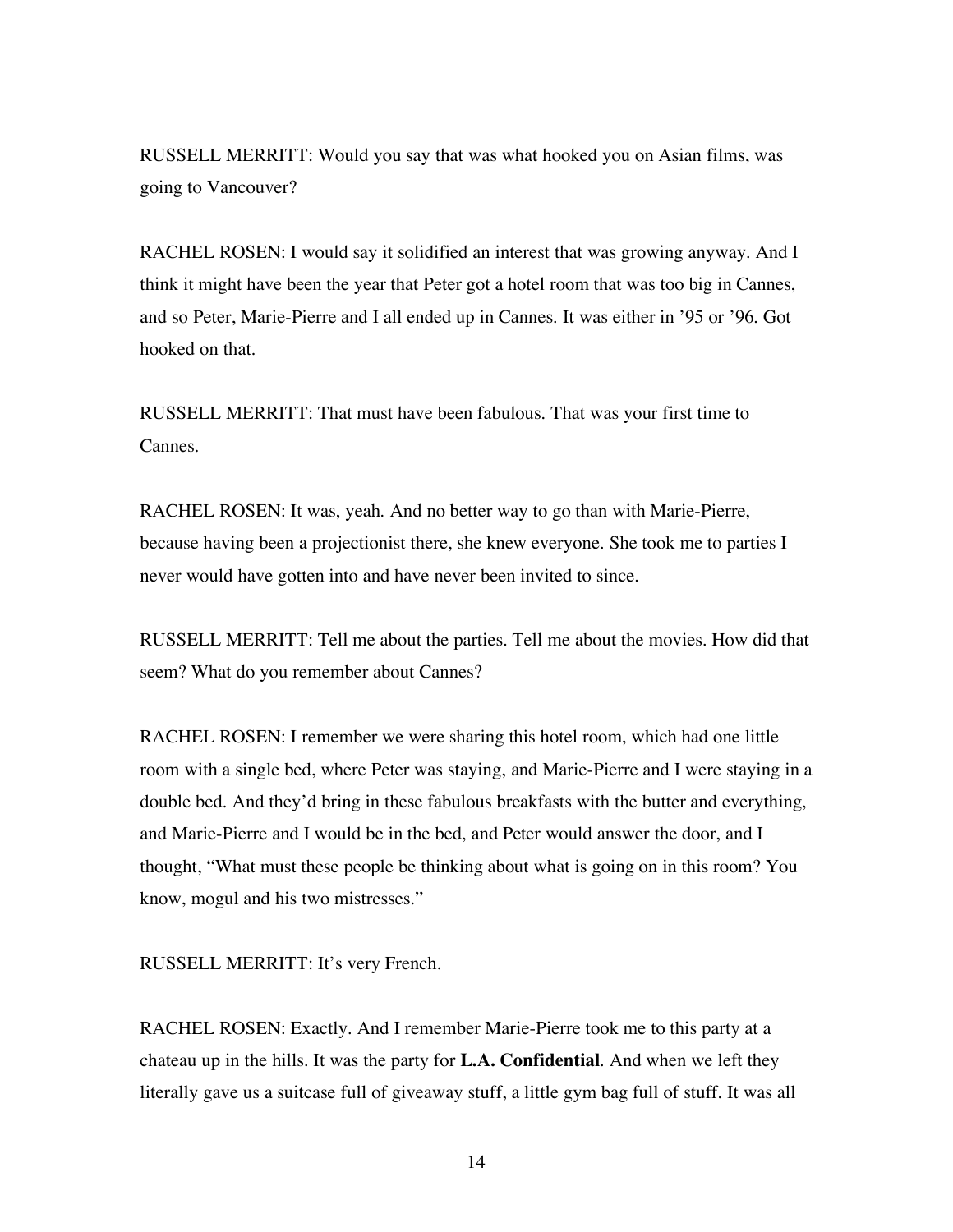junk, but it just completely impressed me. And since then, people have remembered that party as being a standout party. For me, it was just the first one I ever went to. It was up at this beautiful chateau, and there was this dinner, and there was a big fountain there, and it was—

RUSSELL MERRITT: I would assume that the actors attended.

RACHEL ROSEN: I don't remember seeing any of the actors, honestly. I just remember the lavishness of the surroundings.

RUSSELL MERRITT: And again, I come back to the question, how about contacts? Do you remember meeting anyone at Cannes that became important to you or important to the Festival? Were you asked to seek out people?

RACHEL ROSEN: I don't remember ever being asked to seek people out. I think I just kind of figured out that that was the way it worked and that was my job. And to be honest, Cannes is not a great place to do that. I find Rotterdam or Toronto or smaller festivals to be better suited to that.

RUSSELL MERRITT: So this was mainly to scout out films.

RACHEL ROSEN: Yeah, yeah.

RUSSELL MERRITT: And did you carve the pie with Marie-Pierre as to who would cover what? Did it work that way, or was it just, "I'll do the morning shows, you do the afternoon," that kind of thing?

RACHEL ROSEN: It's funny, because I do that now with Doug; we say, "I'll cover the competition; you cover this," and I don't remember ever being that specific about it. I think we all just went to what we wanted to go see.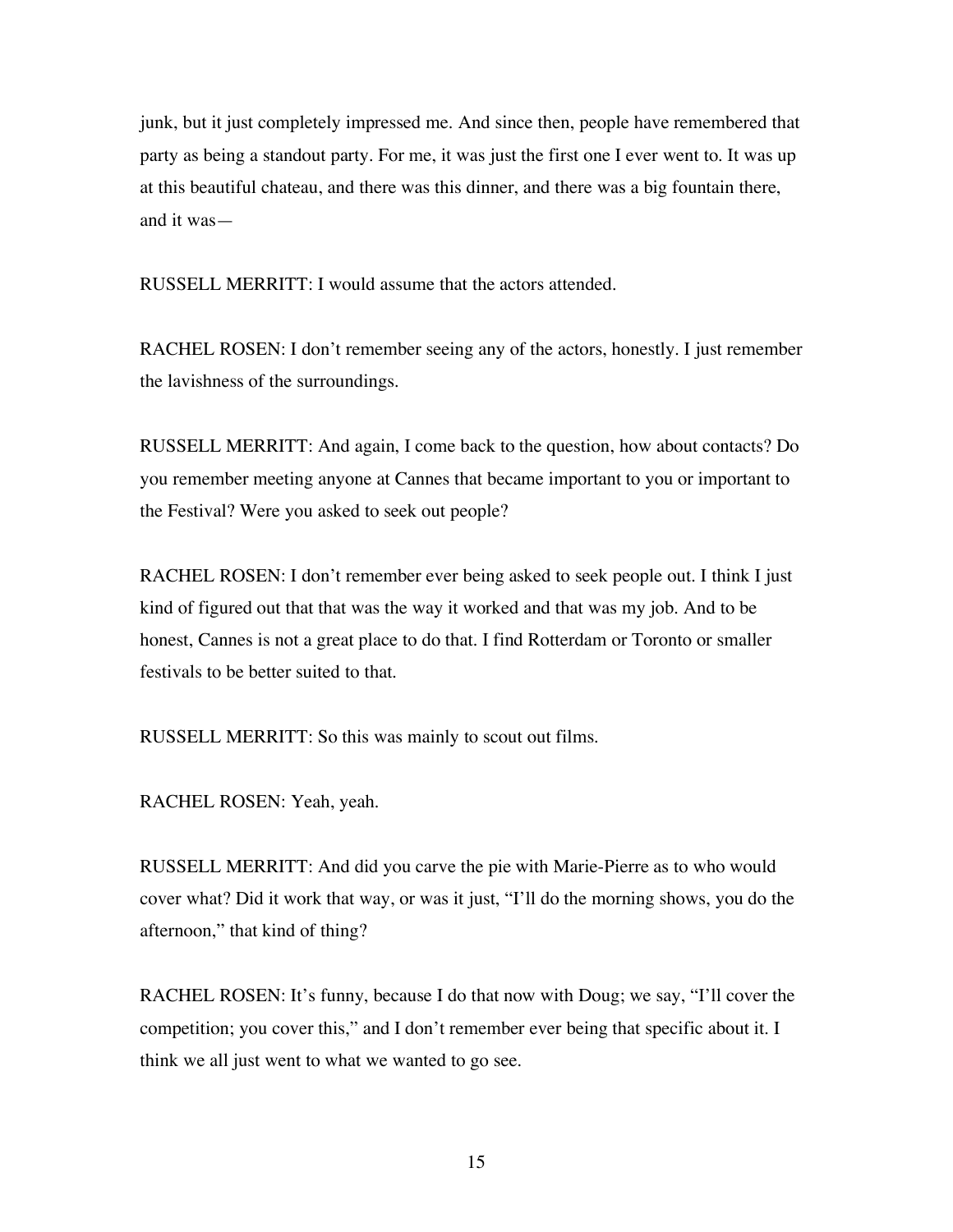RUSSELL MERRITT: It sounds as though by then, Asian films would have been on your radar screen.

RACHEL ROSEN: Absolutely.

RUSSELL MERRITT: And I guess that it would come naturally, with American films and, of course, you said documentaries. Do you remember anything that you saw? It is one of the great strengths of the San Francisco Film Festival that the documentary—and I would say animation—kinds of focuses. Would I be right in assuming that you're helping—if not that there would be more documentaries—that you're a voice for, "Let's try and fit a documentary into the schedule."

RACHEL ROSEN: Yeah. It's funny because you hear people talk about San Francisco or Sundance having to fight for films. Even though we didn't all agree on what movies, I don't remember it ever being like a fight for it.

RUSSELL MERRITT: Let me ask it this way: there had been a point where after what I'll call an apprenticeship, that Peter and Laura started to trust you; that is, they didn't have to see the films that you recommended.

RACHEL ROSEN: Right. Actually, I think it was '95. I think I might have been the only person in Rotterdam that year, and I brought back some films from Rotterdam, like **Mother Dao, the Turtlelike**, which was this very strange film from the Netherlands, all done with archival footage and a kind of poetic voiceover. I just remember coming back, saying, "There may be 40 people in the audience for this, but I think we should show it." And I do remember seeing that film and going and writing a note and leaving it at the hotel for the director, who ended up coming to the Festival. And at the same time, I also saw **The New Legend of Shaolin**, which was a Hong Kong/Taiwan action movie with a bunch of cute little kids in it—on the other end of the spectrum—and bringing that back.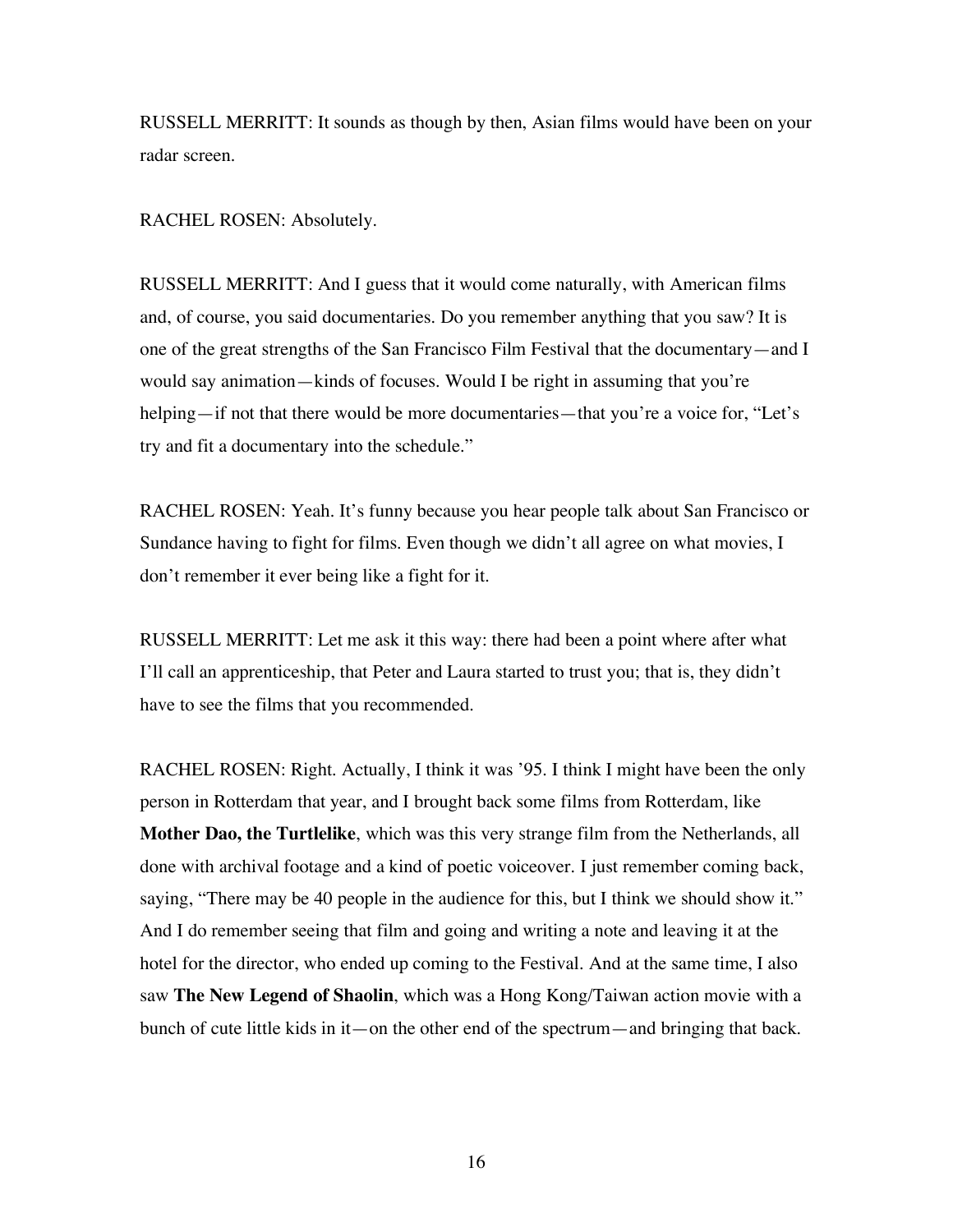RUSSELL MERRITT: It sounds as though part of the visit is that if you run into a director whose film you've liked, that you could make the deal, even at the Festival.

RACHEL ROSEN: Yes. And in fact, now I also remember a big battle to get **The Kingdom**. We originally had permission to show it and then, just completely unexpectedly to me, October Films picked it up, because this did not seem like the kind of thing that would be picked up by a distributor at the time, being a 279-minute-long series [LAUGHS]. And I remember begging, like trying to find the person at October who would give us permission, and trying to keep the film in the Festival, keep them from taking it out.

RUSSELL MERRITT: Am I right in following you that the fact **The Kingdom** finds a distributor might be—I'm answering my own question—that October wouldn't want you to debut a film in San Francisco that they were distributing?

RACHEL ROSEN: Yeah. That might not fit in with their plans for releasing the film. But that one, I remember, was also a battle to get it from the start, actually. There were definitely people I would try and track down in Rotterdam and meet and tell how much we wanted the film.

RUSSELL MERRITT: But did you get them?

RACHEL ROSEN: Well, in that case we did. Sometimes we did, sometimes we didn't.

RUSSELL MERRITT: But you would be going after either the filmmaker or, I assume, the distributor.

RACHEL ROSEN: Or a sales agent. The sales agents are always the toughest. I mean, in some ways, the director or producer, you're offering them a trip to come to San Francisco, which is also another incentive to get people to come to the Festival. A distributor, you're offering them some level of recognition or publicity. But a sales agent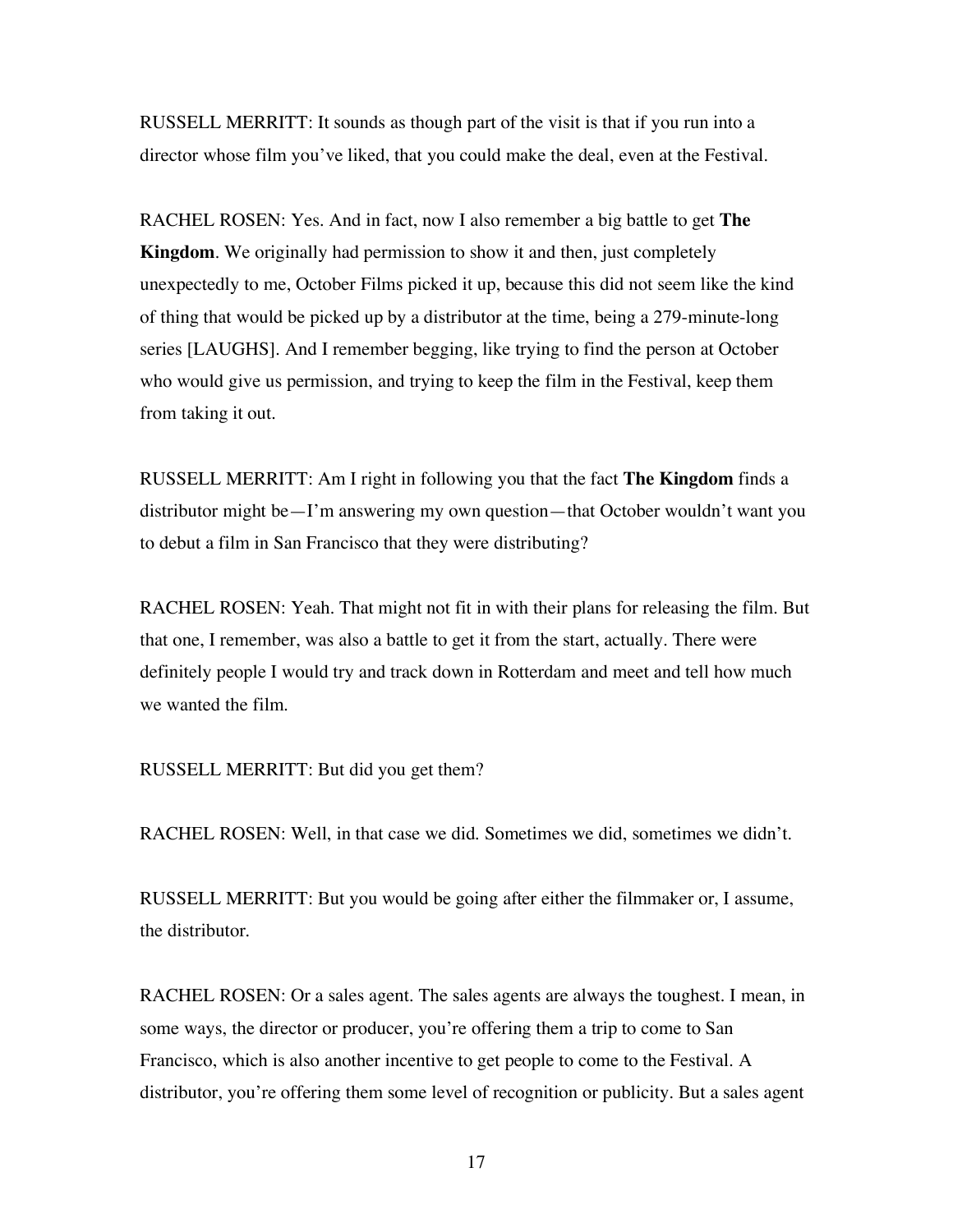is really interested in selling their film. And at that point, that wasn't really happening so much in San Francisco. And they're not the person who's going to get to come.

RUSSELL MERRITT: That's so interesting, because I know—we're now going back maybe a couple decades from the '90s—but I remember one scandal, that one of the great virtues of offering prizes to candidates is it's an incentive to salesmen and to a distributor, and that San Francisco made a deliberate choice not to give theatrical releases that might be in competition with Hollywood films awards. And the scandal was that there were some festivals that would actually guarantee a prize if you would open your film with them, these festivals remaining nameless. Did you ever want to do that, that idea that if you could get the prize, we would be interested in your—

RACHEL ROSEN: Well, I definitely think that some European countries are only interested in being in competitions, because prizes mean a lot to them. So the fact that there was no competition—

RUSSELL MERRITT: So you'd say that the New York Festival offers—

RACHEL ROSEN: No prizes, but New York is very prestigious because every film in New York, because there are only two a day, got a **New York Times** review. It's like gambling, but that's a big incentive.

RUSSELL MERRITT: And that brings up another issue that Laura raised, which may be relevant to what films you could get and what you couldn't get. She was expressing frustration with the San Francisco press, that they didn't go further in getting excited about the difficult films, the head-scratchers, the esoteric films. And she exempted Judy Stone from this, who she thought was just wonderful. But from your perspective, was the press effective? When you say the **New York Times**, I wonder whether there was any equivalent source like Herb Caen.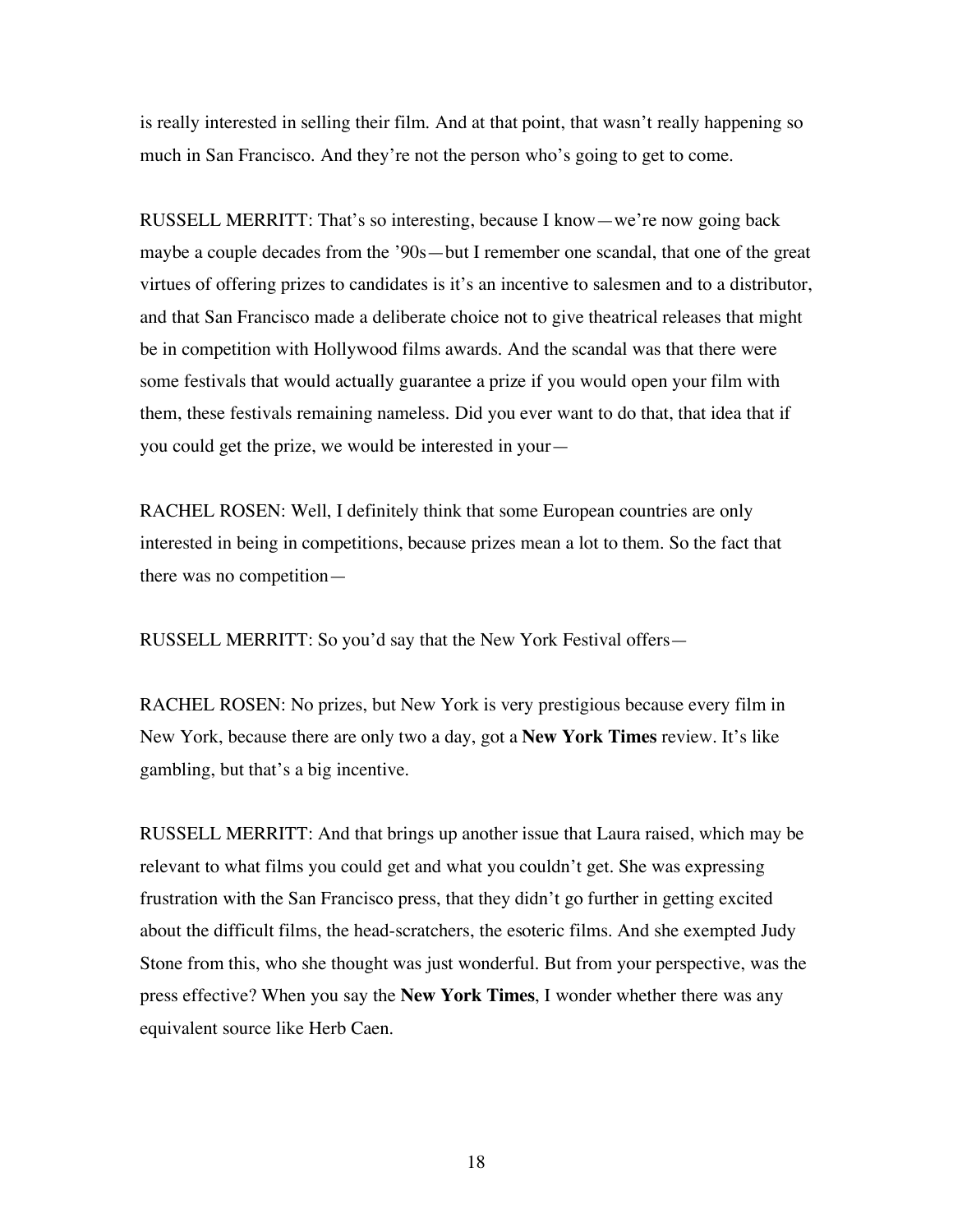RACHEL ROSEN: I think I came in and it was sort of a given that this frustration existed, that there wasn't more excitement on the part of the **Chronicle** about the Festival. I remember, even back when I was doing publicity, I got like a wakeup call that was so strong that it was just a given. I called one critic because there was a movie that I thought he might want to see. I called him and I was pitching him this movie, and he basically said, "Well, I'm not assigned to review this movie." And I was saying, "Yeah, I get that. I'm not even telling you to write about it; I'm just kind of thinking that this is a film that might interest you." And he said, "Well, basically I really don't like to go to see movies unless I'm assigned to write about them." I was just dumbfounded. I mean, I'm sure that's not the case, and I'm sure he does actually watch a lot of movies that he's not writing about, but I thought, "You're the film critic for a major paper, and you're only going to see a movie if you're paid?" And maybe he was just trying to get me off the phone and he wasn't interested in the movie I was trying to pitch him at all. But I remember it was **The Bride with White Hair**, or some Hong Kong movie. And I was thinking, "This is going to be a major influence; it's a major wave of films coming in. And it's really fun." I just thought he would enjoy it. Anyway, I was like, "OK, if that's what we're facing, then"—I mean, I think the **Guardian** was great. The **Guardian** was a different animal. They were much more active. They would come see everything. And they were a little cranky in their attitude, and there was definitely the influence of the **Guardian** on things, like taking away that award, and they would always kind of tell you what they thought the Festival should be, or complain about local films that they knew about that weren't in the Festival. So there was definitely a kind of crankiness to their coverage. But in some ways that was preferable to indifference, because at least they were engaging with the Festival.

RUSSELL MERRITT: It occurred to me that the readership of the **Guardian** would be your—

RACHEL ROSEN: That was our audience. But that's a self-fulfilling prophecy, because the readership for the **Guardian** was our audience because no one was writing about the Festival in the **Chronicle**. I mean, I don't think the films were so difficult or esoteric that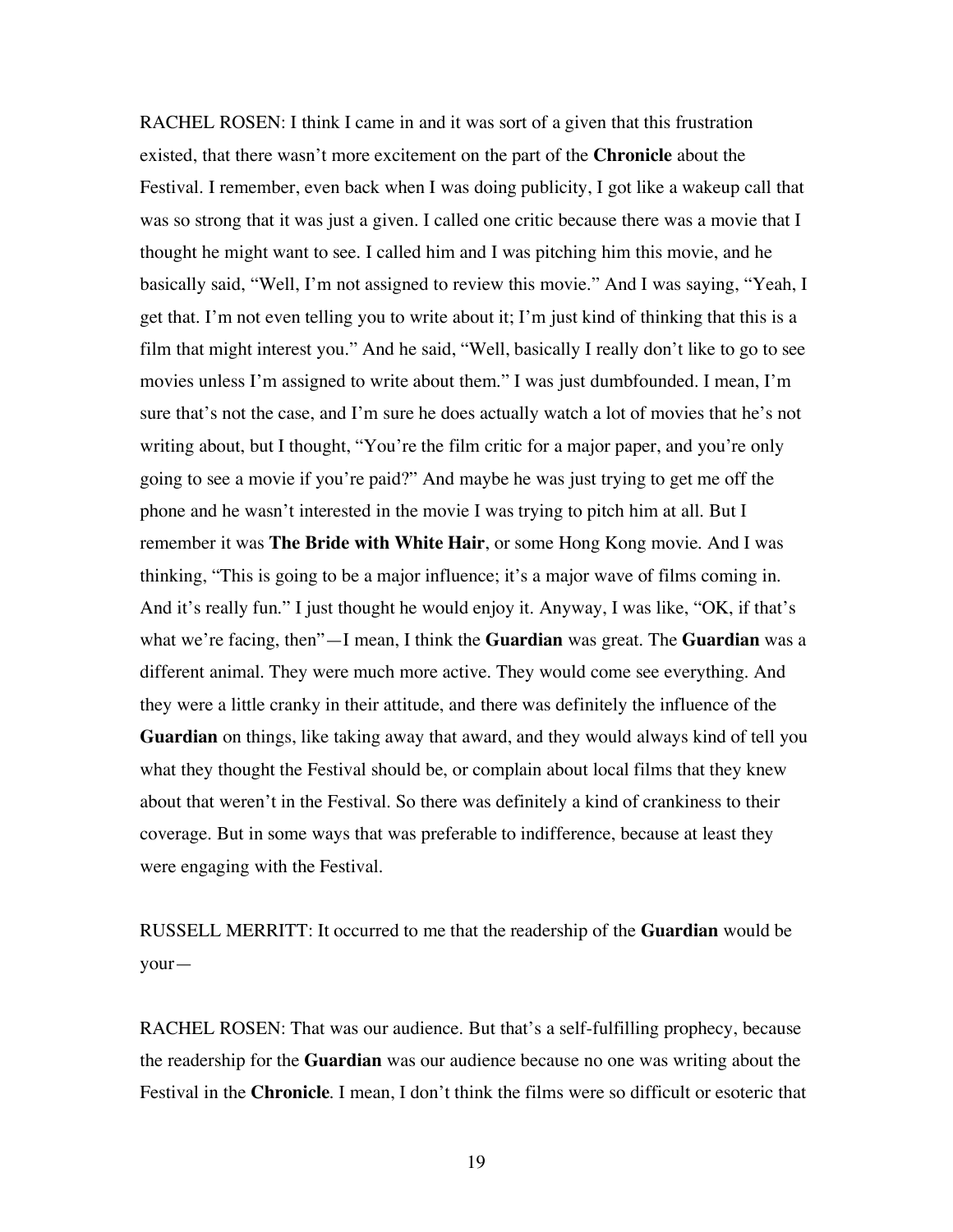the general public wouldn't have been interested. But apparently the **Chronicle** editors did.

RUSSELL MERRITT: I'm afraid it hasn't done any better. It sounds as though you certainly had your audience.

RACHEL ROSEN: Yeah. I was about to say, what's kind of telling about it is that the lack of coverage didn't really affect the popularity of the Festival. The audience was so enthusiastic that they knew how to find us, even though there were no signposts from the major press along the way.

RUSSELL MERRITT: And one of the things that I had noticed is that even when Judy would do a nice cover story for the Pink Section, that she and the others would have, of course, their favorites. But then, when you look at the ones that actually the audience has found, and I always thought that was a remarkable thing, because without a press, how does an audience find a movie? I wonder whether, in fact, you could comment on this, because it always struck me as something remarkable about film festival audiences. Here you are asked to pay a significant amount of money to see a film from a director that you never heard of, with actors you've never heard of, sometimes from a country you barely could identify, and yet, they came.

RACHEL ROSEN: Yeah, I think that' s particular to San Francisco in a lot of ways. I think that happens in some cities and not in others. But there's definitely a sort of appetite in San Francisco for people to challenge themselves. And what I always remember is, it would be foolhardy to gamble on what film would sell out first in the Festival, and yet, looking back, it would seem obvious that it was always one of the more difficult ones that would be the first to go. I remember one year where we were showing Nicole Holofcener's **Walking and Talking**—straight from the Sundance Film Festival, big success, American indie—and it didn't sell very well. It was in that big auditorium in the Kabuki, and we had to close the balcony, and I felt a little apologetic when they came. But I think that was the year that Chris Marker's ten-part documentary on Greek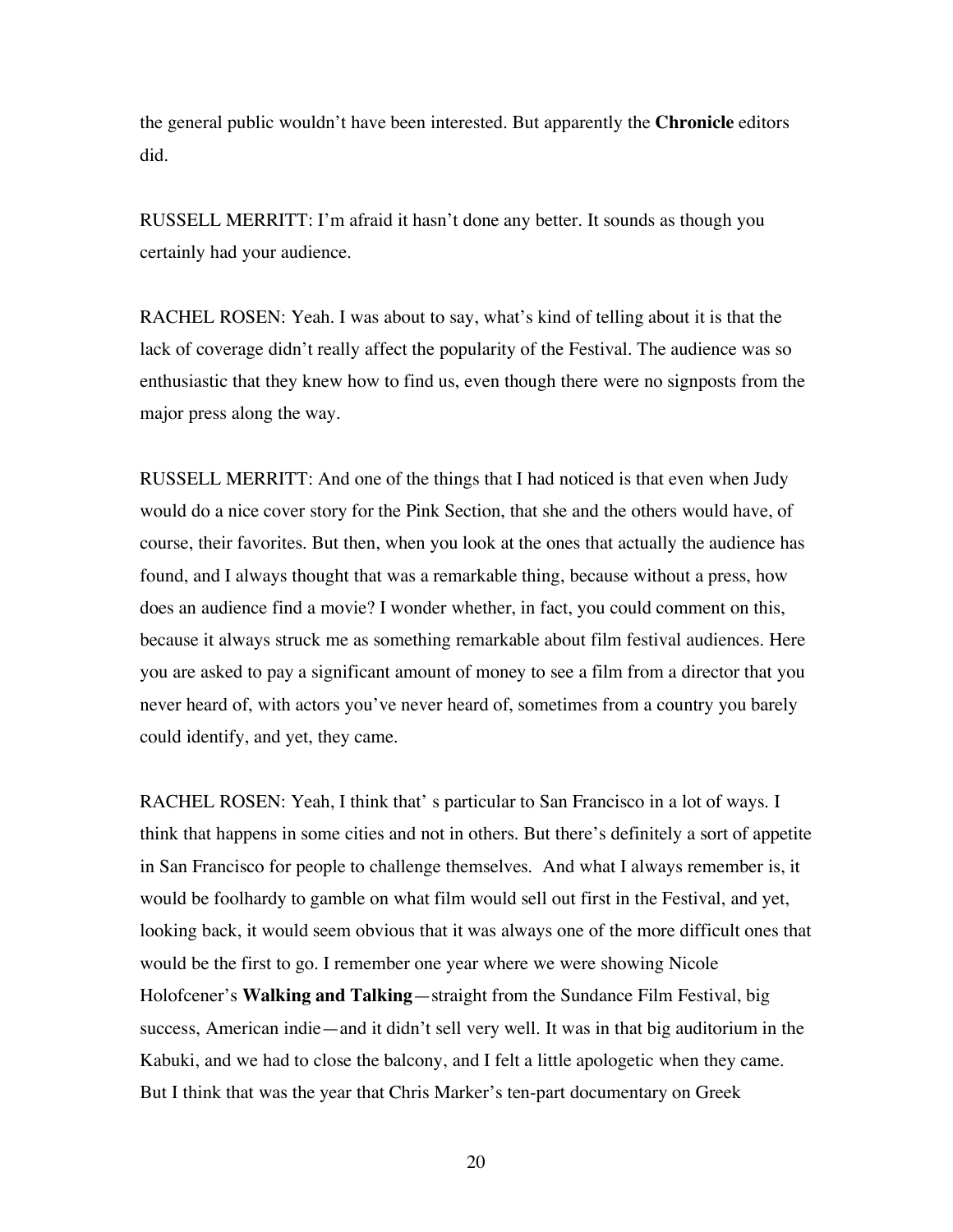intellectuals was the first thing to sell out, which, I mean, in any other city, it would probably have been the other way around.

RUSSELL MERRITT: And it might explain why there's this curiosity about the Film Festival—and maybe it's true of the L.A. Film Festival and the others, but it's certainly true of San Francisco—but **Variety** loves to talk about a film having legs, and these films get cut off at the thighs. They do fantastically well in San Francisco, and yet, one after another, they don't do well when picked up by a distributor.

RACHEL ROSEN: Yeah. It may just be that the audience that finds it, that sells it out, is the entirety of the audience. When you think about it, a Chris Marker series may not be for every taste, but there's also something about the intellectual community in San Francisco, where they want to be the leaders and want to be the people discovering that material, so that once it's picked up and out in the world, it's maybe a little less exciting. Another thing that was always an issue in San Francisco is that audience members would get really pissed off if they went to something and then learned that it was going to be released later, as opposed to other festivals, where the ones with the big stars that are going to be released later are always the big sellouts, and people just kind of want to be the first on their block. In San Francisco it was very much that they wanted to have a chance to see the stuff that they would never get to see otherwise, and that's why those things were popular, I think.

RUSSELL MERRITT: What a great analysis. I wonder whether it's a variation of the enthusiasm other festivals have for being the first to show something that will later be shown around the country. The thing that makes San Francisco thrive is that "I'm the only person who's seen it."

RACHEL ROSEN: Yeah, and there were plenty of things like that at the San Francisco Film Festival, things from TV in other countries that didn't go on the festival circuit.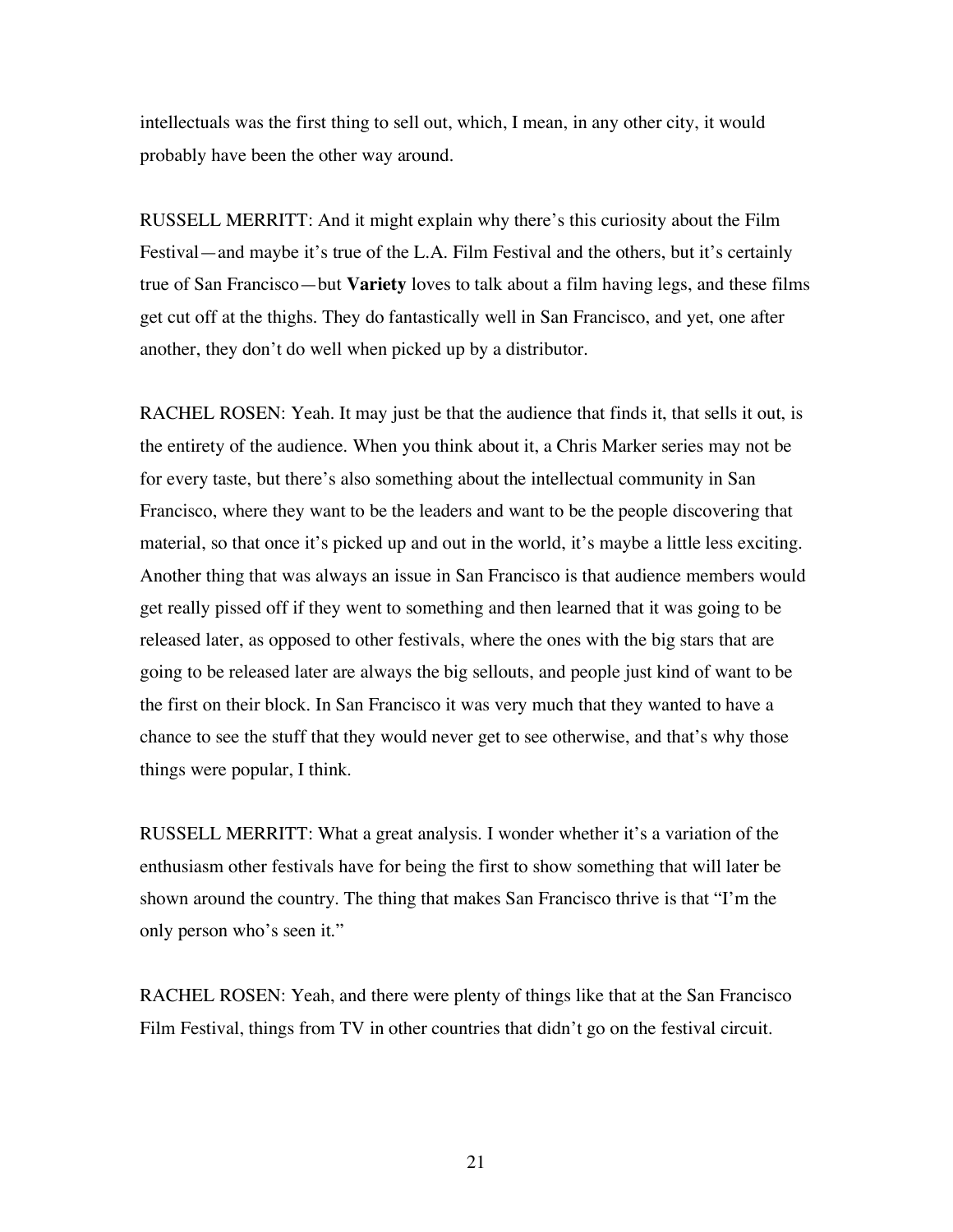RUSSELL MERRITT: Was there a discrepancy between the press' love of being able to say, for the first time in the United States, first time on the West Coast, and the Festival's philosophy, more or less, of indifference to that. Or was there indifference to that? Obviously if something was going to premiere at San Francisco, that would be great, but that didn't sound, from what you're saying—and from what Laura was telling me—a terribly important priority.

RACHEL ROSEN: Having been in L.A., it's a completely different perspective, which has to do with the trades and the whole fixation on world premieres I don't remember being as aware of in San Francisco. Now, part of my suspicion is that it just wasn't as important generally, until the last few years, when "world premiere" might equal sale, might equal industry. And there's a whole kind of business interest. That might have been going on at other festivals, but it certainly was not a prevalent issue for us.

RUSSELL MERRITT: Would it be fair to say that one reason for the relative obscurity of San Francisco among the superstar festivals is precisely because it was not a marketdriven kind of festival, and so therefore, you're not getting the kind of buzz that would come from publicists and distributors wanting to draw attention to their movies?

RACHEL ROSEN: Yeah. And look, those big festival things come from lots of press, which we didn't have, or business, which we didn't have. One of the things I loved about San Francisco was the kind of purity, meaning it was really designed for its own audience. And even though we were looking to the world in terms of content, really, that was only to be successful enough to get more films the next year for the audience that the Festival was for.

RUSSELL MERRITT: So with that in mind, let me take you to the years where you are really exerting a powerful influence over the Festival. This would start, I would say, in '96 and '97, when you and Marie-Pierre are doing the programming. And it corresponds with a change in the oversight of these operations. Barbara Stone comes in '95, she lasts through '96. And then she's followed by Amy Leissner, from '97 up to 2000, and then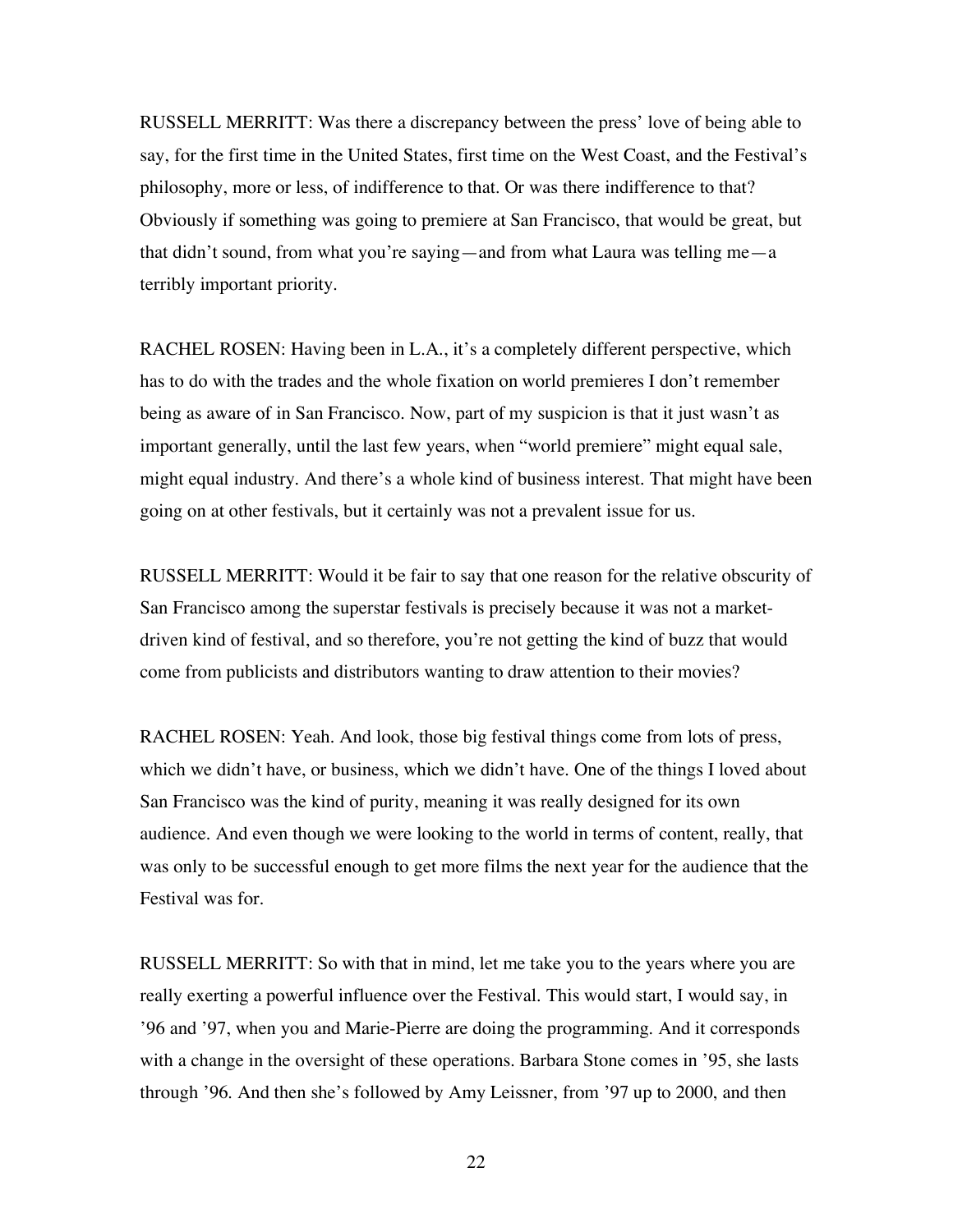Roxanne for the next four years. And one explanation for this was a concern about the deficits that were accruing, and another seems to be a reorientation with the Festival. I mention '94 being perhaps the most esoteric year ever. And it seems to me that from '95 onward, there was an effort at finding more accessible films, more accessible events; playing up galas, things like that. And first I'd like a general comment, whether that's an accurate perception, and then generally, what pressures, if any, you felt when shopping for movies.

RACHEL ROSEN: I don't remember it quite that way. I definitely remember there was a concern with the deficits. And my impression was that the board thought that we had become some kind of ridiculously corrupt organization, in that there wasn't enough discipline or oversight, and that Barbara was brought in to clean up Dodge. And that might have been an impression that she gave. The first thing she did was come in and review our vacation policy and decide that we were all getting too much vacation time. And the only reason someone would do that is if the board lead them to believe that somehow we're goofing off. I think that Peter's passion for the kind of films that he loved sometimes led him to make decisions that weren't the best for the overall future fiscal security of the organization, but I never felt like people were just goofing off or trying to get away with something, or trying to be elitists. In terms of when we started the award gala and stuff like that, I always felt like there was a tipping of the hat to those sort of bigger events, but that the core of the programming didn't really change significantly, and that yes, you can open it up, and at some point we started giving that Piper-Heidsieck award to an actor, and that's a little bit more mainstreamy and glitzy. So the idea was like, "OK, we can have something for the rich people and the Hollywood people, but they're not going to come every day to the Festival, so we'll just throw them a few events, which is fine, because that's not going to change the integrity of the Festival as it exists." That was always my impression. I don't remember anyone even intimating that we should go find more accessible films for the general public.

RUSSELL MERRITT: That's important to know. So you're attending the same festivals as before.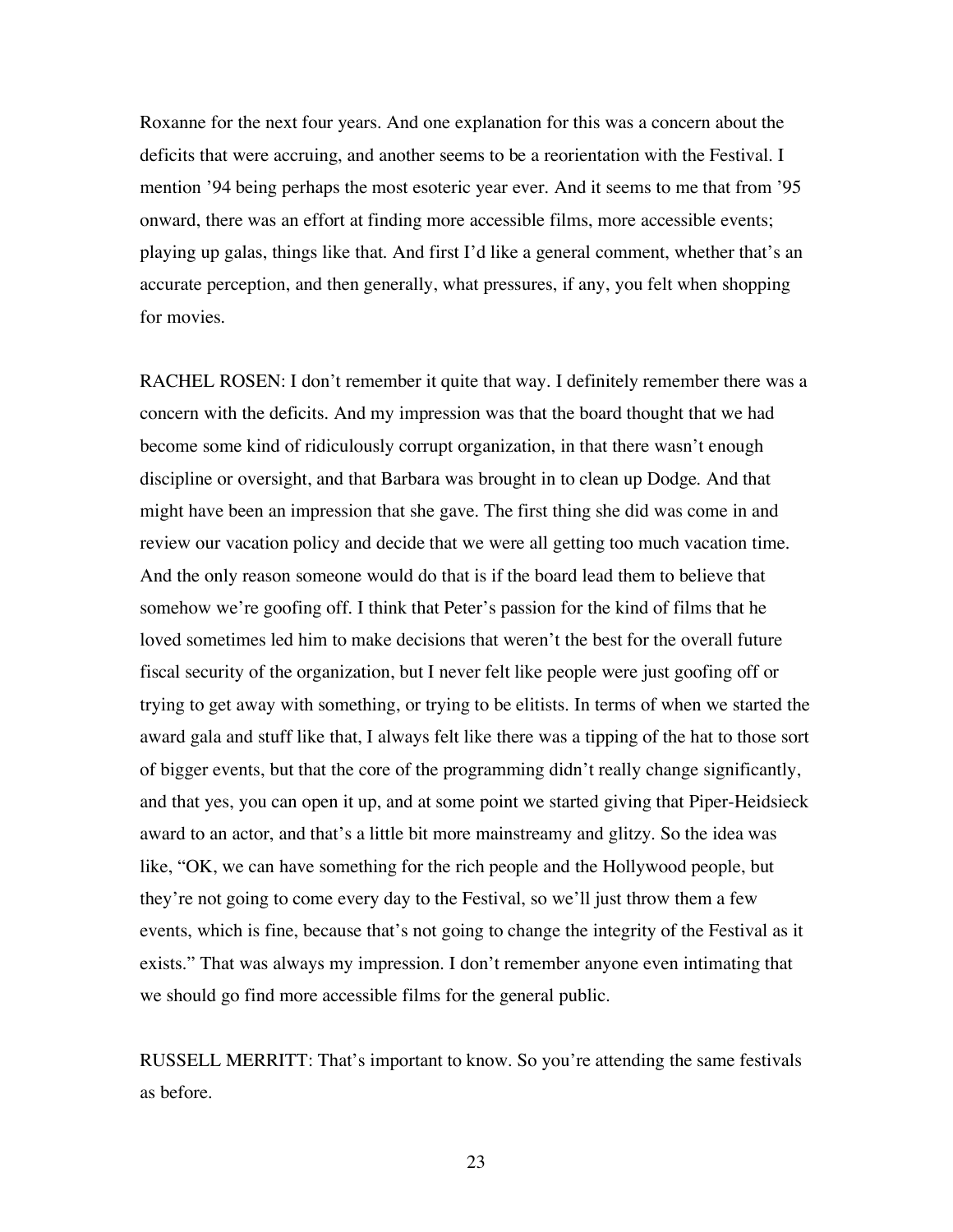## RACHEL ROSEN: Absolutely.

RUSSELL MERRITT: You have the same passions. One of the surprises, again, for an outsider, is that all these revenues accounted for about 25 to 30 percent of the overall budget, and then another 10 percent from fees and programs, Golden Gate Award revenue. And that left a whopping 50 percent-plus from the sponsors. And I wondered whether you felt, when you were programming, that sponsors needed to be attended to, a films that would be easy for them to show clients, that would be easier to take their families to, things like that.

RACHEL ROSEN: Again, if you look back at the program, even from the most esoteric year, there always were—I mean, we weren't obscurists; there were always things in there that would be accessible and sponsorable, and they were balanced with things that you wouldn't point a sponsor to in a million years. The spectrum was there. I don't remember what year it was when Stewart McKeough came from Toronto to do development. He was actually the first development person that I remember strongly. And that was the first time someone asked us to make some concessions to make development easier. Until then it was really that organization, more than any festival I've worked for, that supported the vision of the programmers. Everything was in place to support the vision of the programmers. And I remember resisting Stuart's idea that we break the Festival into sections like Toronto does. He had come from Toronto.

RUSSELL MERRITT: Tell me what Toronto does.

RACHEL ROSEN: Well Toronto has World Cinema, Latin American Cinema—at the time it was a little different than it is now. And as you can see, we'd always kind of adamantly done an A through Z listing. And he would say, "Would you ever consider doing a spotlight on national cinema, like, say, this year, we're going to highlight the cinema of France?" And I think a lot of other festivals do that, because then you go to the government of France and you get a bunch of money for it. We always resisted that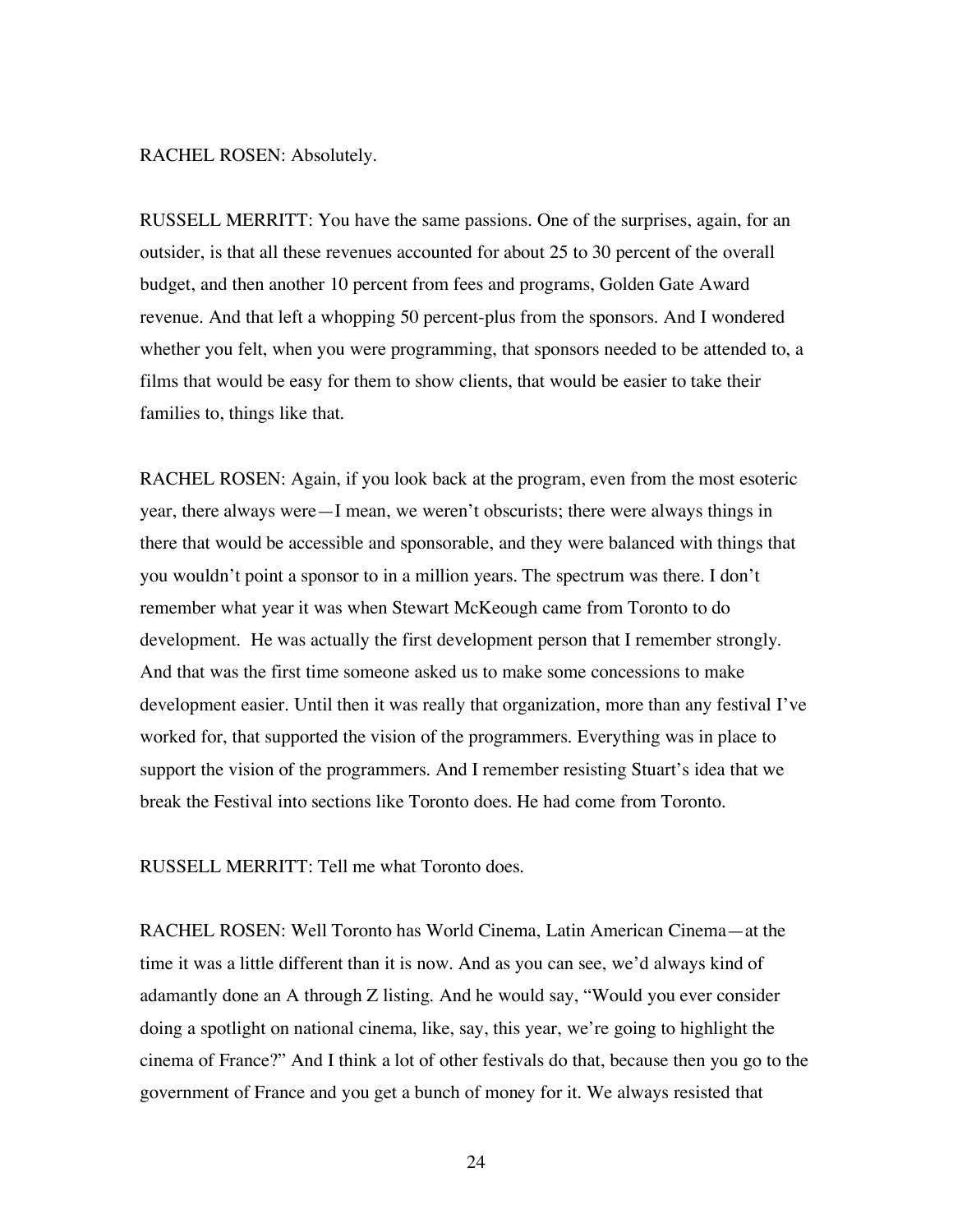because it would be like, well how do you know, when you're deciding in August that you're going to do that, that it's a good year for the cinema of France? There's no way to tell in advance. And that's why we always resisted doing it. That's one of the things I consider suspect, but it's commonplace in festivals around the world, like, "All right, who's got money?" "German cinema." "OK, let's do a section of German films; they'll support it." So we kept resisting, but we did end up breaking the Festival into sections. Again, as long as no one was saying, "Program more or less of this kind of films," somehow they convinced us that this would make it easier for them to market the films and to get money for them.

RUSSELL MERRITT: What about identity issues? That is to say, because you have no control over what's going to be strong in a given year and the rest, you're not going to go that way, but San Francisco is famous for its interest groups: Gay/Lesbian, Asian cinema, Black cinema, and the list goes on. To this day, Graham Leggat cannot get through a press conference without being asked, "How come there aren't more women directors," and so on. Were you at all conscious of that as you were cherry-picking?

RACHEL ROSEN: Yeah, absolutely. One of the things about San Francisco that's so great and so terrible is that people felt a sense of ownership about the Festival and felt very deeply committed to what they thought it should be. And so every year, there would be an outcry about something. I remember the entire time I was there that there was a constant rumbling about the fact that there were no programmers of color on the staff.

RUSSELL MERRITT: And in fact, was there an effort to accommodate that?

RACHEL ROSEN: I think the thinking was always that as long as the program reflected diversity, it shouldn't matter who was programming. I don't know because I wasn't really involved so much with the hiring, but I do remember Peter being—not dismissive—I think he wasn't ideologically opposed to the idea, but then there was the practicality of having programmers that he could work with who shared a certain sensibility, and he felt like the programming was diverse, so he had a certain kind of impatience with all the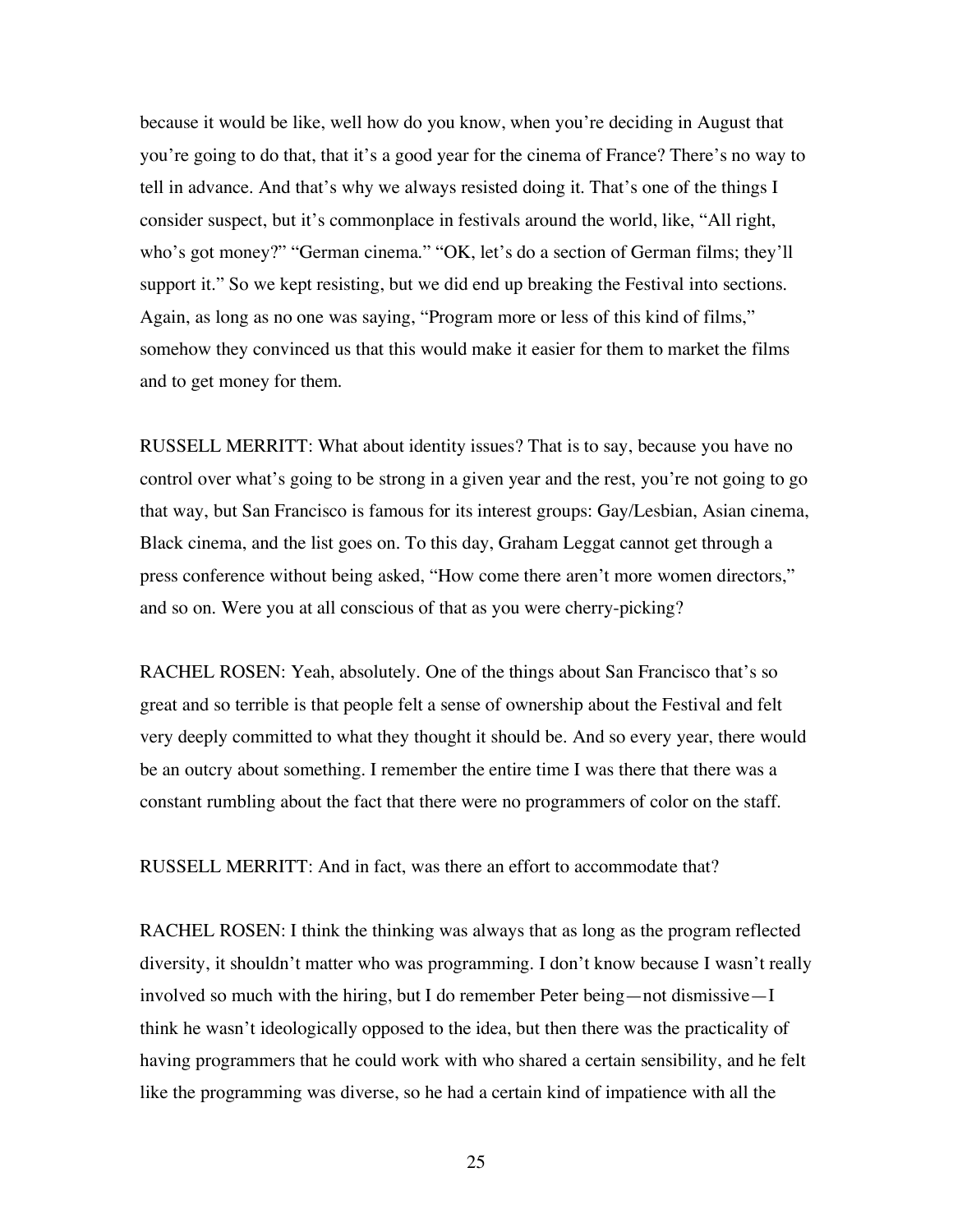criticisms from outside. The bottom line was, we wanted the program to be as diverse as it could be, but we weren't just going to show a film to show a film. The bottom line was quality.

RUSSELL MERRITT: I have to say, I asked Laura, since Brian had no obvious background in running the Golden Gate Awards, what was it about him that encouraged her to hire him and recommend him to Peter. And she answered in one word: passion. And it sounds as though that seems to be the driving criterion, that you have to be able to keep insane hours; your enthusiasm has to be yearlong. It makes this notion about spending too much time on vacation a very odd one, that I never heard before, that there may be just too much free time.

## RACHEL ROSEN: [LAUGHS] Exactly.

RUSSELL MERRITT: In fact, I have a bit of trivia to ask you. One of the things that so struck me about Laura discussing her advent—of course, this is not just before email; it's before faxes—and that you are up until two in the morning to help Europe greet the day. And I wondered whether that was part of your era as well, whether you just had to be dependent upon an international timetable?

RACHEL ROSEN: Yeah. I never had to learn how to use the Teletype machine. But I remember hearing Laura and Marie-Pierre talk about the Teletype machine. And the era of videocassettes was starting, but it was also an era where we'd have to get prints shipped in to look at them. I remember sitting in the conference room of the Film Society, watching a Gregg Araki movie on our 16mm projector. We would be projecting for ourselves and then returning the prints; there was a lot of print shipping going back and forth. And I do definitely remember setting the alarm clock and waking up in the middle of the night in my pajamas and calling Europe, absolutely. I have to say I still do that from time to time. Email has made things a lot easier, but when you really need an answer you gotta get up and pick up the phone.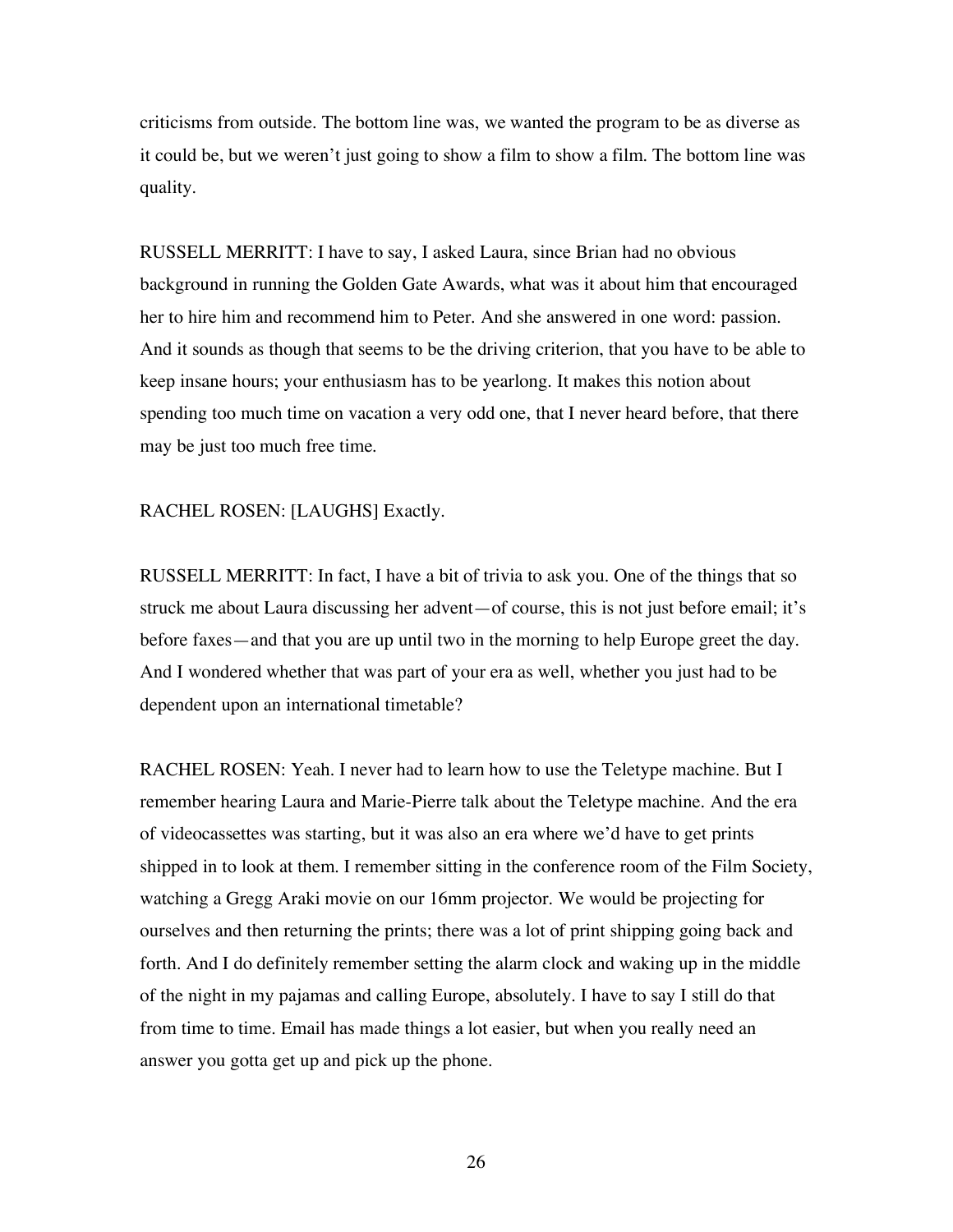RUSSELL MERRITT: So that aspect of it is a constant; probably more difficult back then than now, but still something that comes with the job description. Now, you're in the midst of programming. What festivals do you continue to seek out, now that you and Marie-Pierre are running the show? You mentioned Cannes. You mentioned Rotterdam. The London Film Festival, would that be important for you?

RACHEL ROSEN: I don't remember that being important. I do remember at a certain point Pusan started. And Peter went to the first Pusan festival. And then I got to go to the next one. And I also remember for years trying to get Peter to go to San Sebastian. One of those more constant criticisms was about Spanish-language films, and how we didn't have enough of them in the program. And so, A, I thought that would be a good place to see Spanish-language films, but, B, I thought, that's a festival I've always wanted to go to, and maybe it will be like Pusan, and Peter will go, and then grow tired of it and then I'll be able to go. But unfortunately, that one he fell in love with, and that became sort of a regular trip for him. [LAUGHS]

RUSSELL MERRITT: How about Latin American festivals? I know Laura went to Cuba.

RACHEL ROSEN: Well, the thing about Latin American festivals is, a lot of them are hard for non-Spanish-language speakers, which is why I was encouraging Peter to go to San Sebastian, because it's a little easier to see the Latin American product in Spain, because there was more subtitling. I think that Havana festival was a little chaotic in terms of—

RUSSELL MERRITT: Absolutely no subtitles, and you had an interpreter who would selectively translate.

RACHEL ROSEN: Yeah, exactly.

RUSSELL MERRITT: I don't know, but wouldn't there be festivals in Rio de Janeiro, or—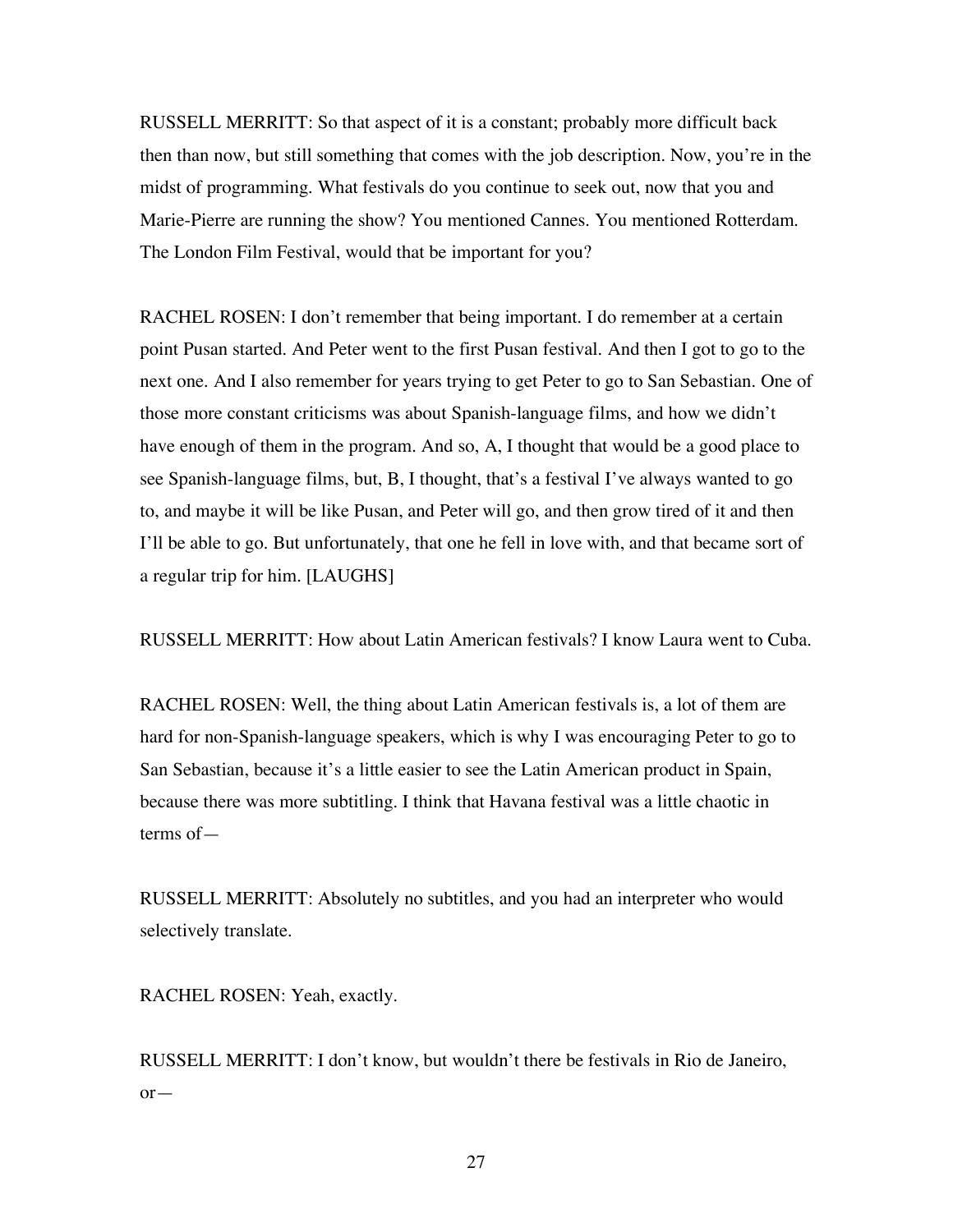RACHEL ROSEN: There was a big festival in Rio. I don't remember us going there. That was before Buenos Aires came on the scene and got very popular, although the timing was right at the same time as San Francisco when they started. So, I don't remember that ever being a big one.

RUSSELL MERRITT: Because I would think that that would be a legitimate criticism of the selection process, that you really need a Spanish-speaking programmer to take advantage of a considerable Latino population.

RACHEL ROSEN: Well, Marie-Pierre speaks Spanish, so she was it until she left. And she was probably the person on the staff who was most interested in Spanish-language programming. And it's funny, because like any festival, we had our regulars. Like everyone on the staff loved Ripstein, so anything Ripstein did, we were going to show. But I think it's probably true that in terms of discovering new talents, we were much more on top of doing that for young Chinese directors than we were for young Latin American directors. But to be fair, I think there's a renaissance happening now with young filmmakers in Latin America that wasn't happening during the time I was in San Francisco. And really at the time, Argentinean filmmaking was a couple of kind of big budgety things that looked like Hollywood movies, except they were in Spanish.

RUSSELL MERRITT: In fact, that becomes a general criticism. That was actually one of the things I was very interested in your comments on. One of the prices that the Hollywood hegemony creates is a kind of mentality that many programmers would notice, particularly in Europe, that the object is to score big in the United States, and you do that by getting your product to look as much like a Hollywood comedy or dramatic film as possible, and that that wasn't always the case, that, for example, Marie-Pierre noticed that it's really in the mid-'90s that that starts to become an obvious pattern, and may be one explanation for the enervating quality of European product.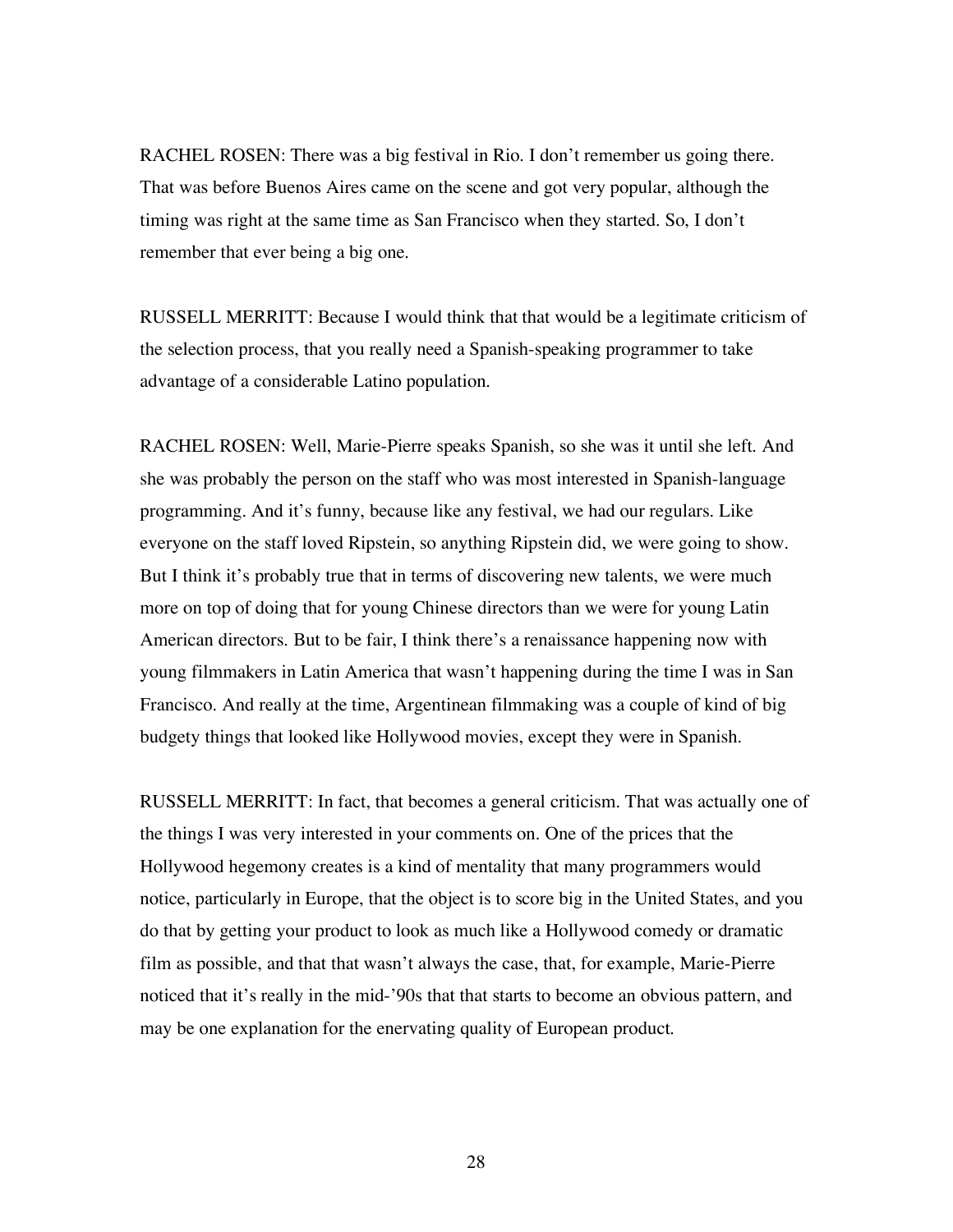RACHEL ROSEN: Yeah. I think the mid-'90s seems to be the era of European cofinancing, which is part of the problem, because it's not just making it big in the United States; it's that if you've got some German money and some French money and some Italian money, then you end up with these movies that are kind of confused, because they've got stars from different countries. It's what I remember Peter used to call the "Euro-pudding movies," where this co-financing made more money, bigger expectations, and it did all sort of start to seem bland and uninteresting.

RUSSELL MERRITT: Have you detected a similar pattern for Chinese films, Taiwanese films, Hong Kong films and the rest?

RACHEL ROSEN: No. I mean, what's interesting about Chinese films was that there was always a big dichotomy: There were the official films, which were the films made by big Chinese studios, which were more made to appeal to the entire population, so were a little bit more mainstream, at least in terms of outlook. And we showed some of them. It's not that they weren't good. And then there were the illegal films—the outsider films, the independent films—that started coming in the early '90s, which were very different in flavor. So what happens with some movements like that is with the independent films, sometimes they start getting more commercialized as they go on, but that didn't happen. I mean, it's not like the Chinese market opened up immediately. So I think that independent filmmaking movement stayed very fresh for a long time.

RUSSELL MERRITT: Of course, you were riding the crest of the Sixth Generation movement that comes. I heard the only effort at political intervention in the Festival came from the Chinese Embassy, or the Consulate, where they rather indirectly were suggesting that it might be better not to show films from Taiwan, and that evidently their argument was so naïve that you had no idea what they were talking about.

RACHEL ROSEN: It's so funny; one of the things I've grown to love about festivals is, I basically learned about the world and world politics. And half of what I know comes from either films I've seen or working at the Festival. But we ask everyone to fill out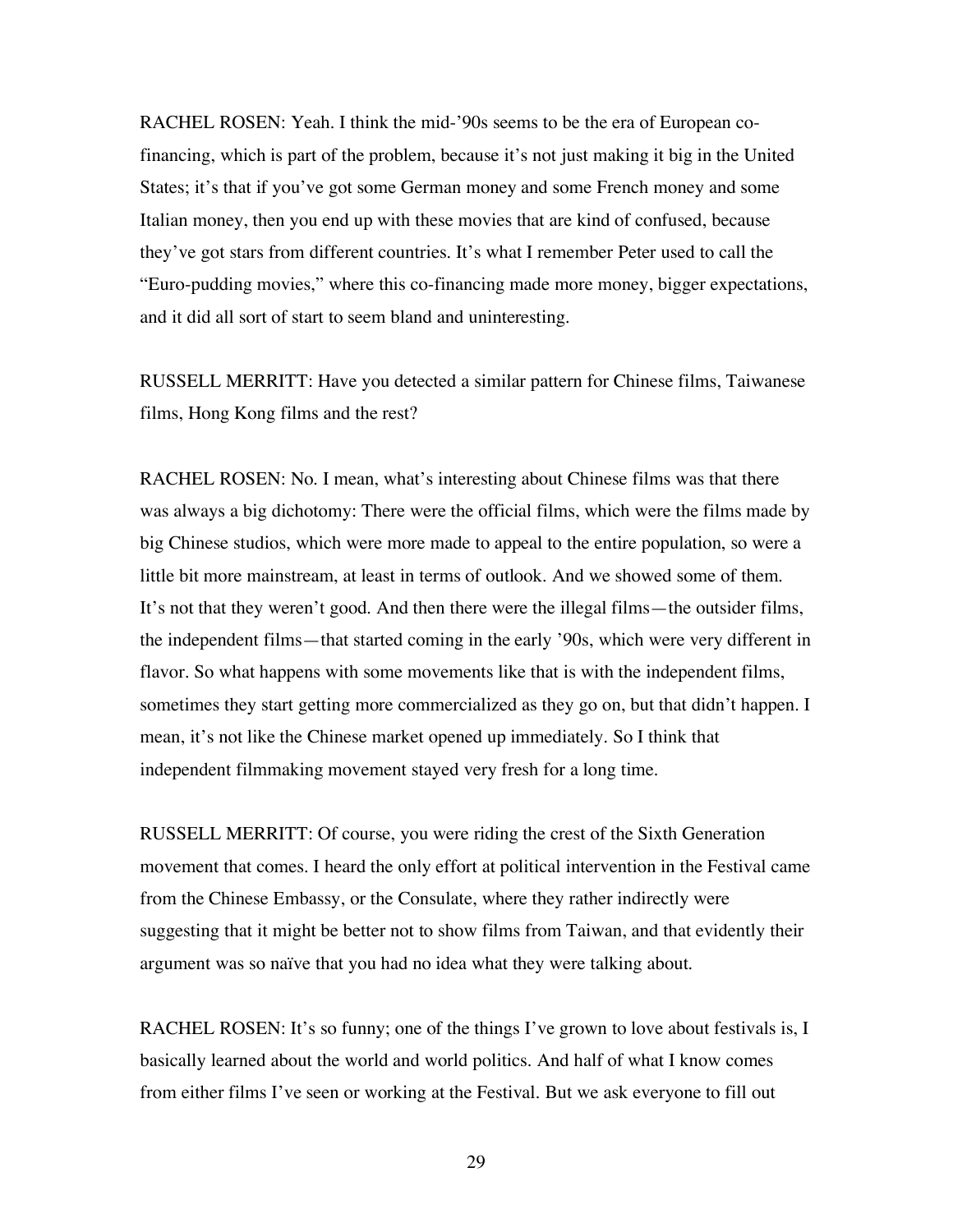registration forms. This was back in '91, when I was the program coordinator. And everyone fills it out. I remember the ones from Taiwan came in, saying "Taiwan, ROC; Taiwan, Republic of China." As the program coordinator, I just put down whatever the country wanted to be called. And that was part of this big thing with the Chinese Consulate, because were we going to call it Taiwan? They were very offended that we called it—

RUSSELL MERRITT: ROC.

RACHEL ROSEN: Exactly.

RUSSELL MERRITT: So I wonder whether that wasn't the inspiration to give Peter and Laura a call.

RACHEL ROSEN: I think it might have been. And yet, for me, it was naïveté. It was, "This is what their form says, and so this is what I'm going to write down."

RUSSELL MERRITT: Of course, you were at the Festival when the earth moved, that you had, of course, the '89 revolutions that result in the fracture of the Soviet Union, with all the subsequent liberation movements, from Berlin to Eastern Europe and the like. And there would be individual cases of a kind of cold-war experience, where someone was coming from an Eastern European country, like the former Yugoslavia, with family more or less being held captive and so on. When you were there, were there any politically sensitive films that were being programmed with the appearance of politically sensitive filmmakers?

RACHEL ROSEN: There were. This is where my memory is not so specific. What I do remember is one of those waking-up-at-three-in-the-morning things, having to do with helping people get their visas to get into the country. I remember the human interest ones more. Maybe it was Kenovic who came, whose mother needed a hip replacement.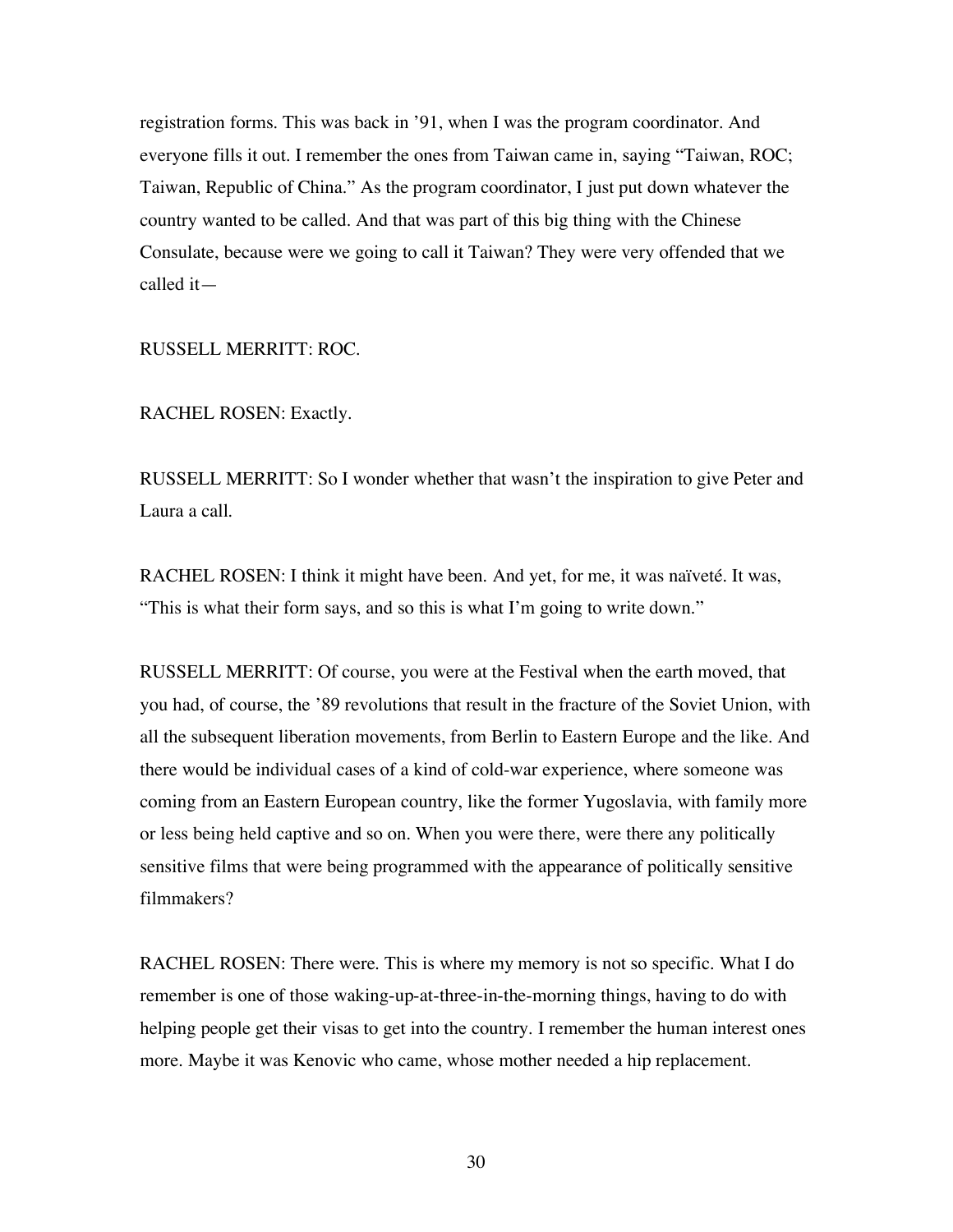RUSSELL MERRITT: Yeah.

RACHEL ROSEN: So, I do remember that.

RUSSELL MERRITT: That made it into Herb Caen.

RACHEL ROSEN: Exactly, exactly. So it was more that I was aware—again, as naïve as I was then—of people coming who didn't have any currency. I remember Russian directors coming, or people from the former Soviet Union, and we just kept giving them Festival t-shirts, because they'd come in their one suit for the whole week, which is kind of different from people coming from the West.

RUSSELL MERRITT: But it does seem that, if I could put words into your mouth, that the phenomenon that you saw, to use Peter's phrase, "Euro-pudding," does not apply so much to non-European films, that you don't find that pattern in Africa or India, Asia.

RACHEL ROSEN: No. In pockets you do. I think the Thai filmmaking industry was comprised almost entirely of almost plagiaristic remakes of American movies, until a certain point, when it started being more interesting, independent. I remember seeing a Thai movie at Toronto, and I was like, "Oh, that's **The Village of the Damned**." But this new sense of kind of watering things down to appeal to a Western sensibility was entirely European. But that's not to say—As I was saying, from Latin America, we would get these movies that weren't Hollywood, but they were clearly designed for the popular audience of their own country. So it wasn't that they were looking at the U.S. as a market, but they also didn't have whatever that stroke of individuality was that we were looking for in programming. They were very clearly commercial vehicles for their own country. And that was true of a lot of the Middle Eastern films, too.

RUSSELL MERRITT: It occurs to me that with your specialties in documentary, that that must have put you in the orbit of Brian, because the Golden Gate Awards was so heavily devoted to documentaries of a wide variety. Can you talk about how that worked?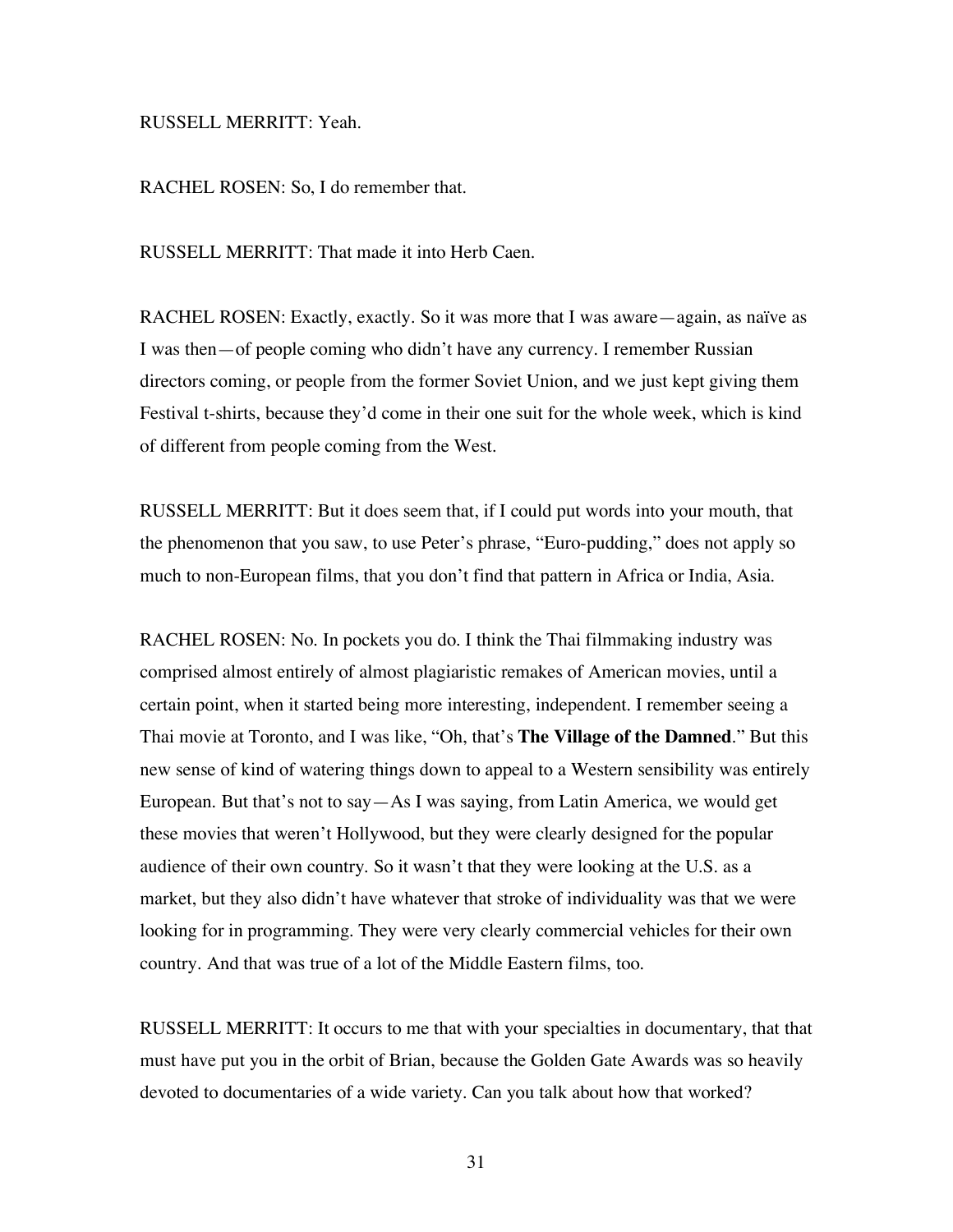RACHEL ROSEN: Well, the Golden Gate Awards, it was always kind of a strange arrangement, because it was the competitive section for a certain kind of film, yet we didn't show all the winners, and we would show that kind of film that didn't go through the Golden Gate Awards. So one of the things we would try and do was get people to—if we knew that a film was out there—to go through the Awards, instead of just taking a documentary from outside and inviting it.

RUSSELL MERRITT: So that was your first preference, is to have them submit it.

RACHEL ROSEN: Exactly. But then sometimes they'd submit and they wouldn't win anything, and then we'd still want to show them. I would say it was a shared enthusiasm, so things were pretty collaborative.

RUSSELL MERRITT: You were having frequent conversations with Brian about, "You might want to invite this filmmaker and you might want to do that." Can you remember any time where any director might have done it? Because what impresses me, I guess, as the outsider, is the range of documentaries was incredible. You could have anything from **In the Shadow of the Stars**, which is, of course, an entirely cultural thing, to these severe polemical films that were exposing everything from the political prisoners in the United States to Hoover to Vincent Chin, and everything in between. I wondered whether that was because the Golden Gate Awards, which was having upwards of a thousand or more entries, could get that kind of range, or whether that was coming in from your end and trying to go around the world seeing movies.

RACHEL ROSEN: I honestly think that was from the Golden Gate Awards. I'd love to say that I had a big influence on that, but one of my things I loved about the Golden Gate Awards were all the entries we'd get from international television, because that was a whole area that I came to know about and love through the Festival. It wasn't anything I brought to the Festival. So the **BBC Arena**, where we got a lot of the most interesting English-language documentaries was an example of the TV station wanting to get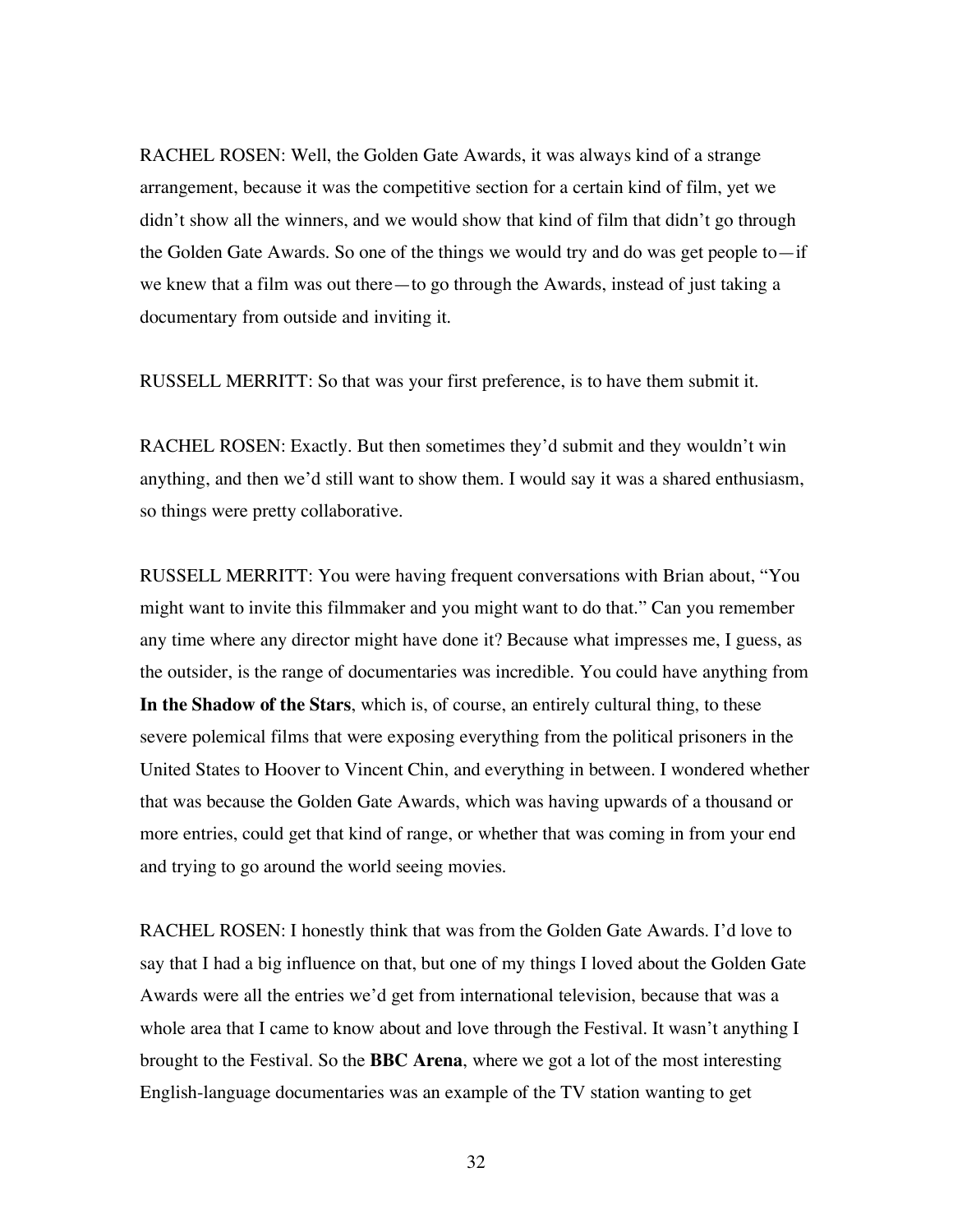awards, so being willing to send things in and enter them into the Golden Gate Awards, which meant that we were getting access to a lot of stuff that most festival programmers weren't looking at.

RUSSELL MERRITT: I don't always mean to push my point of view, because I'd much rather hear it from you, but I can tell you that those are some of the most incredible discoveries. The best film on Watergate I ever saw was produced in England. And I was always puzzled why the San Francisco Film Festival lucked out in getting so many of these films, and our PBS outlets never did. You never got a call from the PBS people to say, "Could we take a look at these?"

RACHEL ROSEN: We have our print sources in every catalogue, the idea being that we'd help spread the word by sending these catalogues out. But I think it's also true that a lot of what we got from those TV stations was sort of heavy voice-over, TV-style films, a lot of which weren't interesting enough to program as part of the program, but that also brought in these really incredible movies that may have been funded by TV somewhere but were definitely theatrical quality.

RUSSELL MERRITT: Well it's kind of interesting—and maybe that was part of the excitement of it—that these were more of those films that were sort of cut off at the thighs. They don't have legs. They don't get picked up and written about. **Film Comment** doesn't have a little thing on the exciting new directions of British television, when it's all here. But it sounds as though it came to San Francisco.

RACHEL ROSEN: Yeah, yeah. It's curious. But it's what always made the Festival special to me. We would have our share of those films that were on the festival circuit, that might not have distribution but were the major film from Berlin that's now going from festival to festival. But there were always these special little things that were just happening in San Francisco.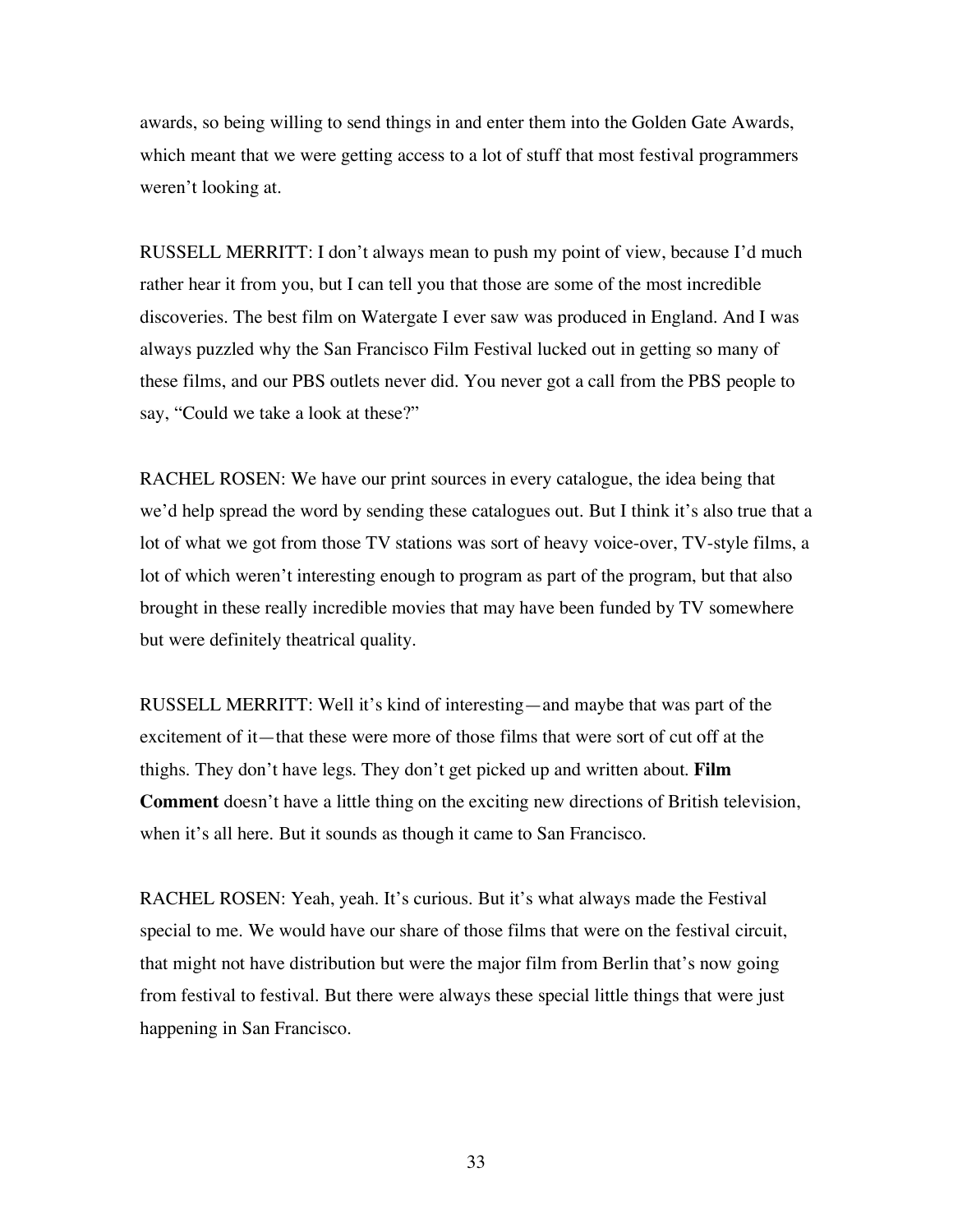RUSSELL MERRITT: By the way, would that emphasis on British television have come from Peter? Was that one of his enthusiasms?

RACHEL ROSEN: It was, but it seemed like it really came through the Golden Gate Awards. We showed **Family**, that first miniseries by Michael Winterbottom, which came in through the TV miniseries section in the Golden Gate Awards. So it was more a sense of discovering them, although Peter was probably different from a lot of other festival programmers in that he was open to the idea of television. I remember we showed that David Lynch film, something he had done for TV. So, even a U.S. TV series, we showed.

RUSSELL MERRITT: I'm getting a very strong picture that mainly, you were protected from the storm clouds hovering over the Festival by being permitted to do programming that you wanted to do. And that suggests that where the real chemistry was between you, Marie-Pierre, of course Laura when she was here, and then with Peter as well. Now one of the very important reasons that Laura was unhappy was over the increasing tension she felt with Peter. If I understand her correctly, the real problem was a reluctance to support staff and to acknowledge staff. Did that come across to you, or did you have an ideal relationship with Peter?

RACHEL ROSEN: I definitely didn't have an ideal relationship with Peter. But in hindsight, of course, it's easier to see that the liberties I had were exactly because it was Peter's show, always. So in some ways, Peter took all the credit, and he got all the criticisms. That's the way it always had been, and the way I figured it always would be. My relationship with Peter became more difficult. At a certain point I became Associate Director of Programming. And what that meant was, I was actually doing the administrative work that normally the head of the department would do, meaning I was trying to keep track of the budget and doing personnel stuff. I think Laura had been in a similar position before me. And what's difficult about Peter is that I can never ascribe his drawbacks or his flaws to some sort of bad intent. His passion for films was always there and was always genuine and was always inspiring, but it was matched by a dispassion for organization, which became difficult once you were trying to actually get a project done.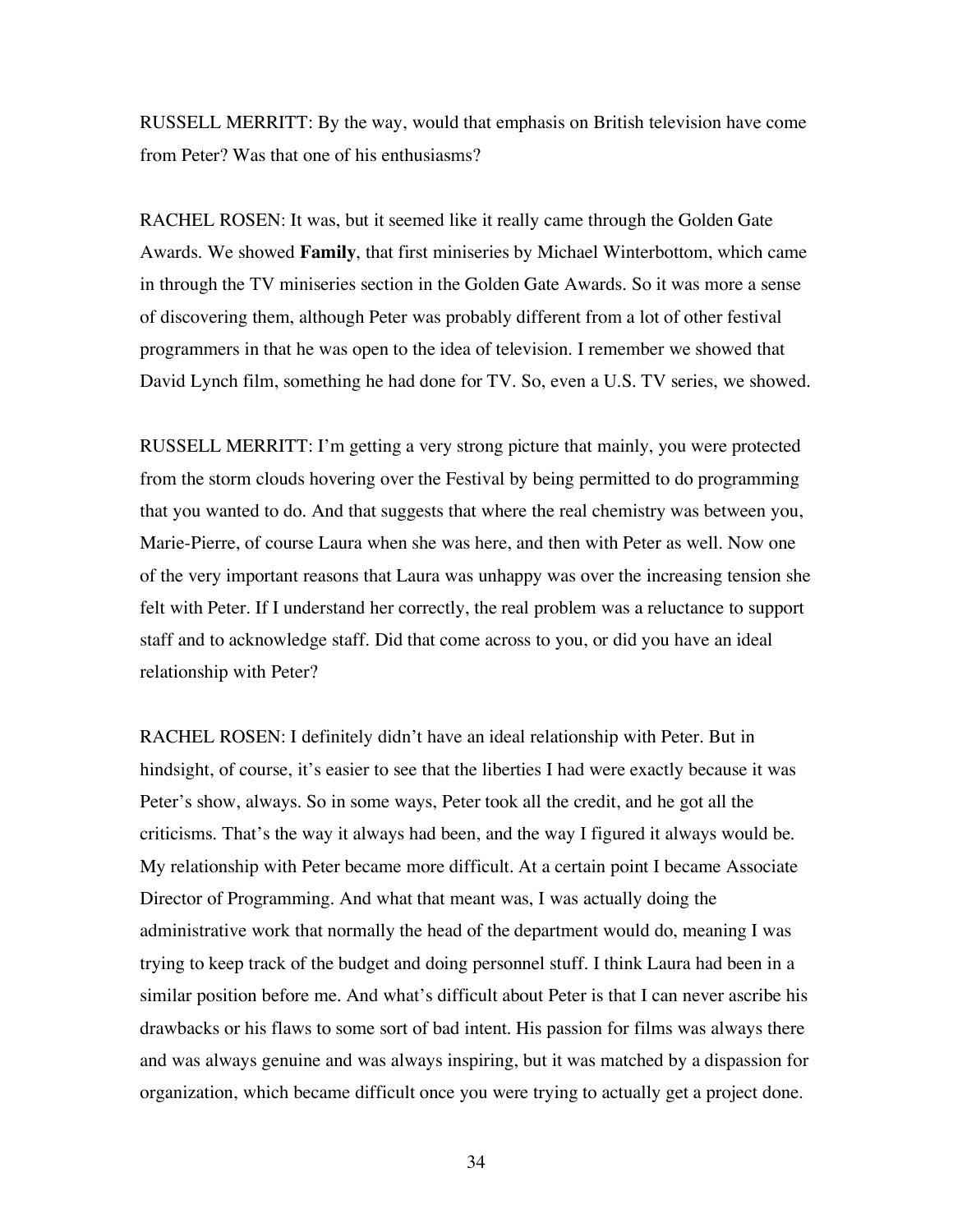He's a terrible procrastinator, and he kind of thrives creatively in chaos. And I'm probably the opposite, as I think Laura is, meaning I like to get things in order and then that gives me room to be creative. And it just becomes wearing, like there's a certain point at which if I'm up at four in the morning and I don't have to be, that's not a good thing for me because I don't function well without a lot of sleep. For Peter, if he can futz around and then get something done at 5:00 a.m., that works for him. So there was always just kind of a tension about working differently. But I think the bottom line is, Peter kind of keeps people away from him in terms of the way he works. So there would be a team, and then Peter. And sometimes he would integrate into the team, and sometimes he wouldn't. But there would be times when we would all be kind of waiting for Peter, and that is difficult.

RUSSELL MERRITT: I would assume it would be even more difficult after Marie-Pierre left, and you are entirely in charge of programming. And if I can read the program correctly, you have a staff of your own now.

RACHEL ROSEN: Yeah. To say I'm in charge of programming, though, at any point, is misstating the case, because I was in charge of the programming department, but Peter was always in charge of programming.

RUSSELL MERRITT: But would the staff—say, like Becky Mertens and the apprentices that are working—would they report to you, or would they report to Peter?

RACHEL ROSEN: Well, that's part of what made it so difficult. In a way they were reporting to me, in that I was trying to help them understand what their job was each season and what they had to do, but then if Peter wanted something from them, they had to do that, too.

RUSSELL MERRITT: So he might call them directly without consulting you, and it might create a schedule conflict that couldn't easily be reconciled, things like that?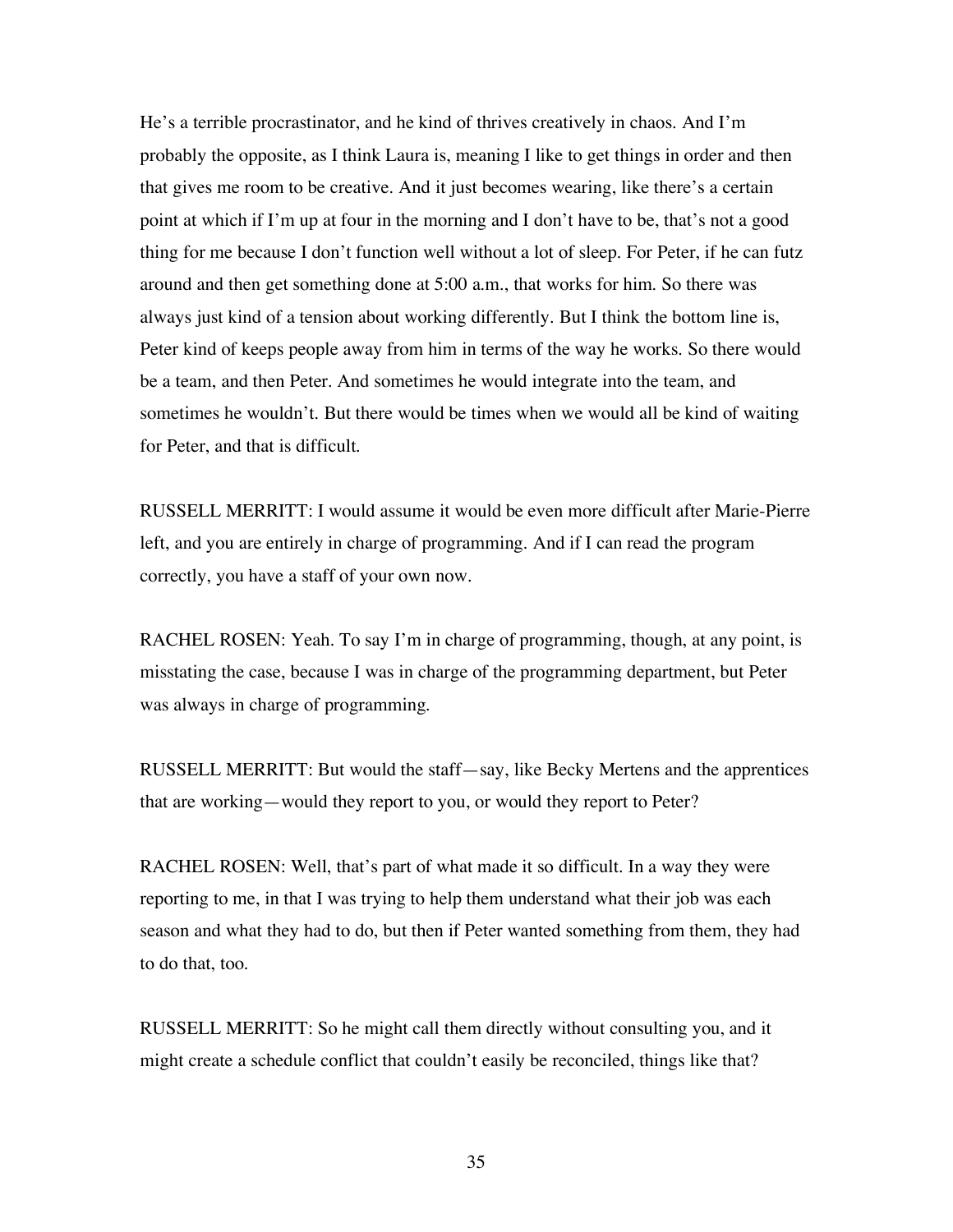RACHEL ROSEN: Absolutely.

RUSSELL MERRITT: So would you be given more responsibility in terms of travel and in terms of making unilateral judgments about, "Peter, we need this film, Peter, I don't think we like this film?"

RACHEL ROSEN: Yeah. I think from '95 I definitely had the ability to do that, to go seek out films. And at that point Doug was programming, too; so did Doug.

RUSSELL MERRITT: This is a new name to me, Doug Jones. I'd like to hear about him. So would he become your—well, I don't even know how to say this now—

RACHEL ROSEN: He was the other programmer.

RUSSELL MERRITT: I was about to say, did he become your Marie-Pierre, or did he become—

RACHEL ROSEN: He becomes my me.

RUSSELL MERRITT: Yeah, that's right. He becomes your trainee that you start to groom. Are you dividing the kingdom the way that Laura and Marie-Pierre had done it, or had things sufficiently changed that you were doing it another way?

RACHEL ROSEN: I think what happened was, we had some vague territorial division. But of course that's not practical if you're also dividing the festivals up. So if one person is going to Rotterdam, they can't just go see African movies, because then they'd be missing everything else. It was more in terms of who was going to cover what festivals. And even Peter was always hesitant to give up certain areas of the world. So the territorial boundaries were there, but they were never absolute because no one wanted to say, "Well, look, what happens if I see a French film that Peter doesn't like? I still want to be able to invite that." So that fluidity was always part of the program.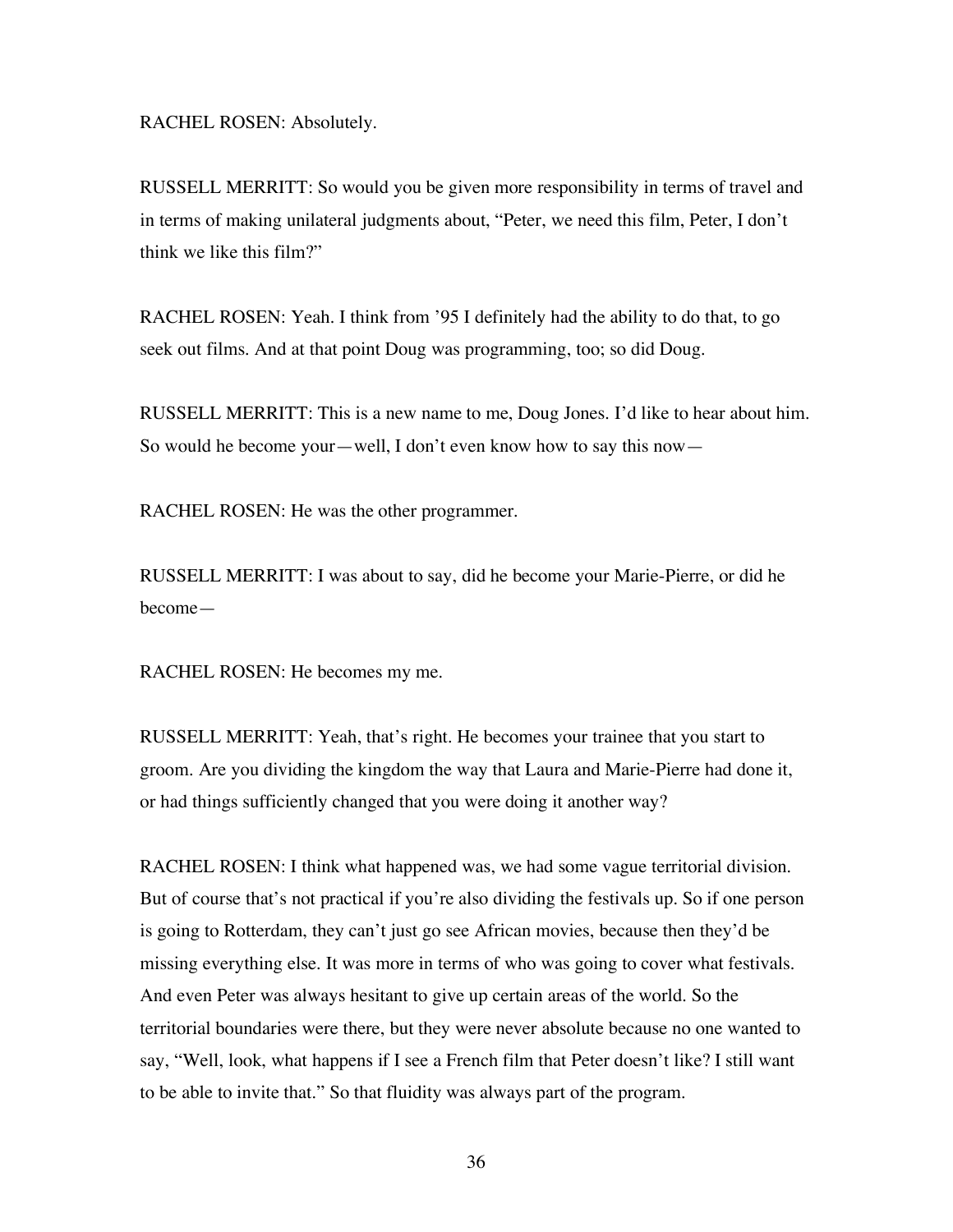## RUSSELL MERRITT: Did you get to know the board?

RACHEL ROSEN: I did end up getting to know the board members who actually came to the Festival and that I had some interaction with. I don't know if Peter tried to, but he did end up kind of coming between the board and the staff in that we never met with the board during the year. Peter would go to the board meetings. He rarely even reported back to us what had happened at the board meetings. But there were some board members, like Jeannette Etheredge, who were very involved in the Festival and who were around, so I got to know her. George Gund was always at the Festival, so I got to know him a little bit. Maurice Kanbar was around a bit. But it was never encouraged in any way organizationally for the staff to get to know the board.

RUSSELL MERRITT: Now that you're running a film festival of your own, is that the relationship that you maintain? That is, does staff have access to the board, and vice versa? Or is what you found at the San Francisco Film Festival a useful model?

RACHEL ROSEN: Well it's a little more complicated where I am now because there's a presenting organization, and the festival isn't the only thing that that organization does. And it's slightly different in that there's an executive staff and a non-executive staff. But all the executive staff, the head of each department, meets regularly with the board. And we're encouraged to be in contact with the board about things that would be helpful for us. So for instance, our board at Film Independent is largely made up of producers and filmmakers, and I am encouraged each year to get in touch with them about films that they might know about, or to seek their advice or assistance in a way that I never would have been in San Francisco. But that also kind of makes sense, because a lot of the board at San Francisco wasn't directly related to the film industry in the way that my board is now. We also have an opportunity four times a year to report to the board on what we're doing and to answer questions directly from the board. And I think just the fact that we're invited to the meetings gives you a face and a kind of dignity. It makes the interaction very human. I think one of the bad things about the Film Society is that there was just a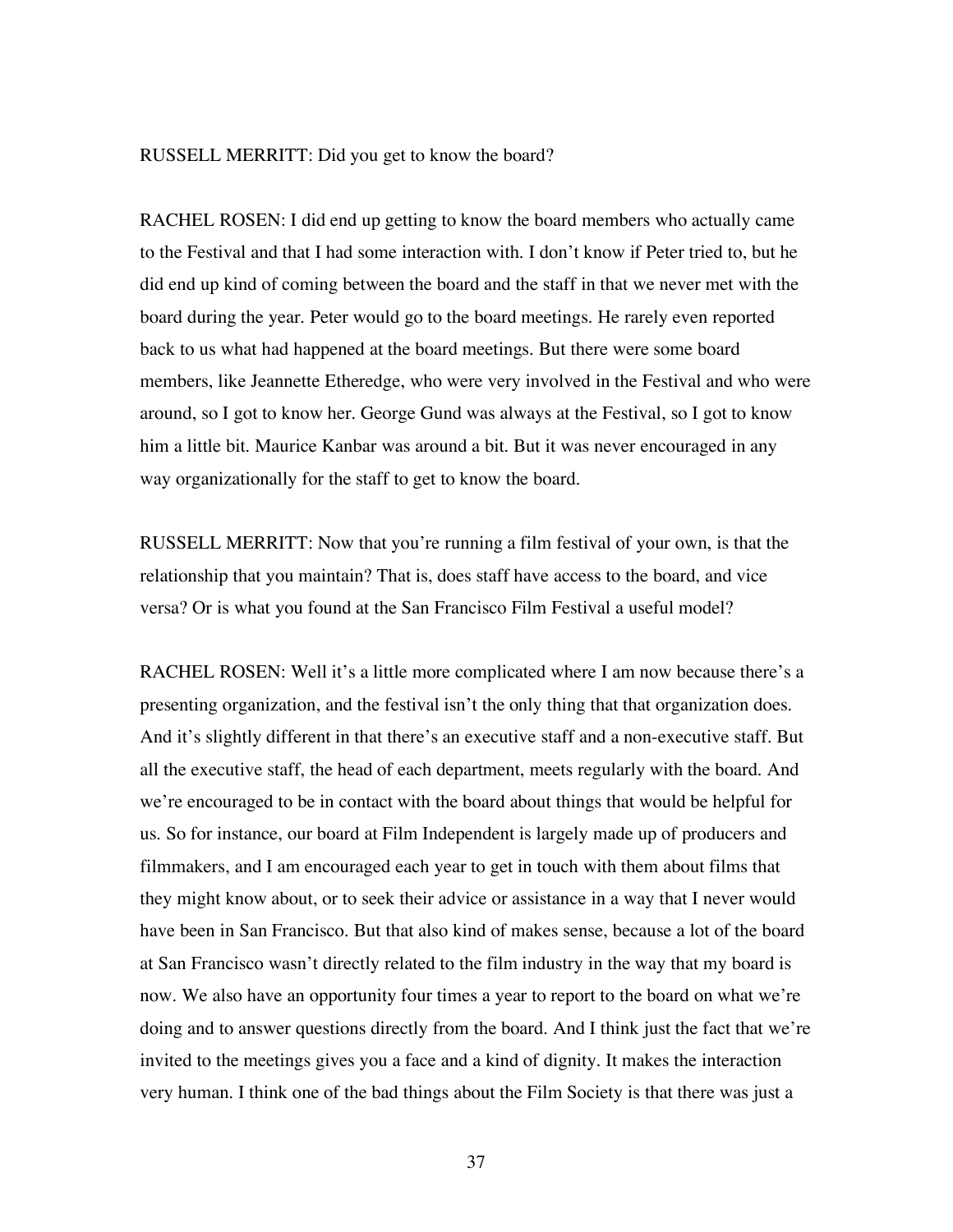huge mistrust on both sides between the board and the staff. I mean, the staff felt like the board didn't appreciate them, didn't understand what they were doing, and made these sort of capricious judgments based on no information. And I think the board felt like the staff didn't understand the greater responsibility of the Film Society, and were kind of doing what we wanted and not honoring them as a board the way we should. And all that was just simply because there was no interaction between the two groups.

RUSSELL MERRITT: And you say that some board members went out of their way to get to know you, and they would have been the ones active in the Film Festival at large. I've got a couple of lists. One is the list of the board of directors in 1996, and the other is the board members in 2001. And there's a dramatic difference in the organization. I wonder whether you could speak to that. I'm first of all going to read off some names, and wondered whether in addition to Jeannette and George, whether any of these names meant anything to you, because oddly enough, they still remain names; they're not faces or personalities. So anything you could do to help fill in what kind of personalities they had would be helpful. Jan Halper?

RACHEL ROSEN: Yes. I mean, again, I met Jan; I have a vague recollection of her, but I couldn't tell you anything about her.

RUSSELL MERRITT: William Randolph Hearst III?

RACHEL ROSEN: No.

RUSSELL MERRITT: William Johnson?

RACHEL ROSEN: I remember him. What's funny to me about the board is they were all kind of eccentric personalities in a certain way. In some ways George really dominated that board, but it was also a very eccentric board in a lot of ways. And people would kind of come to the forefront and recede. So William Johnson had a moment where he came to the forefront during the Barbara Stone era. And I don't even specifically remember what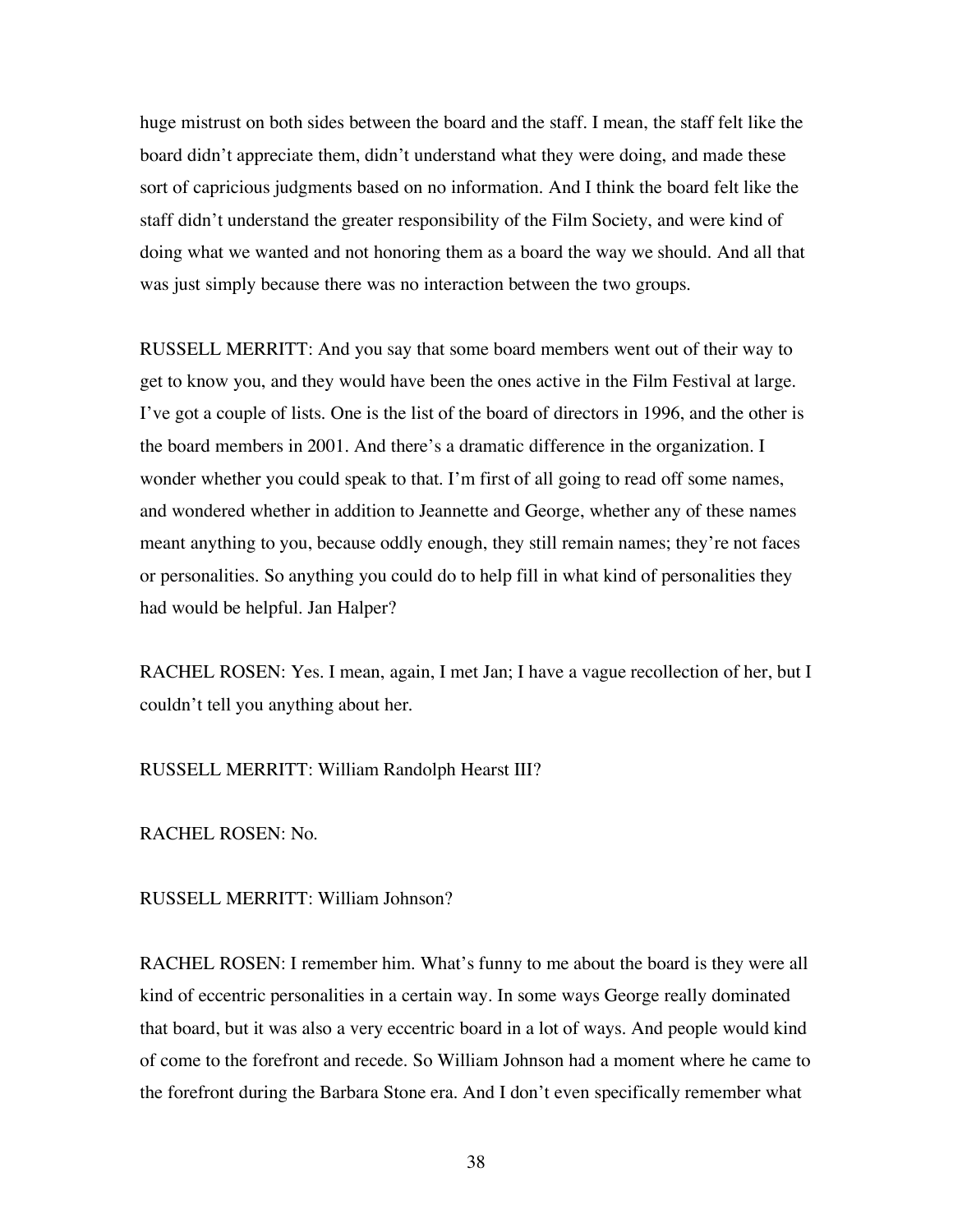it was about, but I do remember never having met him since 1991, and all of a sudden he came forward. I think he was in support of Barbara in some sort of, "Now we have to be this, or now we have to be that," and then he just sort of receded away again, and I never met him again. I remember one report of him from a board meeting, which of course, I was not at. He came in and he kind of made some big statement, and then disappeared again.

RUSSELL MERRITT: And again, it would be secondhand. All the information was.

RACHEL ROSEN: Absolutely.

RUSSELL MERRITT: So, a name like David Kalish?

RACHEL ROSEN: Oh, I don't remember him very much.

RUSSELL MERRITT: There is someone named Martin Krasney.

RACHEL ROSEN: Oh, yeah. You know, it's more that I know the names than the people.

RUSSELL MERRITT: Did you have any connection with Tom Luddy, because he of course would have been very active? And the reason I'm putting these names forward, we'll come to in a second. Just a couple more. How about Linda Sontag?

RACHEL ROSEN: I don't remember her.

RUSSELL MERRITT: There's Larry Wilkinson; someone named Lambert Yam.

RACHEL ROSEN: I remember Lambert, yeah.

RUSSELL MERRITT: OK. Ed Zelinsky, who evidently was older.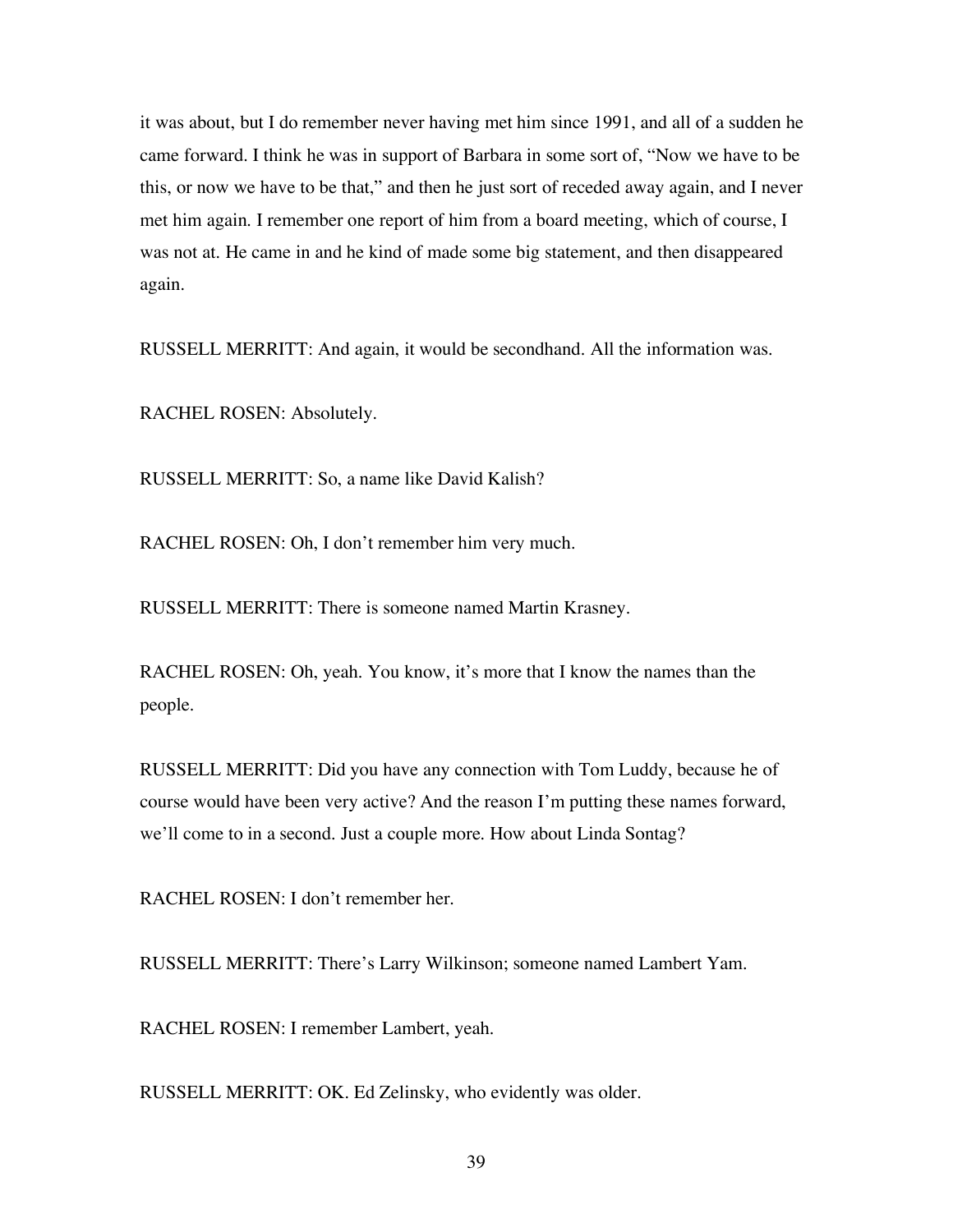RACHEL ROSEN: I remember Ed too, yeah.

RUSSELL MERRITT: And Raphael Che?

RACHEL ROSEN: Yeah.

RUSSELL MERRITT: Now, on top of that, there are 19 members of the board altogether, but there's also something called the Advisory Board. And here's where things get interesting, that it is called the Los Angeles Advisory Board at the start, and a new name is Levon de Bedrossian. Do you know anything about him or who he is?

RACHEL ROSEN: Yes, I know exactly who Levon is. Levon owns that excellent restaurant about halfway up Fillmore Street, La Mediterranée, But he was also a big connection to the film industry. He's Armenian; he's a great guy.

RUSSELL MERRITT: But he was based in San Francisco?

RACHEL ROSEN: Well his restaurant was in San Francisco. I think there was a point at which he himself moved to the Los Angeles area.

RUSSELL MERRITT: And so it sounds as though it's possible that even with the addition of Mr. Bedrossian, that this became the Los Angeles mafia of sorts, an effort at trying to extend connections down to Los Angeles. The reason for putting these names out is that we frequently hear about factions within the board. You mention, for example, Barbara Stone. This became a very sensitive issue in '95 and '96. It became the cutting point of a an absolute declaration of war between Peter and Tom Luddy, arguing that Barbara Stone not only was a Luddy idea—and a bad idea at that—but also, because of the way it was engineered by a faction of the board, rather than a product of a search and screen, that it alienated the fellow that had sponsored the Satyajit Ray award, to the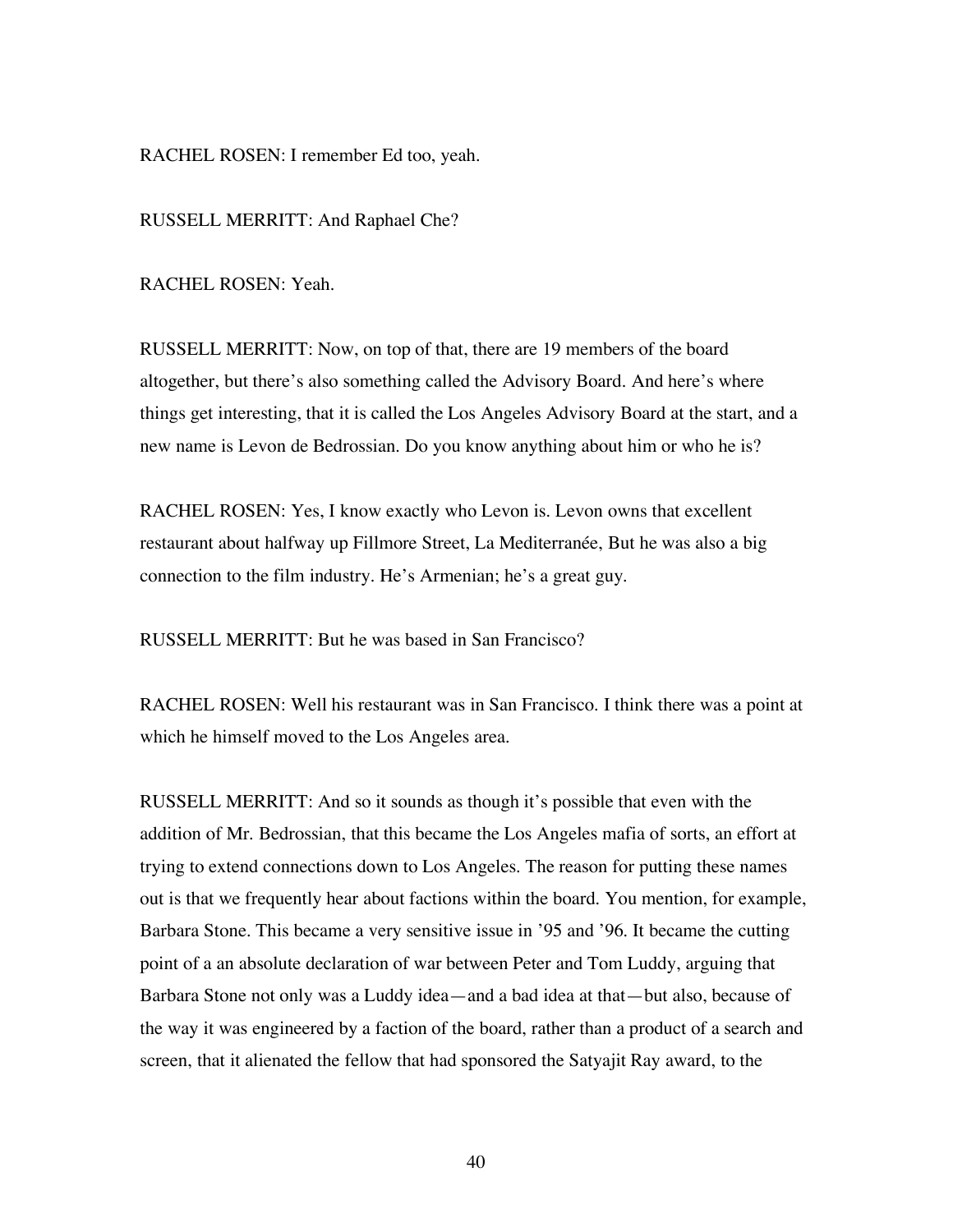extent—and we know that this for a fact—that that award was withdrawn and then given to the London Film Festival. Did you hear any of that at the time?

RACHEL ROSEN: I remember hearing all those things at the time.

RUSSELL MERRITT: But you had no sense of who was in one faction and who was in another?

RACHEL ROSEN: I really didn't know. I mean, I heard it all through Peter.

RUSSELL MERRITT: And so it would be through Peter's perception.

RACHEL ROSEN: Exactly.

RUSSELL MERRITT: By all accounts, Jeannette Etheredge was a remarkable board member, and maybe still is. I'm not sure whether she's still on the board or not.

RACHEL ROSEN: I think she's come back now that Graham is there.

RUSSELL MERRITT: I see. Because I also hear some remarkable things from Laura about how valuable she was in making connections. And it speaks well. Did she introduce you to Jeannette, or was that something completely separate?

RACHEL ROSEN: I think actually Jeanette Shaheen probably was the main introduction between me and Jeannette Etheredge, because Jeannette Shaheen was very close to Jeannette Etheredge. I was pretty friendly with Jeannette. And she really was a force. The thing about her is, she knows everyone in the film business, and she knows all the city people. So she was in a position to do these amazing things for the Festival. She also was very demanding, as she should have been. I think I was terrified of her at first, because she's pretty acute about people, but she likes to decide if you're a good witch or a bad witch pretty quickly. And I thought, "I do not want to know what it would be like if she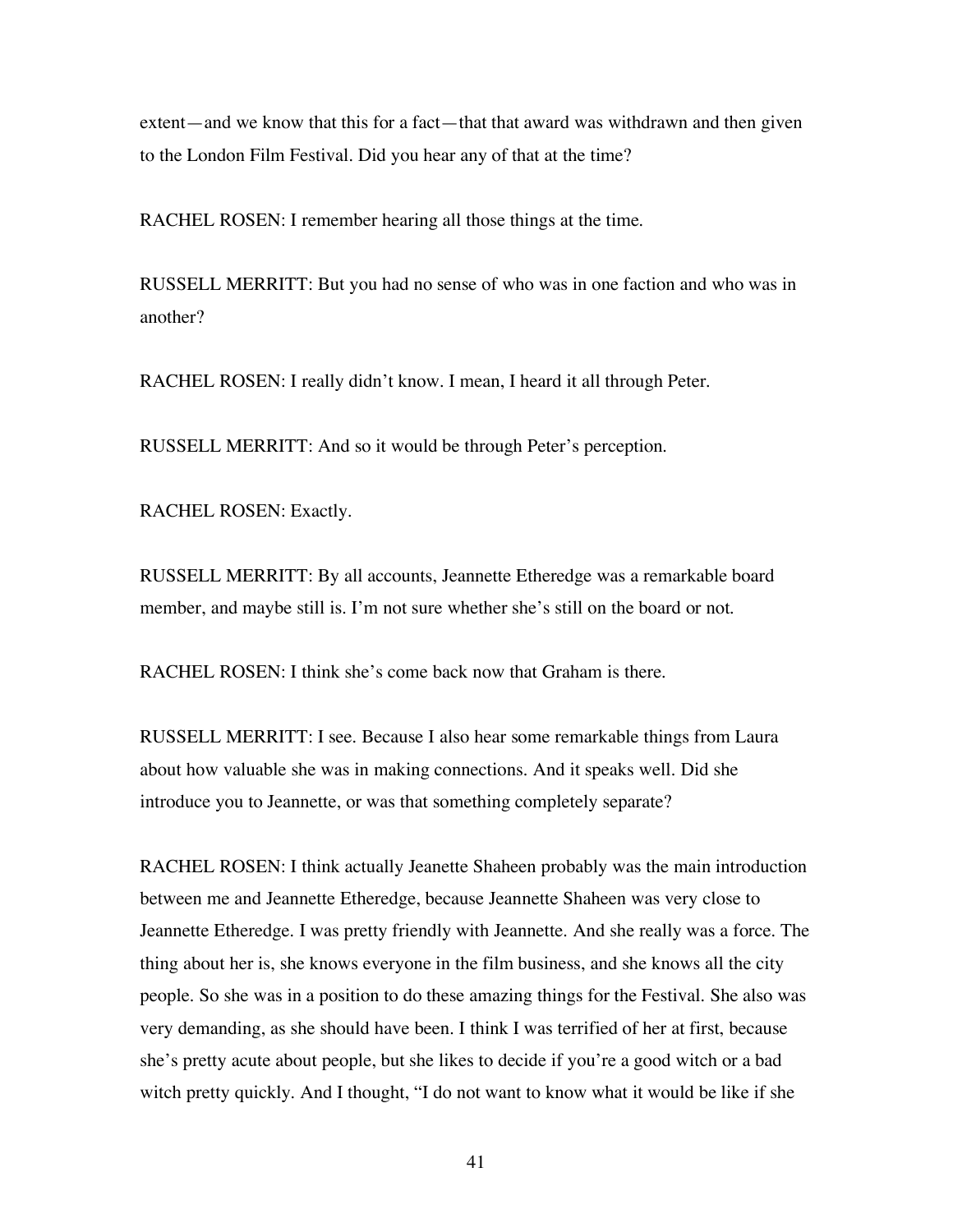decided she didn't like me." And thankfully she did. She would get frustrated with Peter because he would turn down films by her friends or people she knew, and films that she thought would have been good for the Festival to have shown, and that she thought it was shortsighted of Peter to turn down. Now in those cases I get both sides of the picture. I understand Peter felt like he wanted to keep this creative autonomy and not feel pressure from the board to take certain things or not. And I also understand that some of those compromises might have felt a little bit bad but might have ultimately been beneficial for the Festival, some not. But overall it was remarkable what she brought to the Festival.

RUSSELL MERRITT: And moving from her to another board member, I always thought that Tom Luddy's position on the board was interesting, mainly because by the time he was asked to co-run the Festival in the mid or late '70s, he was already founding the Telluride Film Festival. Did that constitute a conflict of interest for you? Did you ever, as a programmer, get the word that, "No, we want to use this film for Telluride," or was he able to negotiate that fairly skillfully and fairly?

RACHEL ROSEN: Well, [LAUGHS] I mean, that's a complicated situation. I'm not sure I ever had a clear vision. He has those Telluride screenings in the summer. I got to go to those. I would talk to him about certain films. And he was always very generous with me. That's what I remember about Luddy: Someone was in from out of town, and Luddy would have these dinners for a director who was there in the summer, and he'd invite Marie-Pierre and me, and I always kind of felt like maybe he had invited me by mistake; I always felt like any second they were going to say, "Oh, no, we thought you were going to give him a ride back to the hotel," or something. But he was always very lovely to me and invited me to these events, and brought me into his circle of film people in San Francisco. Then I would hear from Peter that he had somehow heard from someone on the board that Luddy had proposed that in order to save money, that the board could just have him and his Telluride team program both San Francisco and Telluride, and dispense with the whole programming department. Whether that's apocryphal or not, those were the kind of stories that trickled back. So there was definitely a dichotomy because he was so always open and warm and generous to me, and yet I would hear these stories that I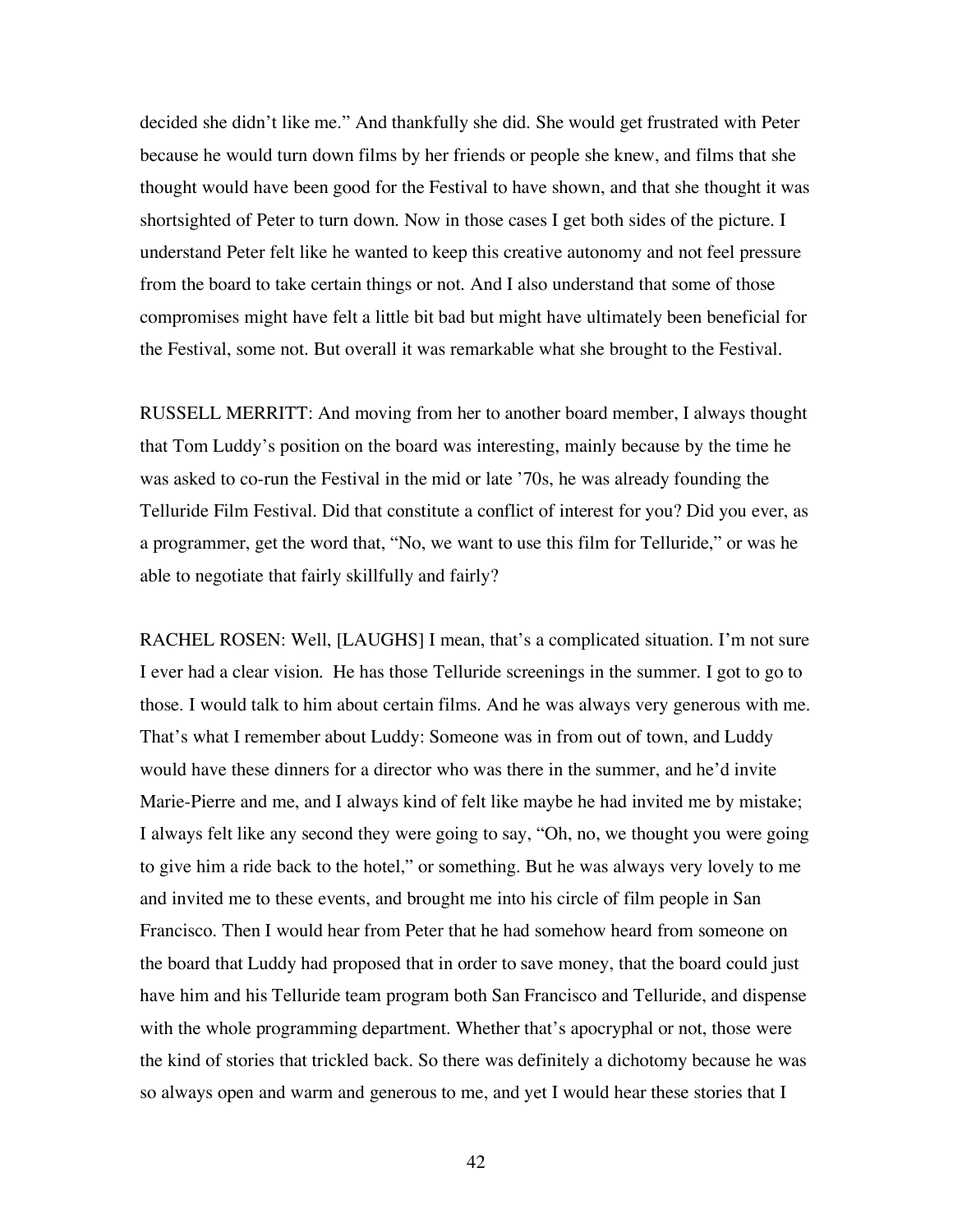had no way of knowing whether they were true or not. I always felt a little bit wary about them.

RUSSELL MERRITT: But I guess we need to establish that this was something that you heard through a Scarlet grapevine, rather than—

RACHEL ROSEN: Exactly. That's what I'm saying. I didn't have anything firsthand. And it was always very strange because Peter and Tom were very friendly with each other when they saw each other.

RUSSELL MERRITT: My understanding is that Tom was indispensable in hiring Peter in 1983, and that also became part of the dynamic.

RACHEL ROSEN: Whatever it was, it was way more complicated than I was able to fully understand. I knew that it was more complicated than I was able to fully understand.

RUSSELL MERRITT: The third personality, of course, is George Gund; a fascinating fellow, from someone who has never met him directly. One of the curiosities about the San Francisco board is that George is more or less permanent as the chairman, whereas I think it's much more customary to have a revolving chair. And I wondered whether that struck you, again, comparing it with what you found in New York and now what you find in L.A. Is that a model for either of those other film festivals, to have someone so powerful over such a long period of time?

RACHEL ROSEN: Well, that San Francisco board is unlike any other board I've experienced. Part of it is, it's not really that he's the chairman; it's that his financial contribution is so huge, and it's such a disproportionately large part of the Festival's budget. And yet, in some ways he's a very modest person. I mean, he makes that Festival happen; and yet, he hasn't seemed to want to be in the position of being the galvanizing leader behind the organization. That's what made that whole organization, from the board down, feel so tenuous to me, because I always got the impression that, at any moment, if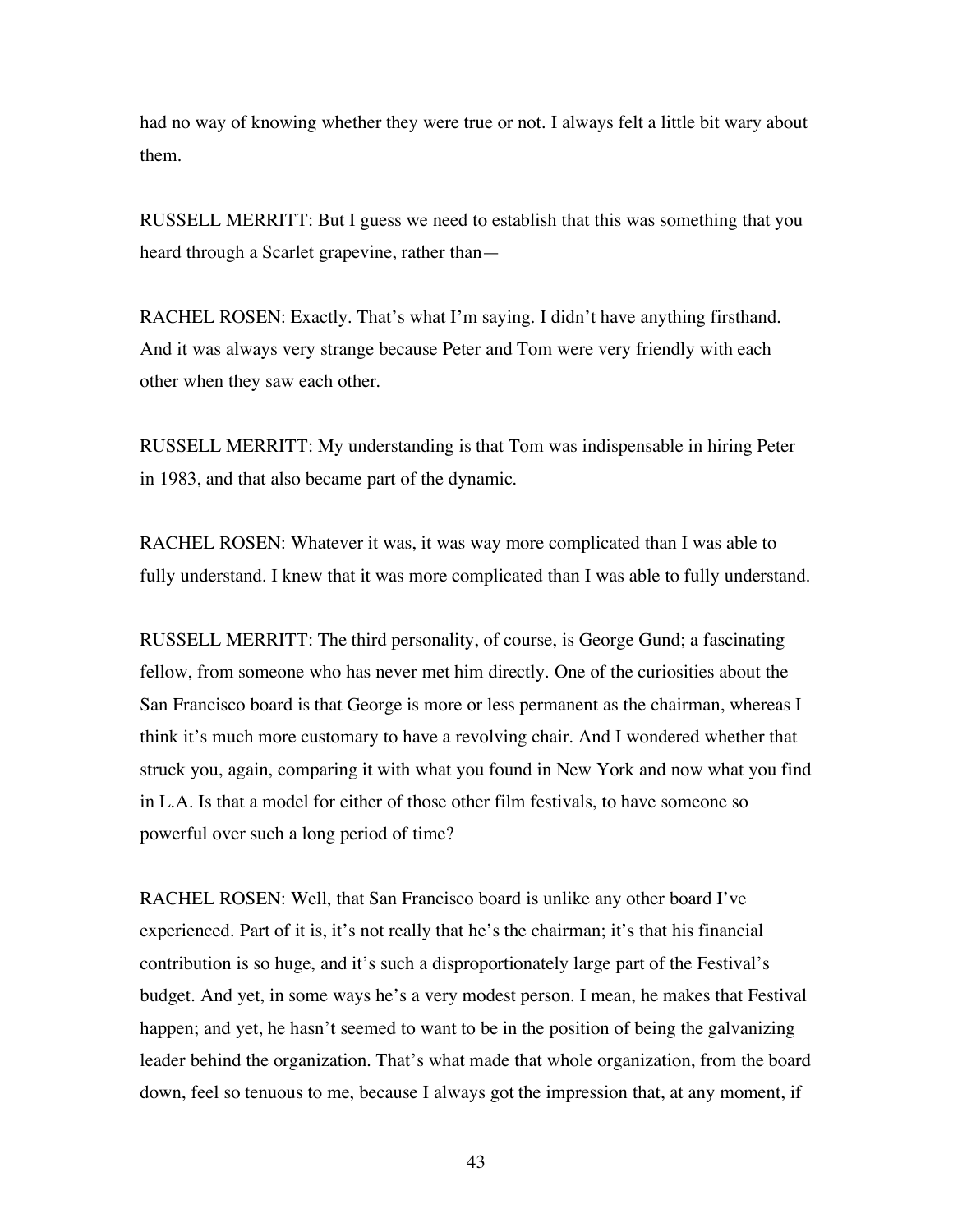he felt underappreciated or lost interest, that he could pull the plug on it. And I think in some ways that was true. Starting from before Amy, with Barbara, the whole idea was to make the organization more stable and less reliant on George. And I think George was encouraging that, but I think he also, in a certain way, liked having it be his baby.

RUSSELL MERRITT: There was a woman named Colleen whose name comes up in memos fired back and forth.

RACHEL ROSEN: He has an organization, and I believe she was the head of his nonprofit. I think she was our—

RUSSELL MERRITT: Liaison?

RACHEL ROSEN: Exactly.

RUSSELL MERRITT: Because you're certainly right that there were people that were more or less his surrogates on the board. Not just allies, but someone representing his companies, that would take it over. And I gather she was one of them. So that would make sense.

RACHEL ROSEN: Yeah.

RUSSELL MERRITT: One of the things that is so striking about George as the leader of the board is that it's not just keeping a light touch on personnel matters; as far as you can tell, he had a light touch when it came to programming as well, is that right?

RACHEL ROSEN: Completely, completely. He was basically hands-off. I love him because he's really passionate about film. He'd have a genuine enthusiasm when he came there.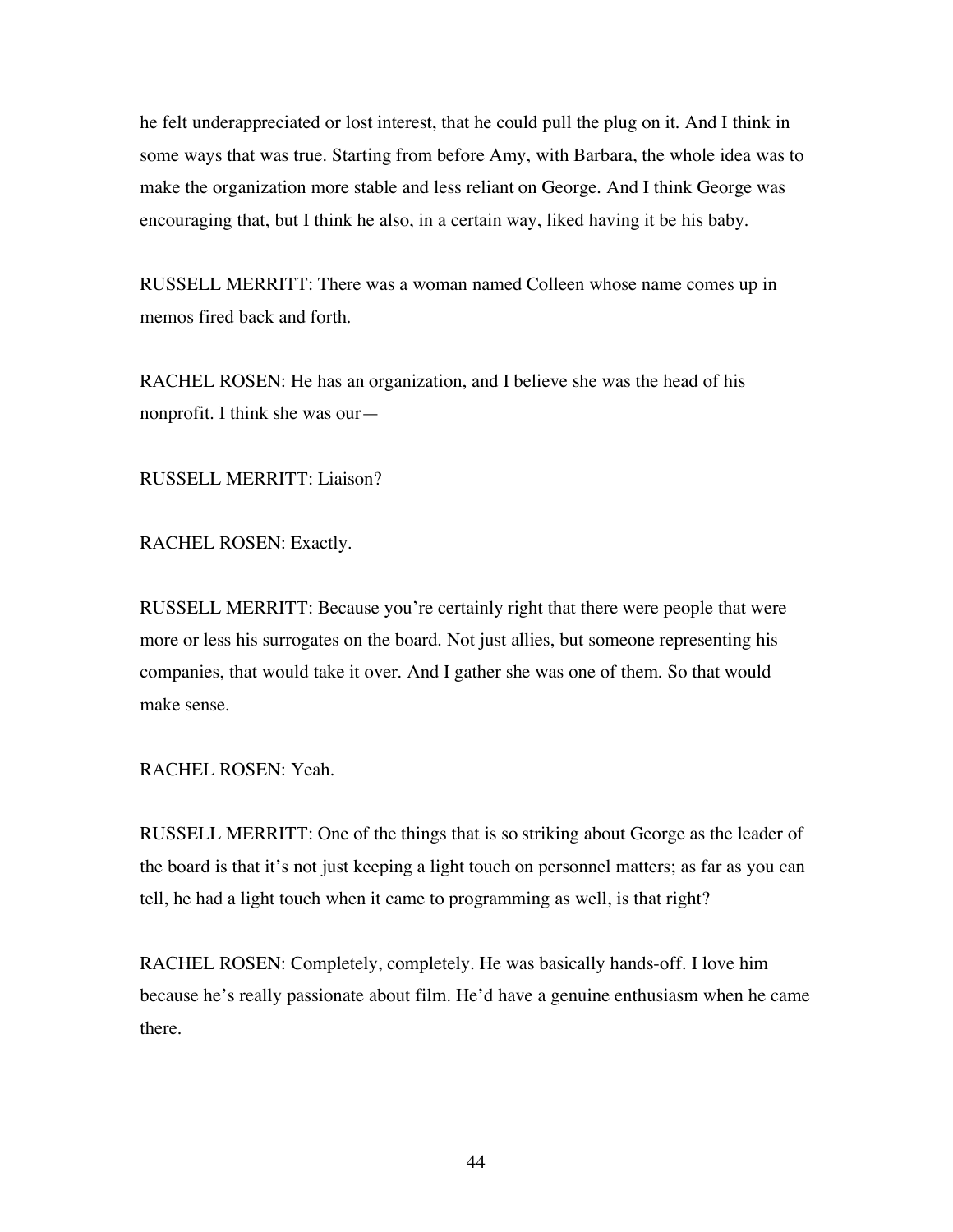RUSSELL MERRITT: But he got what you were doing; that is, he understood and would defend you if the next film from Turkistan was only drawing 20 people, but that it was important to show it nonetheless. Now, this, I believe, was in 1996; it could have been in 1997. There was an amazing party that preceded the Festival, this taking place at Yerba Buena Gardens, in which Eddie DiBartolo shows up with the Forty-Niners. And I believe it was DiBartolo's daughter who had a film that she wanted to show. And so it was a chance to meet Forty-Niner superstars, and to see half naked—no, not half naked, entirely naked women—serving canapés, but they were covered in green paint, so the pleasure was somewhat diluted. In any case, it just seemed like a wonderful bacchanalian atmosphere. I wondered whether that was, again, George Gund who was behind that. Can you tell us anything about that?

RACHEL ROSEN: I do remember us showing that film for opening night. Again, I think that was one of the times when—If it had been a film that we couldn't stomach showing, we wouldn't have shown it. I think there was certainly an aspect to it where it was like, "This is Eddie's daughter's movie and should we show it?" but I remember Jeannette being an advocate of us showing it and knowing that, but I don't remember ever hearing anything about it from George.

RUSSELL MERRITT: It might as well have come from that increasingly important social aspect of the Festival that is very apparent after '96, and that we're getting to in a second. Now, related to that is a good segue. Another personality that we've totally ignored, that is making an emphatic impression, and that's Willie Brown. He's been elected mayor, and although there have been appearances by Jordan and by Art Agnos before him, this is, as far as I can tell, the first serious interest that the city of San Francisco takes in the film Festival, and it has to do with Brown's notion that San Francisco should be Hollywood north, and that the Festival could be useful in recruiting interest in San Francisco as a film center. And in fact, it's not just that he is now an honorary member of the board; there are subsidiary boards, hospitality boards that become the mayor's committee, and so on. And I'm wondering whether that, too, had an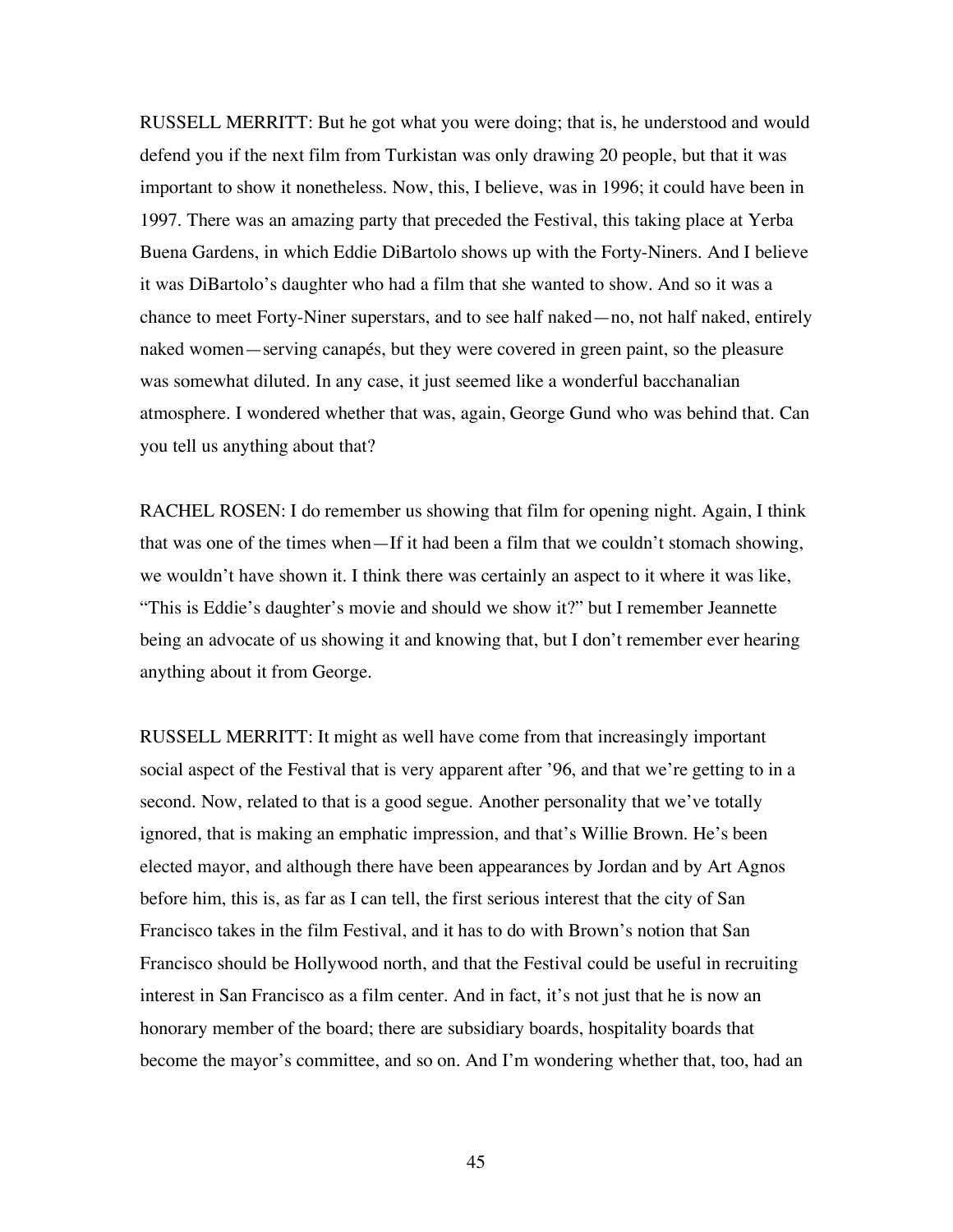influence on your job, or whether you felt it when watching what was happening at the Festival.

RACHEL ROSEN: I didn't feel it at all. It's really a fascinating thing to think about in so many ways. I don't know if Peter felt it, but in so many ways, I never was handed down a different mandate than I had from day one, which was to put on a great festival and show the best films. And in fact, I remember early on, at the last minute there'd be some pressure on Peter from some studio, and we'd end up with what I consider to be a relatively mainstream thing as a late addition. And at the beginning it bothered me so much because, of course, not being in his position, I had the luxury of being a purist. And I could say, "Oh, why did we throw in these mediocre things? They just water down the program." I'd get really frustrated with it. Now, in hindsight, you realize how important having a few things like that is. But I never felt any specific pressure on my job. The pressure I remember feeling was less from the top than from the community, because San Francisco is so small. In other words, every local filmmaker kind of felt like their film deserved to be in the Festival. They just couldn't believe it when we didn't want to show the film at San Francisco. So it was more from the local filmmaking community feeling like we were turning up our noses at them and that by virtue of being local, they deserved a place at the table. That was the kind of pressure I personally felt, because I was more in contact with those people.

RUSSELL MERRITT: Let's talk about that, because this is something Laura remembers as well, that as I trace it, came to a head in '93, when the New Visions category was cut off. And there was a vocal protest against it. And by 1994, that was the end of it. There had been a balance, especially through the Golden Gate Awards, which had not one, but two different—at least two different—categories for Bay Area films, and I remember being a juror and a jury chair, being instructed by Brian to keep a particular eye out for local product, that there had been a kind of *detent*. So it's very interesting that as late as '96, '97, and for all I know, today, that there is still this frustration that filmmakers feel, and I would imagine it would be part of the tension between being an international film festival that has exactly one week to show its wares, and a member of a community with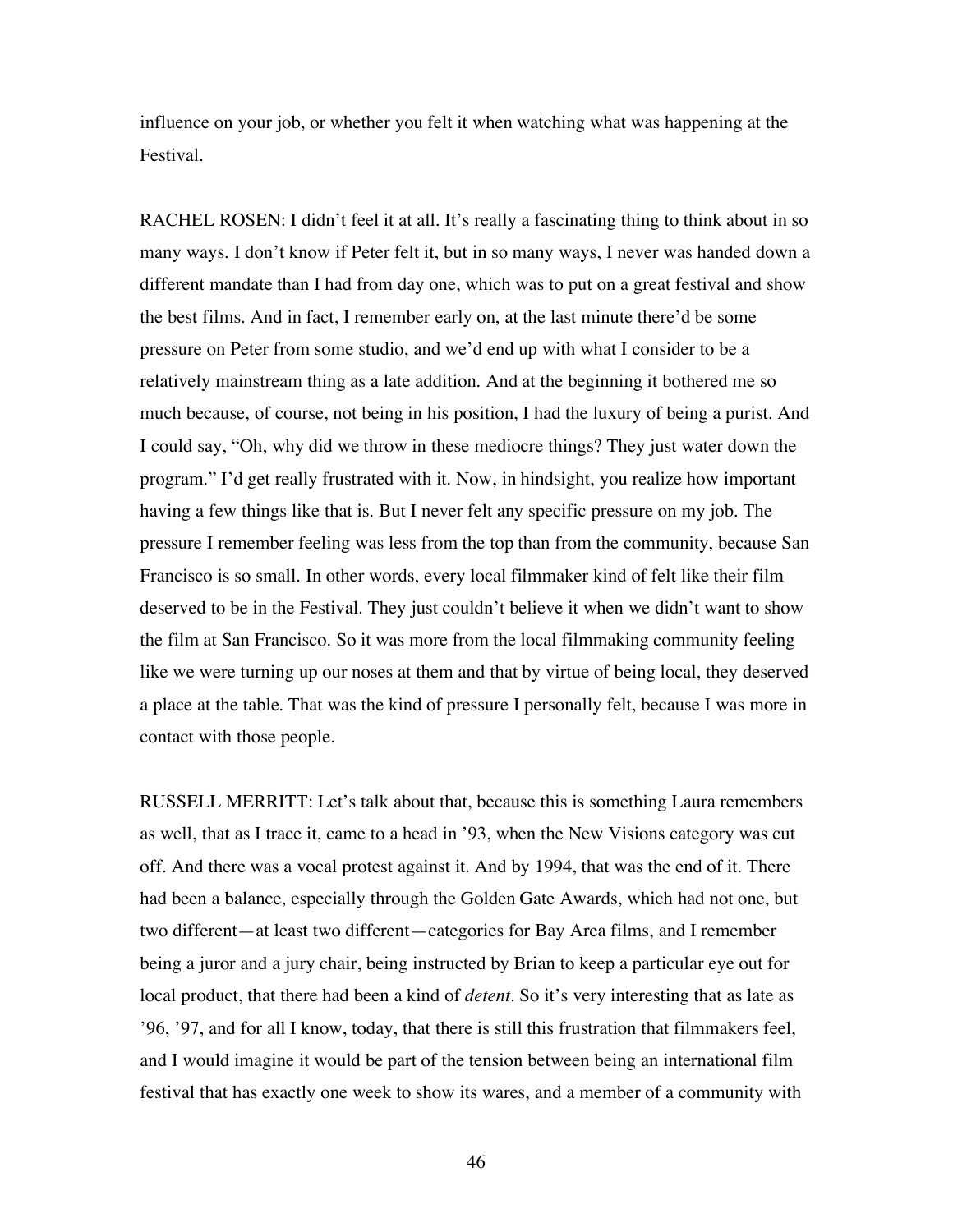an active film community, that you could well argue has 365 days to find places to show off. And I wondered whether you could remember any of the people. Were there delegations that came, or was it letters? Were there meetings? How did it get resolved? I think I can anticipate what your arguments might be, but it would be better to hear it from you than to make them up myself.

RACHEL ROSEN: Well it was sort of instance-by-instance. I think our perspective was, and always stayed, that we were an international film festival and that if things met our standards of quality, then we would include them, but that we weren't under an obligation to show everything that was made locally, and that in fact, there were these Golden Gate Awards. So for me, personally, I'd almost only hear about it if there was a local narrative feature, because that was outside of the Golden Gate Award categories. And there's not a huge narrative feature production going on in the Bay Area, so it would never get to a point where there would be a meeting or a rally; it was more like dealing individually with the filmmakers, who just couldn't understand. There was this feeling that they were entitled to be in the Festival if they were an independent.

RUSSELL MERRITT: It's awfully hard to tell an artist that, isn't it, because you're trying to find all the other reasons and possible explanations, and then when they get toppled, you're left with one possible exception. I can tell you that I was on the jury when we gave **In the Shadow of the Stars** second prize, and oh, did we hear about that, because Allie Light thought, why shouldn't it be first prize? And in fact, she wanted the award withdrawn because it would look so bad, never mind that it was competing against a Werner Herzog film that we just thought was more deserving. Where's your loyalty to the home team?

RACHEL ROSEN: So you experienced the exact same thing.

RUSSELL MERRITT: Yes, but it's very interesting that that does replicate itself on a major scale. So then, speaking of pressures and the like, as we spoke over lunch, in comes a series of women who have been installed by the board to take over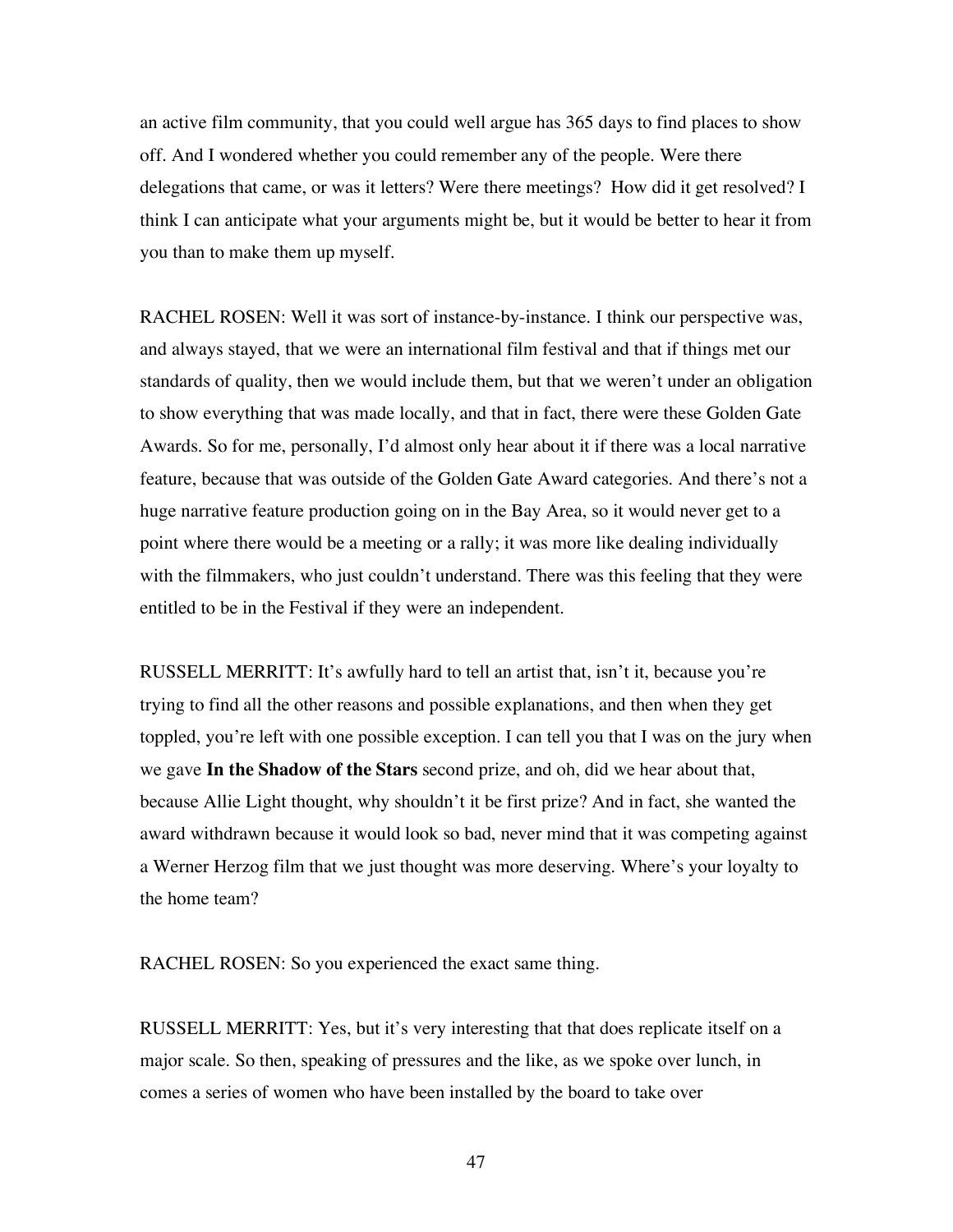administrative responsibilities, and to that measure, diluting some of Peter's responsibilities. The first was Barbara Stone, and then she was followed by Amy Leissner. Can you compare the two in terms of strategies and in terms of effectiveness?

RACHEL ROSEN: Yeah. Barbara came in, as I said, with a kind of preset attitude that there was something corrupt in the organization. Now, I think there were some people who worked in departments other than programming who probably felt this to be true, and really were looking forward to having some controls put on Peter. And it is true that Peter had a lot of freedom that he didn't always exercise responsibly. But for me, I felt like Barbara's suspicion trickled down to the rest of us in the programming department, so I immediately was put on my guard about her. I felt like she had been heavily prepped by whoever brought her in, and that she didn't come in with an open mind about what was actually going on. I felt that kind of panic you get when you realize that you're not going to have your side of the story heard, that judgment has been made already, and that someone's operating on certain assumptions that may or may not be true, but they're not bothering to get the whole picture before they act.

RUSSELL MERRITT: And by the way, it was Tom Luddy, as I understand it, who led the charge to bring her in.

RACHEL ROSEN: Yeah, that may well be true. But I think she got a heavy preparation from the outside and never came in and sat down with us and said, "This is what I've heard; what's your side of it?"

RUSSELL MERRITT: So she was not a very good listener.

RACHEL ROSEN: She came in with a mission from them, and wasn't very interested in information that might deflect her from that mission.

RUSSELL MERRITT: Her background, among others, was as the manager and owner of movie theaters in London, and she was coming to San Francisco to retire. And one of the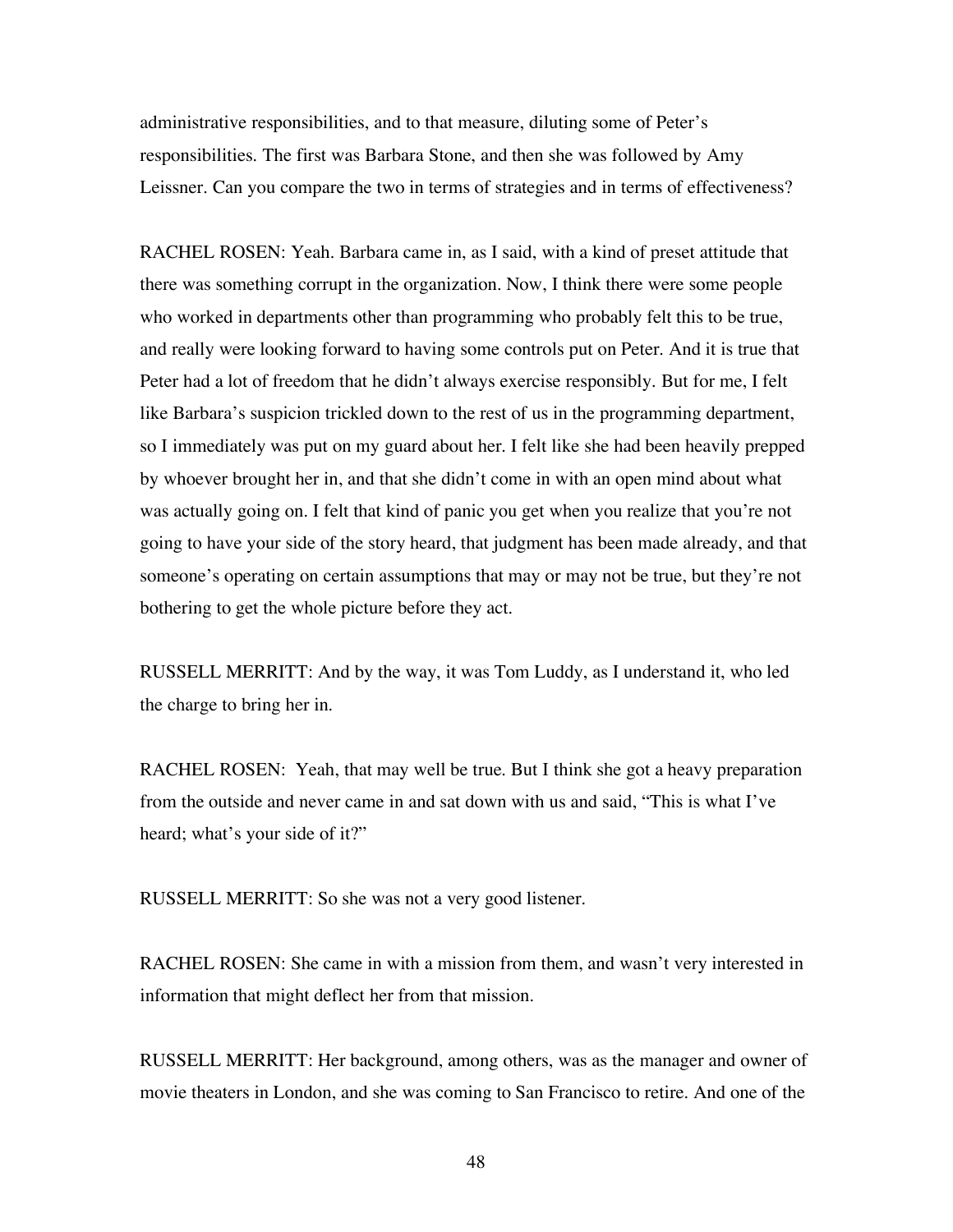things that Peter was very excited about was the prospect of getting a permanent theater for the San Francisco Film Festival. Of course it never happened, but I wondered whether you had heard about that, and the adventures that led to the effort at creating a permanent theater.

RACHEL ROSEN: I remember there being a kind of constant, low rumble about getting a theater. Now, I'm going to get the names wrong, but I remember the woman who owned the Metro. It was the widow of the founder of the Festival.

RUSSELL MERRITT: Bud Levin, yes.

RACHEL ROSEN: And there was always some idea that she might be getting rid of that theater at some time, and maybe we could look at running that.

RUSSELL MERRITT: I had not heard that before. So this is Bud Levin's theater. His dad was the one who had created the Bridge Theater, and who had invented this, and this was the very first theater that was used for the San Francisco Film Festival, so it would be a wonderful kind of symmetry.

RACHEL ROSEN: Then there was some concern because it was a single screen theater, and everyone was looking at the Film Forum model where you had multiple screens.

RUSSELL MERRITT: Yes, and the first move of the Film Festival was to get out of the Metro in order to get a bigger venue.

RACHEL ROSEN: Exactly. I remember, when I was brought on, in fact, it was the end of a discussion about how we couldn't have a startup team every year, how we needed more year-round staff, that we couldn't rely on seasonal staff all the time and expect to have the quality that the Festival wanted to have. And I think the budget was increased to incorporate that growth, because I was a new position. Before, it had been Peter and Laura and Marie-Pierre, and I was a new programmer added to it. And then from that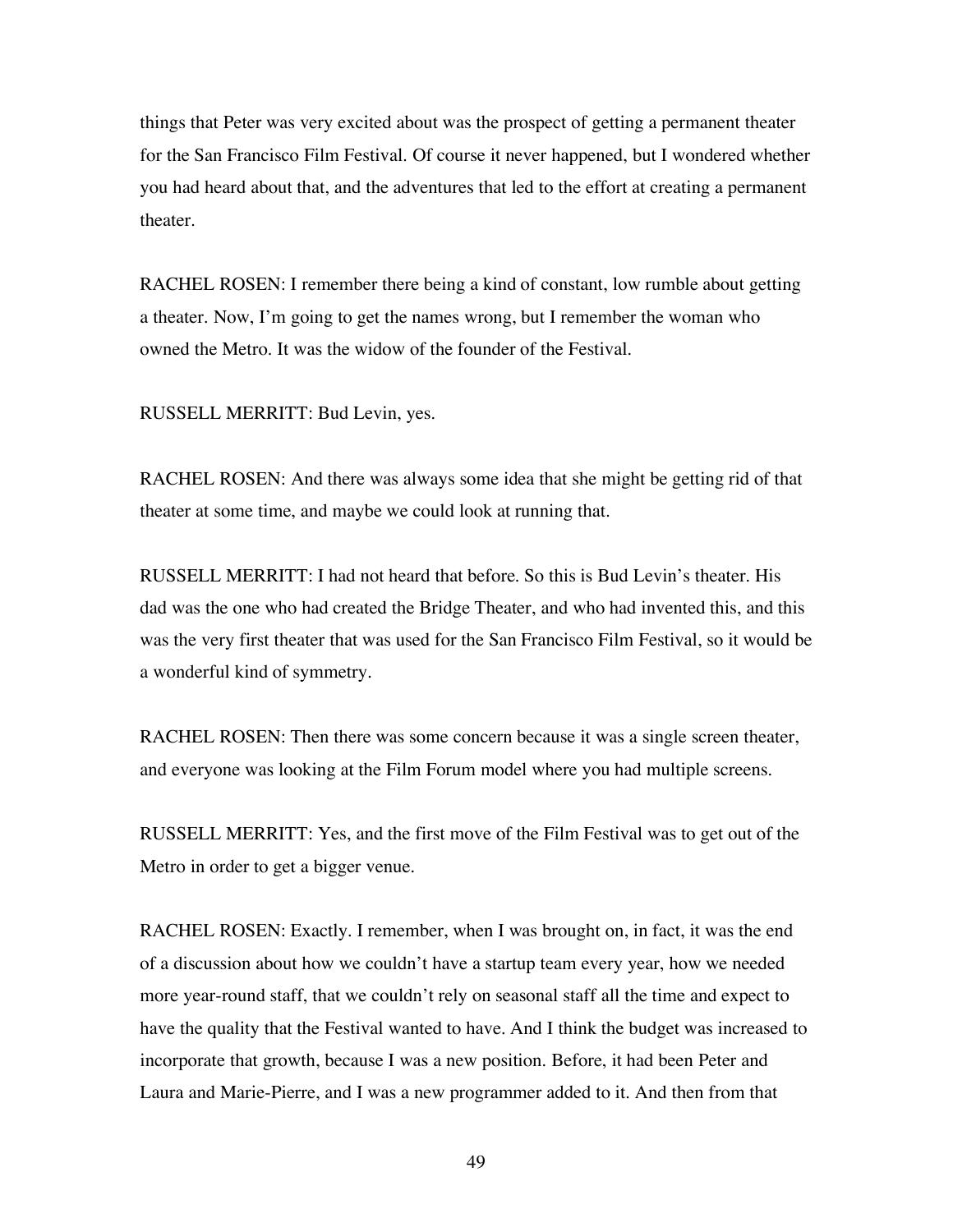came the idea that, to sustain a year-round staff, we had to have more year-round activities, like we'd have to have some other series during the year to justify our yearround employment and help raise some revenue to help offset the cost of having more year-round staff.

RUSSELL MERRITT: Certainly by the end of the decade, the budget had risen from a million dollars to 1.5, and it sometimes hovered between 1.3 and 1.5. And of course that's such an interesting gap to have filled, that yes, it would have been taken up with new salaries for permanent positions.

RACHEL ROSEN: Then we started doing things like the New Italian Cinema series to have some sort of revenue generating activity.

RUSSELL MERRITT: So Barbara, though, having not been able to get a theater for the Film Festival, and creating a kind of friction, leaves after a year. And in comes Amy Leissner. What was your impression of her?

RACHEL ROSEN: Well, at that point, I was instantly wary of anyone. And in a lot of ways she didn't seem like the San Francisco Film Festival type, meaning she was from Texas, she wasn't an elite intellectual, she was kind of a down-home girl. So I think initially I was a little leery as to whether the board had brought her in to sort of dumb down the Festival, to make it more accessible to the average man, because she was like an everyperson.

RUSSELL MERRITT: Did you have the feeling that she didn't get what the programmers were trying to do?

RACHEL ROSEN: Honestly, no; that wasn't the problem. It's just that she wasn't a snobby intellectual, and I was.

RUSSELL MERRITT: New York meets Texas.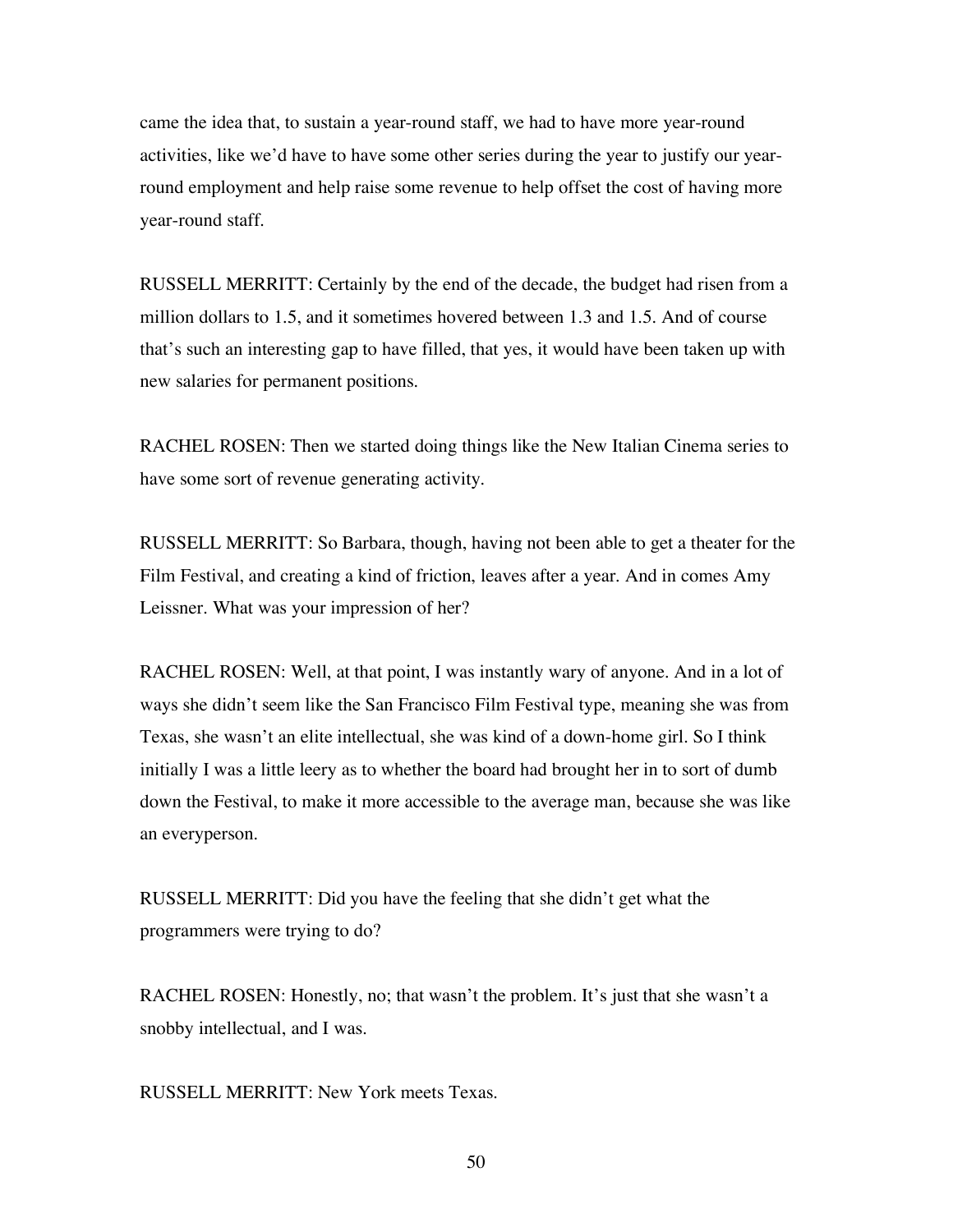RACHEL ROSEN: There was an instant fear that that's what she would be there for. But in fact, she was pretty good at not asserting herself in exactly the same way Barbara did, meaning not taking things on head-to-head, but just reasonably saying, "Look, I realize this is what you're trying to do, but this is the situation we're in, and we have to get our act together." She really brought a lot of organizational control. Believe me, it wasn't without friction, but in some way, I think the fact that she was so different from Peter and the programming department made it work in a way that Barbara Stone didn't. I think Peter may have initially been excited about Barbara, but I think when they argued, it was more head-to-head. Barbara knew people in the film business, and Peter knew people in the film business, so it got prickly, whereas Amy had run a drama company, she wasn't that embedded in the film world; she really didn't know anyone. In a way that was less threatening to Peter. It allowed them to work together.

RUSSELL MERRITT: It sounds as though they did get along much better than he had with Barbara.

RACHEL ROSEN: Yeah. I'm not saying that there wasn't friction, but I think she was not threatening to him in the way that Barbara had been.

RUSSELL MERRITT: Did you see change and reform as a consequence of her work?

RACHEL ROSEN: I felt like things felt a little bit more stable with her there.

RUSSELL MERRITT: So it would be fair to say that she was working out, that she was doing what she was asked to do.

RACHEL ROSEN: She did exactly what the board intended her to do, which was sort of figure out what was going on financially on a day-to-day basis and make some sense out of the way things were handled.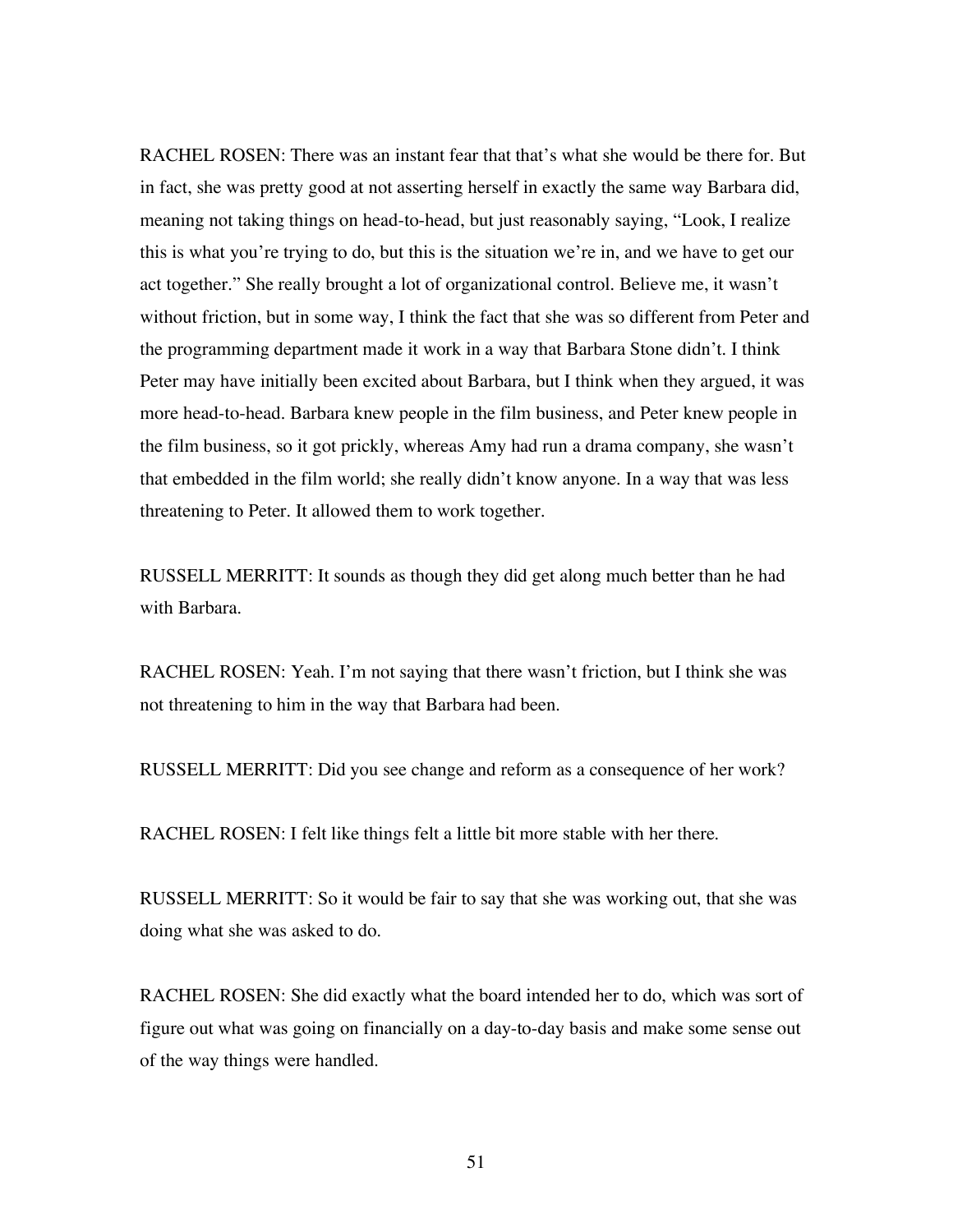RUSSELL MERRITT: Certainly, the numbers look good. When she leaves, the revenues seem to be coming up from sponsorships, and the budget seems to be under control. So the question inevitably comes up, whose idea was it for her to leave, hers or the board's?

RACHEL ROSEN: I think it was the board's idea. I think what happened was, once they were over the panic of having things out of control, they started to want more. Her strengths were organizational. In fact, she would have made a great CFO, moving forward. But once she got things cleaned up, I think the board felt like she didn't have the personality that they were looking for in terms of an executive director. What they kept saying was they needed someone to take the Festival to the next level. And I think what that really boils down to is that, like I said, she was not a society type, and I think they were nervous about her going after the big money.

RUSSELL MERRITT: From what you're telling me, it sounds as though it was a mistake to get rid of her, but that it was not an irrational decision; it was who would know what the next level would bring.

RACHEL ROSEN: Exactly. She left the organization in good shape, so if they had actually gotten someone dynamic into that position, it might not have been the worst decision in the world. It's just that they followed on her strength with someone who had weaknesses in every area.

RUSSELL MERRITT: Right. But it's very important to clarify that as best you can tell, the limitations that Amy had had nothing to do with her ability or inability to control Peter. In fact, that seemed to be working out; it was in these other areas that you mentioned.

RACHEL ROSEN: Well, frankly, her ability to control Peter came from the fact that she didn't control him too much. It's impossible to see what the model would be, because after that, he left. I think the board really was ambivalent about Peter, and that ambivalence shows through all these decisions, that honestly, she was the perfect person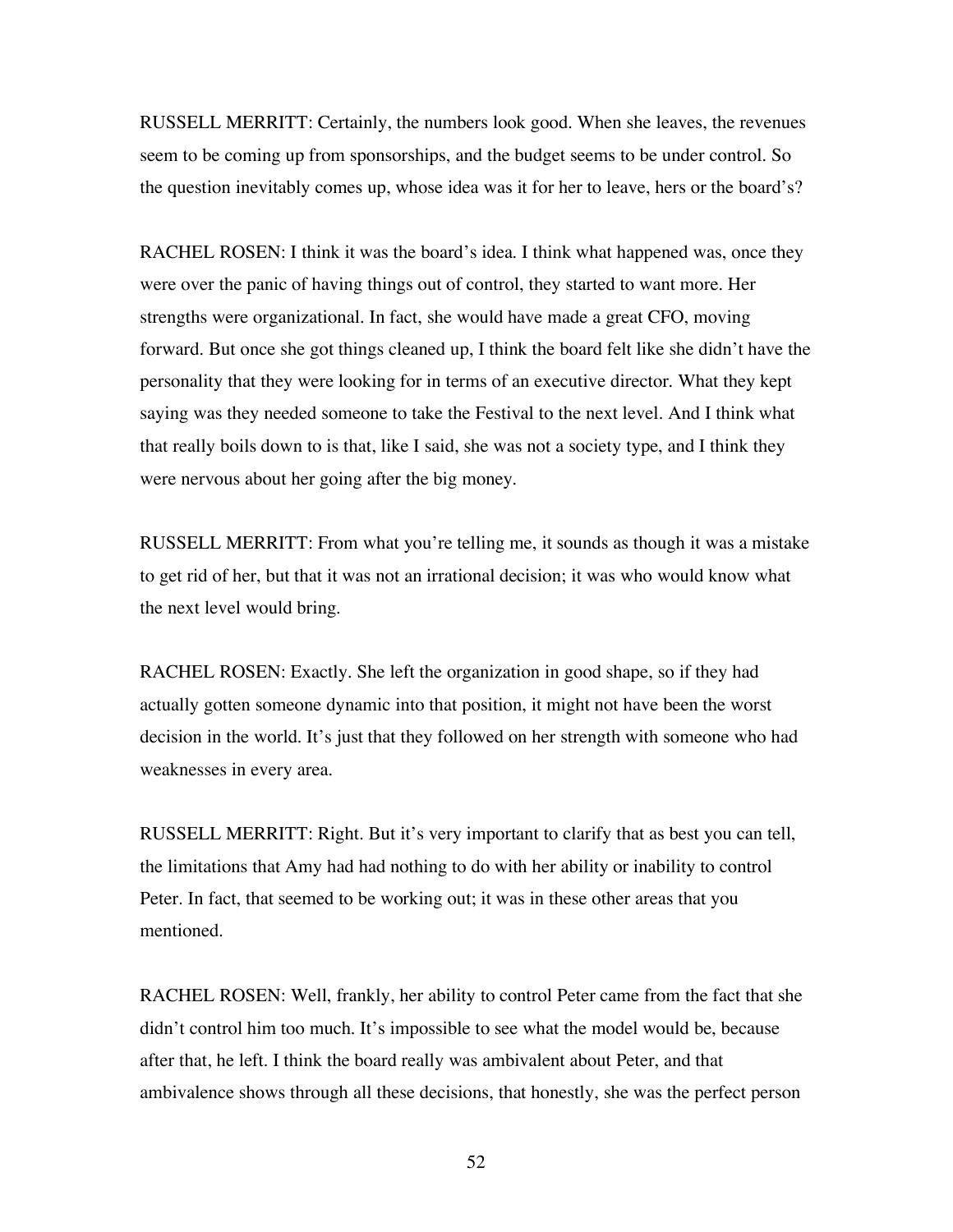to work with Peter, if that's what you wanted to do. So really what they needed to decide was whether they believed in Peter or whether they didn't believe in Peter. And Amy was the closest they ever got to saying, "We believe in you, but we feel the need to exercise these restraints."

RUSSELL MERRITT: So take us to 2001, which is the year that you leave and that Peter leaves. First, if you could make sure that we understand the chronology properly; you and Peter both are there through the May 2001 Film Festival.

RACHEL ROSEN: Yes.

RUSSELL MERRITT: When does Amy leave? Is it before then?

RACHEL ROSEN: Yes.

RUSSELL MERRITT: So when does Roxanne take over?

RACHEL ROSEN: Roxanne was brought in maybe a month or two before the Festival.

RUSSELL MERRITT: So she's not having much of an impact on the 2001 film Festival.

RACHEL ROSEN: Not on the content, but she is already trying to exert influence on how things are done.

RUSSELL MERRITT: She's certainly an important part of the press conference that introduces the Film Festival. Now, tell me about your feelings and about when you decided to leave. Was it independent of Peter, or was it because you heard that Peter was leaving and you had developed such a rapport that you wanted to go at the same time, or were there other factors?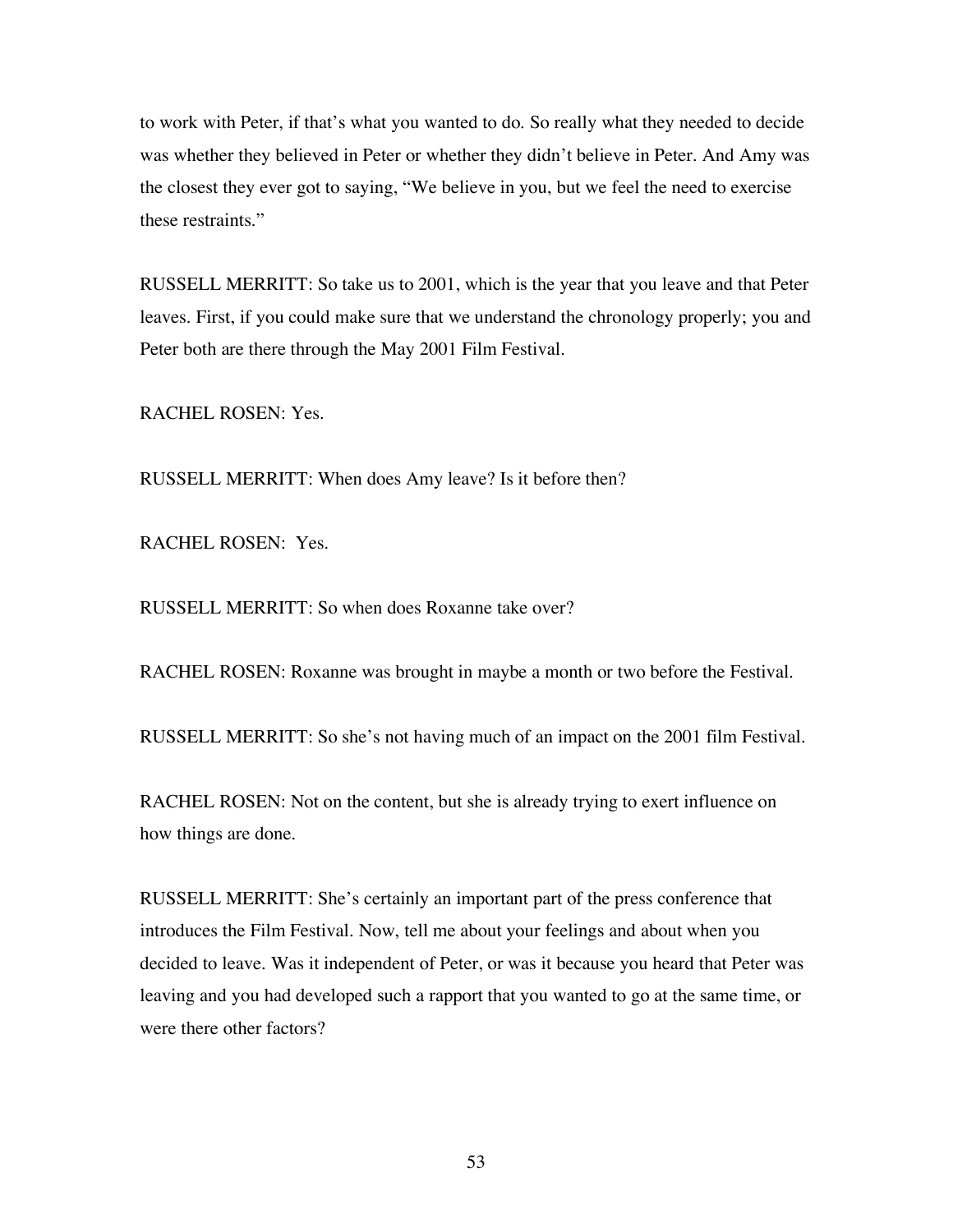RACHEL ROSEN: No, there were other factors. I mean, yes, at that point I had reached some sort of level of frustration with working with Peter, and in some ways, hearing that he was leaving caused me anxiety. But there was also that sort of excitement of, "Hey, I wonder what's going to happen?"

RUSSELL MERRITT: That's right, because by the time of the 2001 Film Festival, he'd already received the offer from the Cinematheque.

RACHEL ROSEN: Yeah, it was announced before the Festival.

RUSSELL MERRITT: But you had not announced your leaving.

RACHEL ROSEN: No. I didn't leave until the summer. I just said, "I know they're going to be hiring, and I'm going to say I'm interested in the position," although even at the time, I had that feeling that even though I knew I could do it, that they would probably be more inclined to get someone with a bigger name from the outside, the way organizations often do. But I was thinking, "Well, should I put myself forward, because then if they bring someone else in, which they're likely to do, will I have to quit?" But I was still saying, "I'm just going to wait and see what happens, because it'll be interesting to see who they bring in, and my decision will depend on that." One thing that happened was, we had this Kurosawa Award. This was the decisive moment. She was asking me for suggestions, and what would I do in this situation, and basically acting as if she was testing me out, but just kind of looking for someone to fill in, because she didn't have any idea what was going on. So she asked me to put together a list of people I thought we could get for the Kurosawa Award, and I took it very seriously. "Kon Ichikawa, he's still alive, he's amazing; he's never gotten the award. That would be a great person. I don't think he'd ever accept it, but Godard has never gotten the award. Godard would be a great choice." I have a list of about ten people of that ilk, of the ilk of the person we had been giving the Kurosawa awards to. She leaned back and she said, "You know whose work I always really enjoy?" And I said, "Who?" She said, "Chris Columbus." So I went, "Well, you know, Roxanne, here's the thing: with the local filmmakers, the thing is that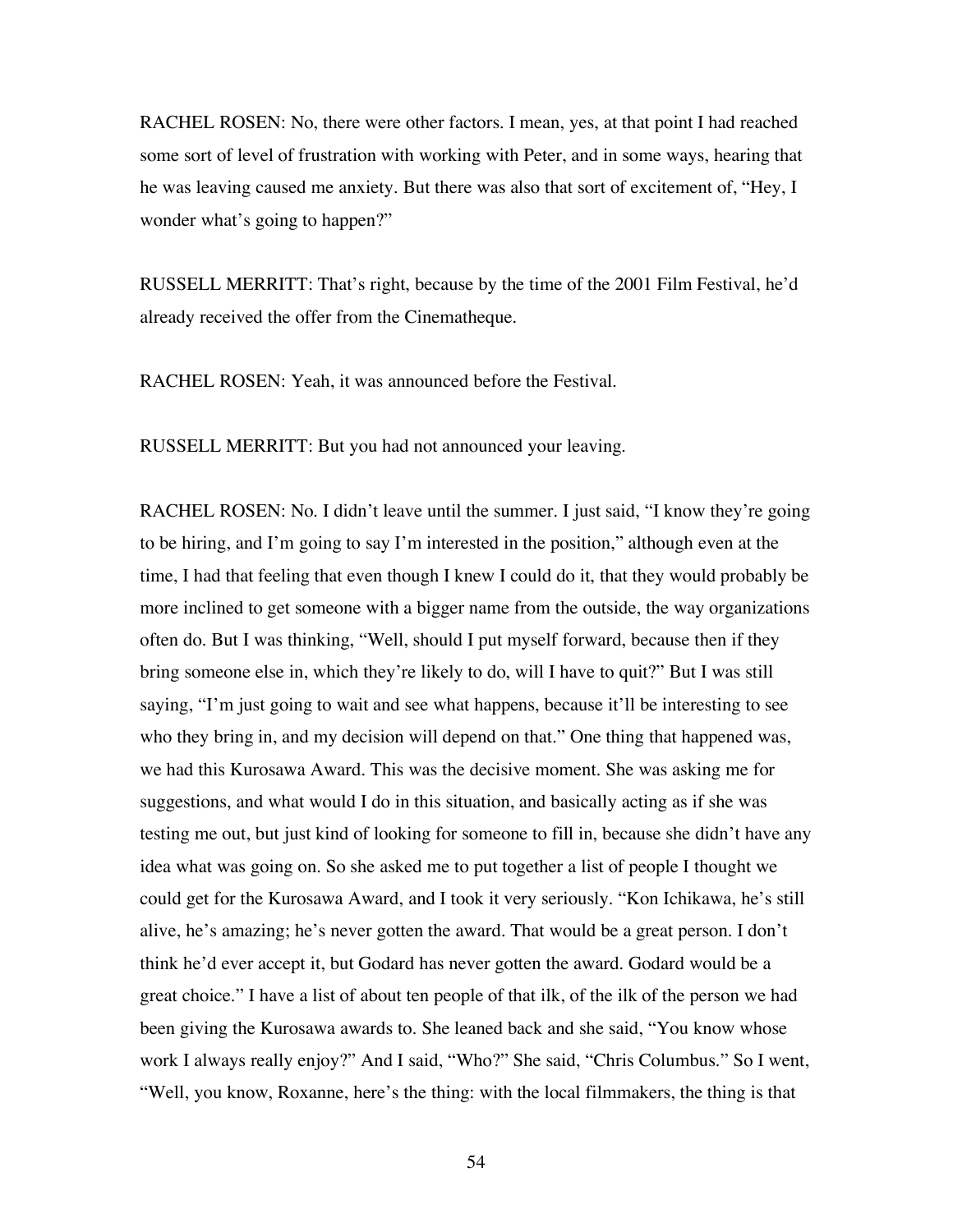when it comes to local filmmakers, we've never given the award to Francis Coppola, we've never given the award to Phil Kaufman, we've never given the award to George Lucas. So maybe we haven't gone local because it's hard to decide where to start. But if we're going to give locally, maybe Chris Columbus shouldn't be the first person who gets it." And then I left the room and called IFP, because they had called and asked me if I was interested in a job earlier, because they had taken over the Los Angeles Film Festival, and I had said I wasn't interested. I picked up the phone and I said, "I know I said I wasn't interested in that position. Have you hired somebody? I might still be interested." And they said, "We're still interested, if you can get down here in a week." So that was basically where the San Francisco job ended.

RUSSELL MERRITT: But not only did you leave, but you stole your associate program director.

RACHEL ROSEN: I didn't initially steal him, but I did encourage him to ask for a big raise.

RUSSELL MERRITT: [LAUGHS] Sly boots.

RACHEL ROSEN: But I really felt like, look, we were all being underpaid, but he was being severely underpaid.

RUSSELL MERRITT: Was he full-time?

RACHEL ROSEN: Yes. He was full-time year-round. But once I left it was like he was keeping everything together.

RUSSELL MERRITT: Would he have been interested in that job? Would he apply for it, do you know?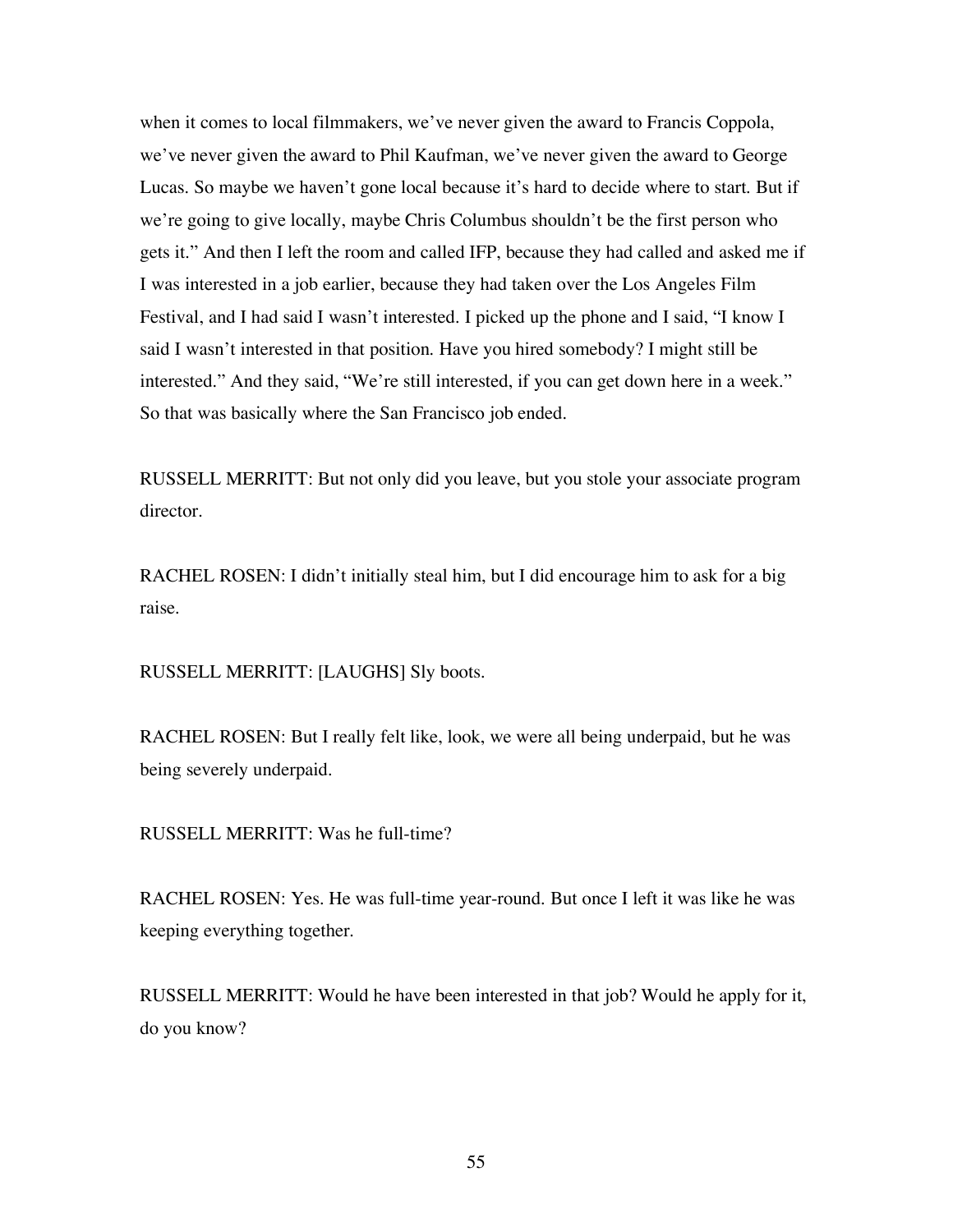RACHEL ROSEN: I don't know. I mean, maybe not the director job, but I think he would have been interested in staying.

RUSSELL MERRITT: So we're talking about Doug Jones, for the record. And he is another mystery to our listeners. So if we can just back up a second. It sounds as though, if I can make sure you finish the story, that you encouraged him to apply for a substantial raise, but he didn't get it?

RACHEL ROSEN: Exactly. And I think it all, from what I remember, happened while we were at the Toronto Film Festival in 2001. He was there under the auspices of San Francisco; I was there already under the auspices of L.A. You have to ask him, but I think a lot of people had left by then, too, like Varkey James, who also now has a job in at Los Angeles. But he left of his own accord.

## RUSSELL MERRITT: We're suspicious. [LAUGHS]

RACHEL ROSEN: No, with Doug, I didn't even have a year-round full-time job to offer him the first year; I had a seasonal programming job to offer him. And he had to come down and leave his wife behind him in San Francisco and live here by himself for a few months. So it was more that he had reached a breaking point. And everyone he was working with had left by then.

RUSSELL MERRITT: Yeah, consider the alternatives. So you, then, are leaving. What was Doug's background, by the way? At that point, he became your Rachel Rosen, didn't he?

RACHEL ROSEN: He did. Doug's from Minneapolis. He had worked on the Minneapolis Film Festival. He had moved to San Francisco with some of his friends, and his first job at the Festival was as Print Traffic Coordinator in, I think, '95. He had an immediate connection with Peter, because he was just incredibly knowledgeable about film and very passionate. Then, after '95 he had moved back to Minneapolis briefly,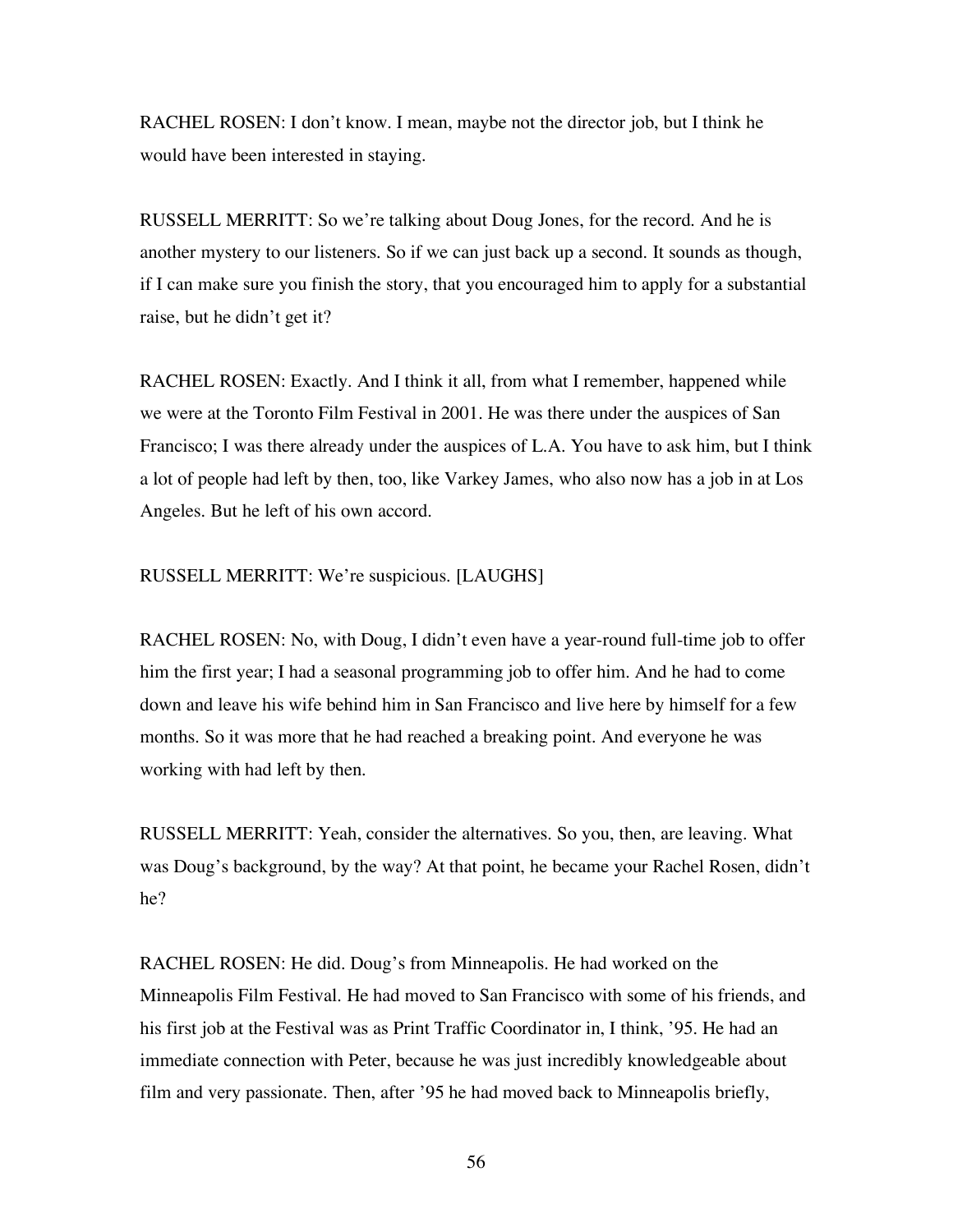because he got a job to run the Oak Street Cinema in Minneapolis. But after being there for a while, he was ready to get back to San Francisco. It just wasn't the right thing for him, so he came back. I can't remember what year he was hired as a programmer. I guess it must have been the year that Marie-Pierre left.

RUSSELL MERRITT: If that's the case, I would think '98.

RACHEL ROSEN: I just have this impression of him always being there, because I think he was there at the time Marie-Pierre was still there. I shared an office with Marie-Pierre, and Doug and the woman who was the program coordinator at the time, Danielle, worked outside the office. And then when Marie-Pierre left, he came in and shared that office.

RUSSELL MERRITT: That's important to establish. He is outside your bailiwick when he is running traffic.

RACHEL ROSEN: Yes, he's also outside my bailiwick when he's originally hired.

RUSSELL MERRITT: So does he catch your eye? Is that the idea, that the passion that Peter detects in him is sort of infectious; you notice he's a fellow spirit?

RACHEL ROSEN: Yes, by working with him and getting to know him. Oh, I remember now. In '98, he's in this position that I didn't remember we had, which is that Danielle is the Program Coordinator, and he is what's called a Jury Coordinator/Program Assistant. So I think actually Peter brought him along as a kind of assistant.

RUSSELL MERRITT: I see. And this is in '98. But by now, you see him as a comer; that he is someone that you'd be comfortable working with.

RACHEL ROSEN: That's right.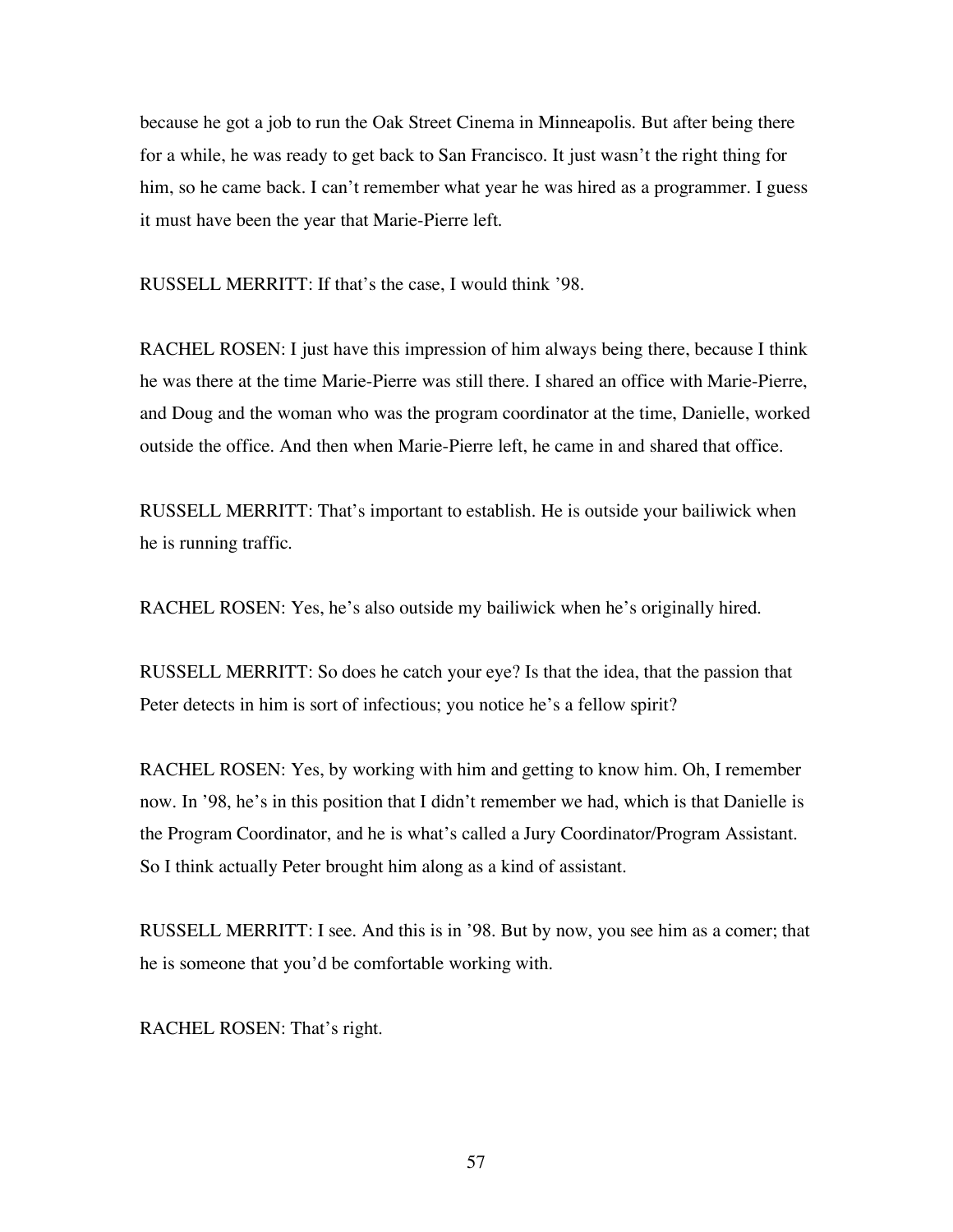RUSSELL MERRITT: So is it fair to say that you asked for him, or is that not the way it works?

RACHEL ROSEN: I think it's more like he was the obvious choice. You know, it's sort of like he was there and he knew how it worked, and we gave him the same opportunity that they had given me.

RUSSELL MERRITT: Sure, yeah, because you had been there yourself; you knew how that worked.

RACHEL ROSEN: Yeah.

RUSSELL MERRITT: Now, what makes the relationship with you and Marie-Pierre so intriguing, especially on paper? It goes something like this: here is Marie-Pierre as literally Laura's right hand. And you come very much as the junior member of the tripartite, and we now get a point to 1995, where Laura is gone, and now the two of you are programming. What one would expect would be that Marie-Pierre would ascend to the senior position. And instead, that is exactly what happens with you. Did that create tension? Did it create friction?

RACHEL ROSEN: I think Marie-Pierre was still in the senior position.

RUSSELL MERRITT: That's important to distinguish, because in the program, it's just alphabetical listing. The two of you are seen as being co-equal in dividing the kingdom.

RACHEL ROSEN: Yes. But in fact, I always kind of deferred to her as the more experienced programmer.

RUSSELL MERRITT: So, what happens? That relationship exists for another two or three years, from '96 to '98.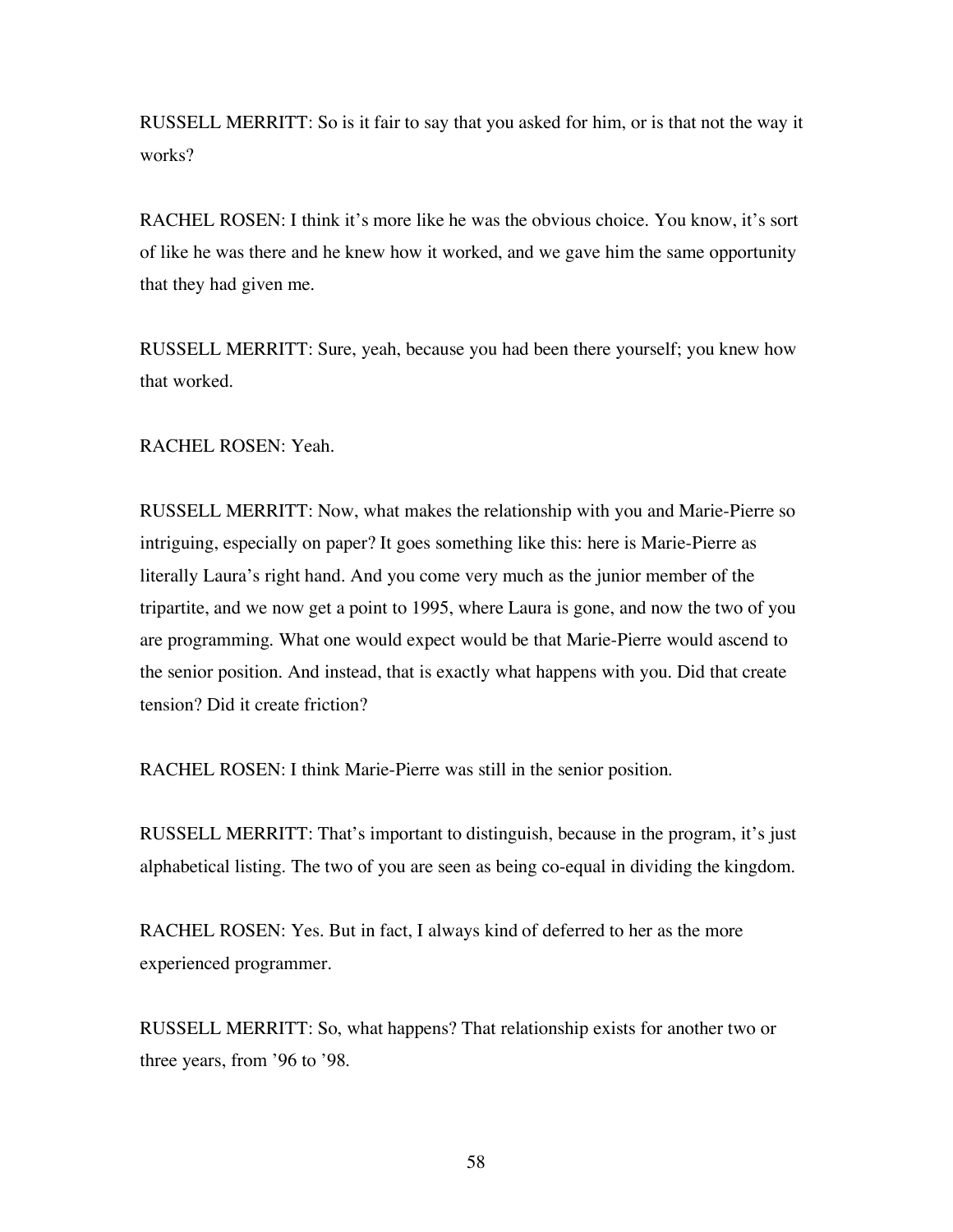RACHEL ROSEN: The thing about Marie-Pierre is that she originally came to the Festival through a grant. She had a grant to come to the United States and study archives, and she got involved in the Festival that way. And she had another half-year position. So she wasn't working year-round. She would be in Paris for part of the year. It was one of those things that was hugely advantageous to the Festival, because we got the benefit of her—

RUSSELL MERRITT: —expertise when she's not on your nickel.

RACHEL ROSEN: Yes. So I think Peter was obsessed with the title; he hated that Laura had been called the Director of Programming when he was the Artistic Director, because he thought it was confusing to people. And that's why my title was Associate Director. And I think the idea was that I was going to be more like the functionary than that I had a stronger voice in the actual program.

RUSSELL MERRITT: So, why did Marie-Pierre then leave altogether?

RACHEL ROSEN: I think it was she got that job with The Quinzaine. She had two big offers that one year; one was to go work for MK2, and the other was to go to The Quinzaine. And those are just big time opportunities that you don't say no to.

RUSSELL MERRITT: So she was leaving under amiable circumstances, on good terms with you and with Peter.

RACHEL ROSEN: Whether there was something there that felt she'd be able to creatively stretch her wings and be in charge of a program, I'm sure that had something to do with the decision.

RUSSELL MERRITT: It's one of our great hopes that we can interview her. It's not certain because we don't know exactly when she might be available in the United States,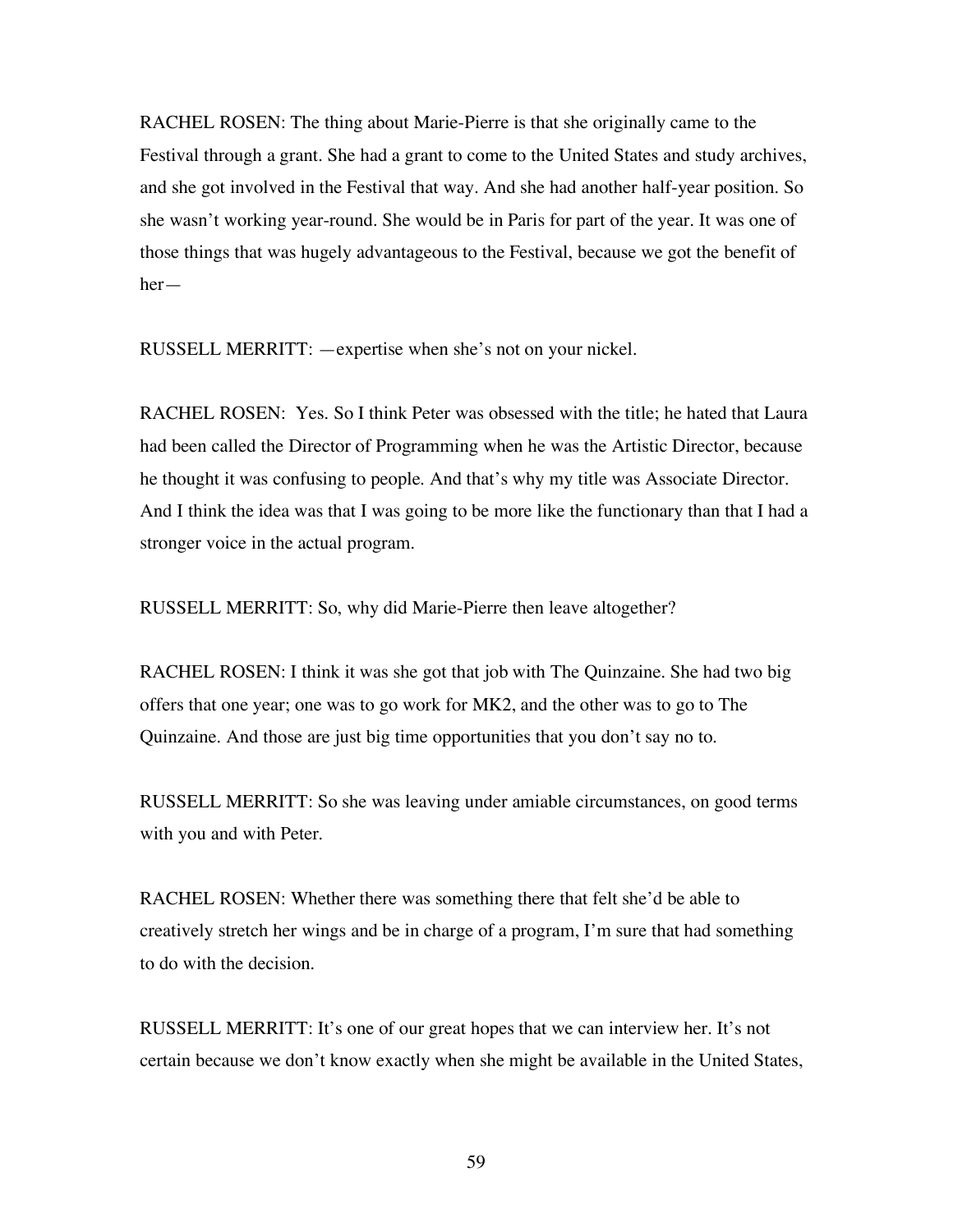and it's part of the shortsightedness of the San Francisco Film Festival that they will not fly me to Paris for the day.

RACHEL ROSEN: How crazy of them! They could at least get her on a phone. Because, honestly, for a lot of reasons, I think she would be a person to interview, because Laura and I both had slightly adversarial and somewhat guarded relationships with Peter, just because of the position we were in. And both of us, it was partly our job to try and keep some kind of tabs on him. Because she wasn't in that position, and because he was a Francophile and because she had all these connections that he really respected, in a lot of ways Marie-Pierre had a closer relationship to Peter than either Laura or I did.

RUSSELL MERRITT: And I would think that it would mean that she could talk back to him more.

RACHEL ROSEN: Absolutely!

RUSSELL MERRITT: When we had the dustup over Leni Riefenstahl, she was the one who, no holds barred, told him he was nuts. And it might have been more difficult for you or Laura to have said that.

RACHEL ROSEN: First of all, I had learned everything I knew about festivals there, whereas Marie-Pierre had this weight in the world that he respected. So he was more hesitant to brush her off. And she was much stronger about calling him on stuff.

RUSSELL MERRITT: Would you say that there was anything to choose among you in terms of the strength of opinion you had on films? Did you feel that, temperamentally, one of the other of you—that is, now, Laura or Marie-Pierre—were either more passionate or more single-minded in driving for films?

RACHEL ROSEN: I think we were equally all passionate. I think Marie-Pierre was probably less qualified in her expressions of her passion. I think Laura and I are more of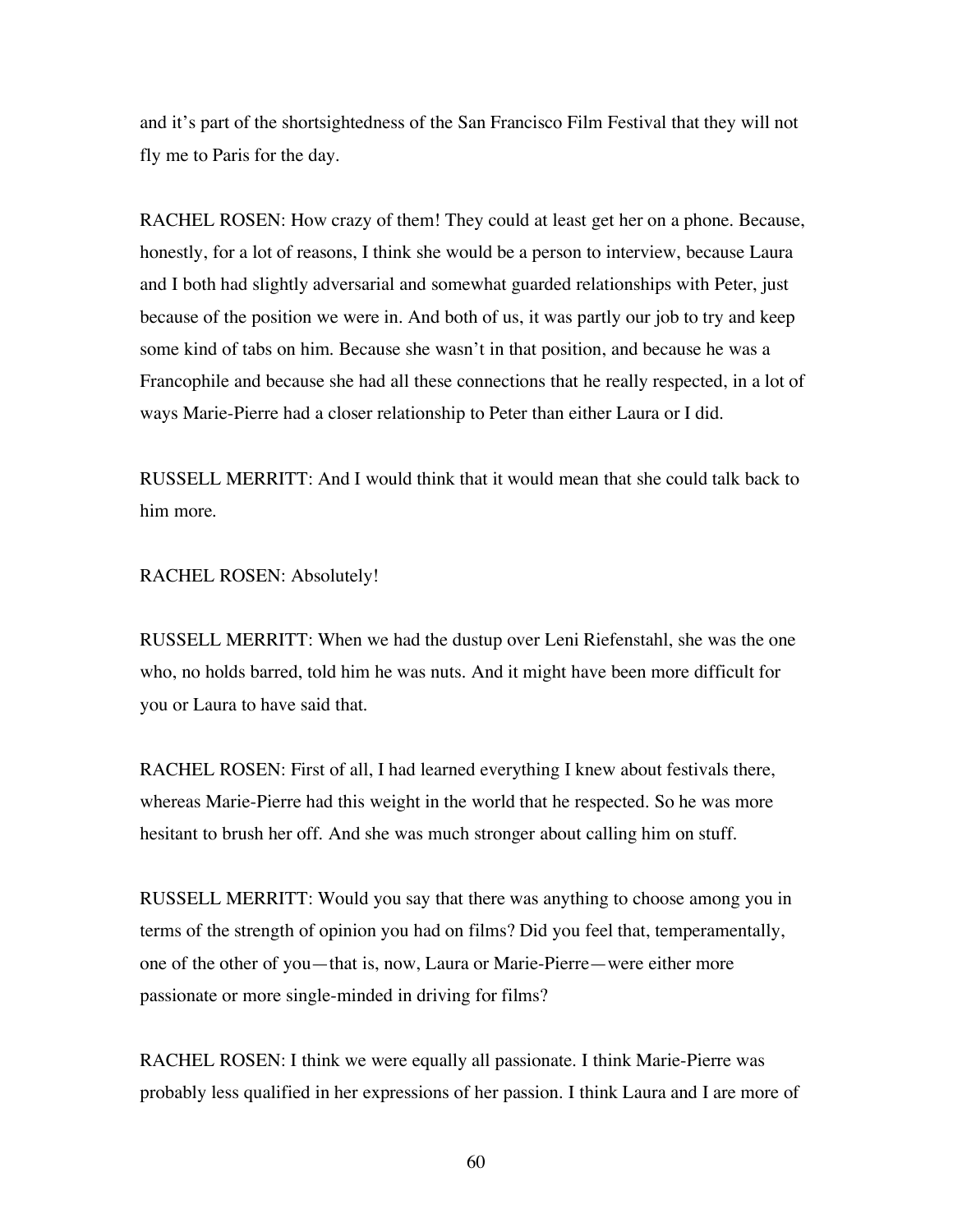the school that says, "I know you might think that this film is lacking in  $X$ ,  $Y$  or  $Z$ , but I really believe it's beneficial because P, V and Q," whereas Marie-Pierre would just go, "This is a piece of genius, and if you don't understand, you're—" She was more emphatic in her expression.

RUSSELL MERRITT: A kind of take-it-or-leave-it approach, but once the position is made, there's no backing off. Was it an eventful time when you discovered, "Yes, I can speak up for myself when it's three against one?" Was there ever that kind of a time? I know that it was never quite that stark.

RACHEL ROSEN: We just didn't program that way. It never was three against one, because it would be like someone would see something at a Festival, and they would want it. What I remember is arguing vehemently or vehemently disliking some of the things that Peter programmed, but there was never a question that he wasn't going to program it. For instance, I never understood Peter's sense of comedy. I believe in a lot of his passions, and then every once in a while, he'd just fall in love with some cheesy comedy that I just didn't think was funny.

RUSSELL MERRITT: For what it's worth - and I might even want to turn off the tape recorder for this - I may have been your adversary in this; I was so on Peter's wavelength on comedies. He would call me up saying, "Russell, you're the only one who's going to like this. This is so dark, this is so evil." It usually came from Romania.

RACHEL ROSEN: Oh, I didn't mind the dark and evil, no, no, no, no. This is the English-language stuff or the—What was that French comedy about the restaurant that starred the French Elvis Presley? **American Cuisine**.

RUSSELL MERRITT: That sounds right.

RACHEL ROSEN: I don't think you would have liked it.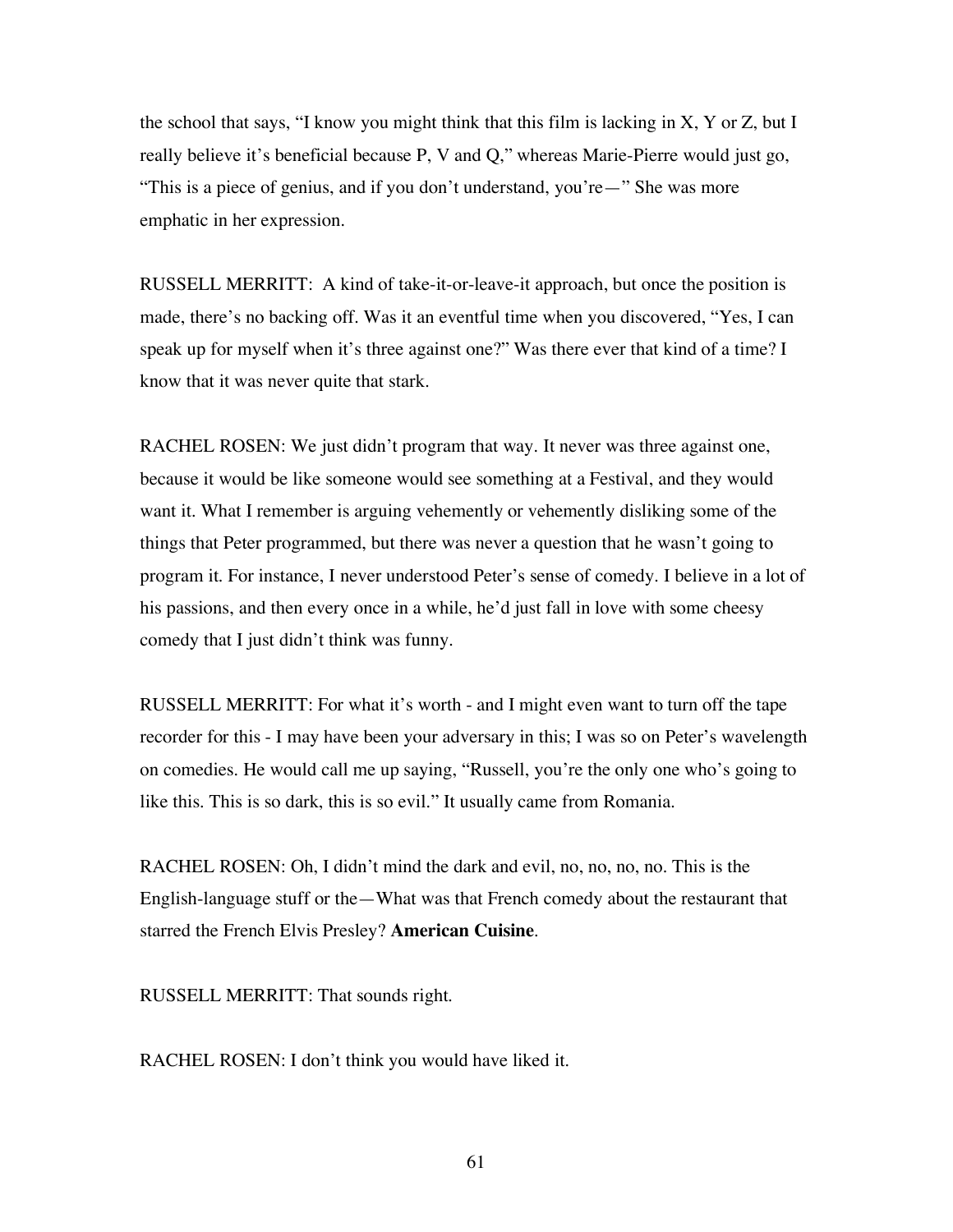RUSSELL MERRITT: No, he didn't call me about that. No, these were in the opposite direction. My specialty was collaborating with Peter on his Romanian films. "There's no way we could show this at the Film Festival, but you've gotta see this," but that could be a guy thing. Anyway, it sounds as though it was a remarkably nurturing relationship among the four of you, if that's a fair word, that it doesn't seem to have created any kind of enduring hostilities on the grounds of programming.

RACHEL ROSEN: No, not on the grounds of programming. I would say the relationship between me and Peter was fairly contentious at the end. I remember he had announced he was leaving, and it was right after the Festival. And he kind of knew that I had put myself forward. I kind of sat him down, and said, "Look, Peter, do you have any advice for me?" And he said, "Well, I'll tell you this advice, and I mean it in the best spirit. It's not going to endear you to people if you make them feel stupid." And I was thinking more, like, which board members should I lobby? I was looking for a different kind of advice. But in fact, it's been really great advice that I've taken with me. So in many ways I owe a huge debt of gratitude for that advice, because I had just gotten to the point where I was kind of angry at him, and I would just make these little snide comments. And because he had whatever power he was going to have, the only way I could get back at him was to make these little jabs at him, to make him feel taken down a peg. And he never seemed to react to them, which of course just made me make them even meaner and then keep going. So I wouldn't say there wasn't any hostility. But it was never on the grounds of programming.

RUSSELL MERRITT: That's pretty much what Laura said, that she had, she thought, a wonderful relationship with all of you, when it came to comparing notes about a film, whether the audience would get this, whether it's appropriate for us. If that were the world, it would have been a delight, but that it was other kinds of issues that came up.

RACHEL ROSEN: And for all of them, I never got the feeling that Laura had. It wasn't a question of recognition for me. I never really wanted to advance because I felt like I learned so much by my exchanges with all of them that, you know, being a low man on that totem pole was ideal.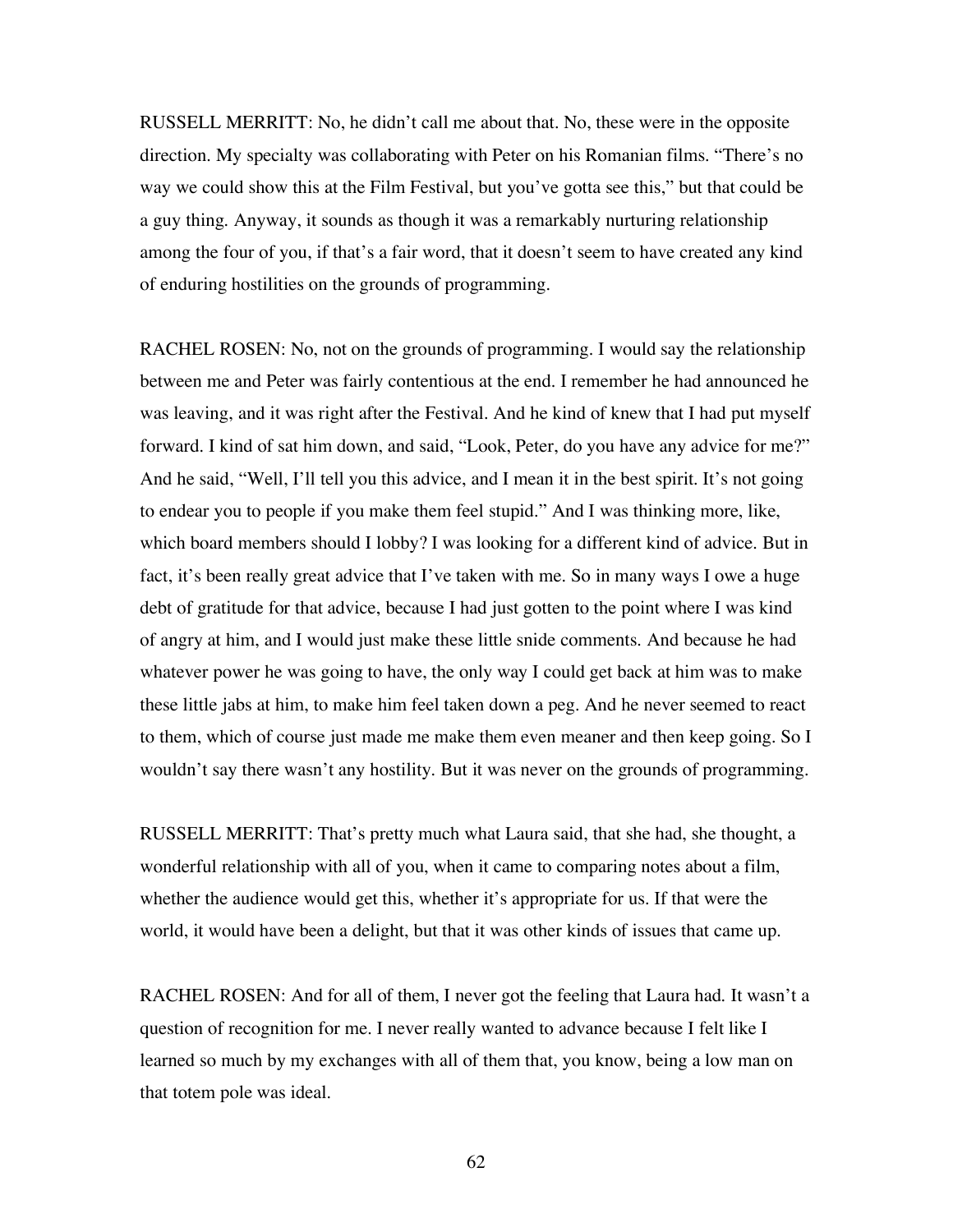RUSSELL MERRITT: Well, let me share with you a self-criticism that Laura had of herself. She said that she thought that over time she had become arrogant in that she felt that as long as she liked it and programmed it, the audiences would come. And she thought that over time, that the audiences were growing weary of the head-scratchers, and that she had no patience with audiences that would not respond to those films, or more accurately, she was indifferent, she said. And I wondered whether that was a fair selfcriticism of her from your perspective. Was that a kind of swagger?

RACHEL ROSEN: It's so hard to say because there were so many audiences that responded deeply to the head-scratchers.

RUSSELL MERRITT: To the very last day?

RACHEL ROSEN: And they would celebrate the head-scratchers. And honestly, it's the one thing I most miss about the San Francisco Film Festival, is for every audience member that she might have felt indifference from, there would be someone coming up to me and thanking me for programming something that was out of the way or difficult. I think I'm in a similar position to Laura, now that I'm at a festival where I'm not exactly programming my taste in films. The festival I program now is not the Rachel Film Festival. I get in a few. Doug and I say, "OK, we can have a couple of head-scratchers a year, but we're also going to show things that we know the audience is going to respond to." I never want to be pandering, but I think a festival is a dialogue between the programmer and the audience. Maybe it's just that Laura's taste was naturally in sync with who our audience had ended up being after that amount of time. And I think it's true that the San Francisco Film Festival maybe never felt extremely accessible to the overall general public in San Francisco. But I also think it's true that the audiences of enthusiastic filmgoers we were getting, who were in tune with what we were trying to do, were big enough so that it didn't feel like arrogance; it felt like curation.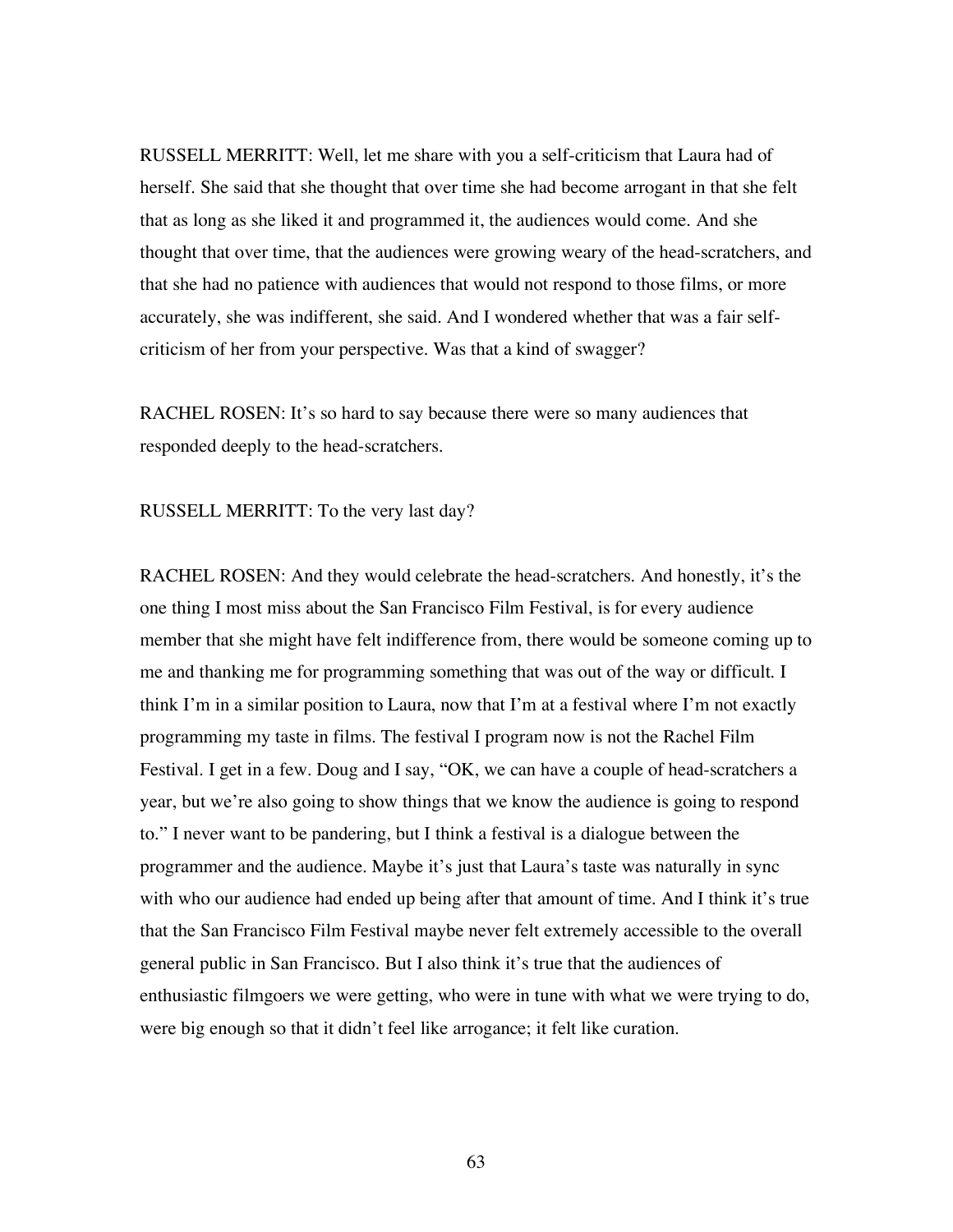RUSSELL MERRITT: And in fact, Laura mentioned that you, of all the programmers, had the most curatorial sense, that you're not looking for homeruns every time; you're looking for films that an audience would find worth taking a chance on. They might not like it, but it would be worth considering, and it might even have some ancillary value in a way that sometimes films are socially very interesting that are not intrinsically interesting, things like that. So it's a good answer, that the audience made possible a kind of adventurism.

RACHEL ROSEN: I felt encouraged by the audience. I mean, I think it's fair to say we could have gone in a parallel universe and become more broad, and might have gotten as enthusiastic an audience of a different kind that felt like we were turning our noses up at them. But I think that's the kind of soul searching you do when you're not getting an audience.

RUSSELL MERRITT: And that's the case, I think, until 2001. You had an audience. I'm not aware that there was any serious dip. I know I need to ask other people about this; that is, to me, one of the great mysteries. The audiences seemed consistent. Even the sponsorships seemed consistent. And yet there seems to be a real rollercoaster as to certain years that were financial successes, others that were financial disasters.

RACHEL ROSEN: Well I have a theory about the 1994 Festival, which is that there were too many films in the Festival. There was this thing of people inviting more and more films, and then some of them had bad screening times, and there weren't that many people coming to see an Oliveira film at 9:00 in the morning. So there is some sort of equation to the number of films; like, the Festival has a certain startup cost; it's going to cost your box office a certain amount, you're going to have to have a certain amount of employees, so there's a certain equation between what those costs are and how many films you have and get people to that's like a winning formula. And I think in '94 there were just too many films.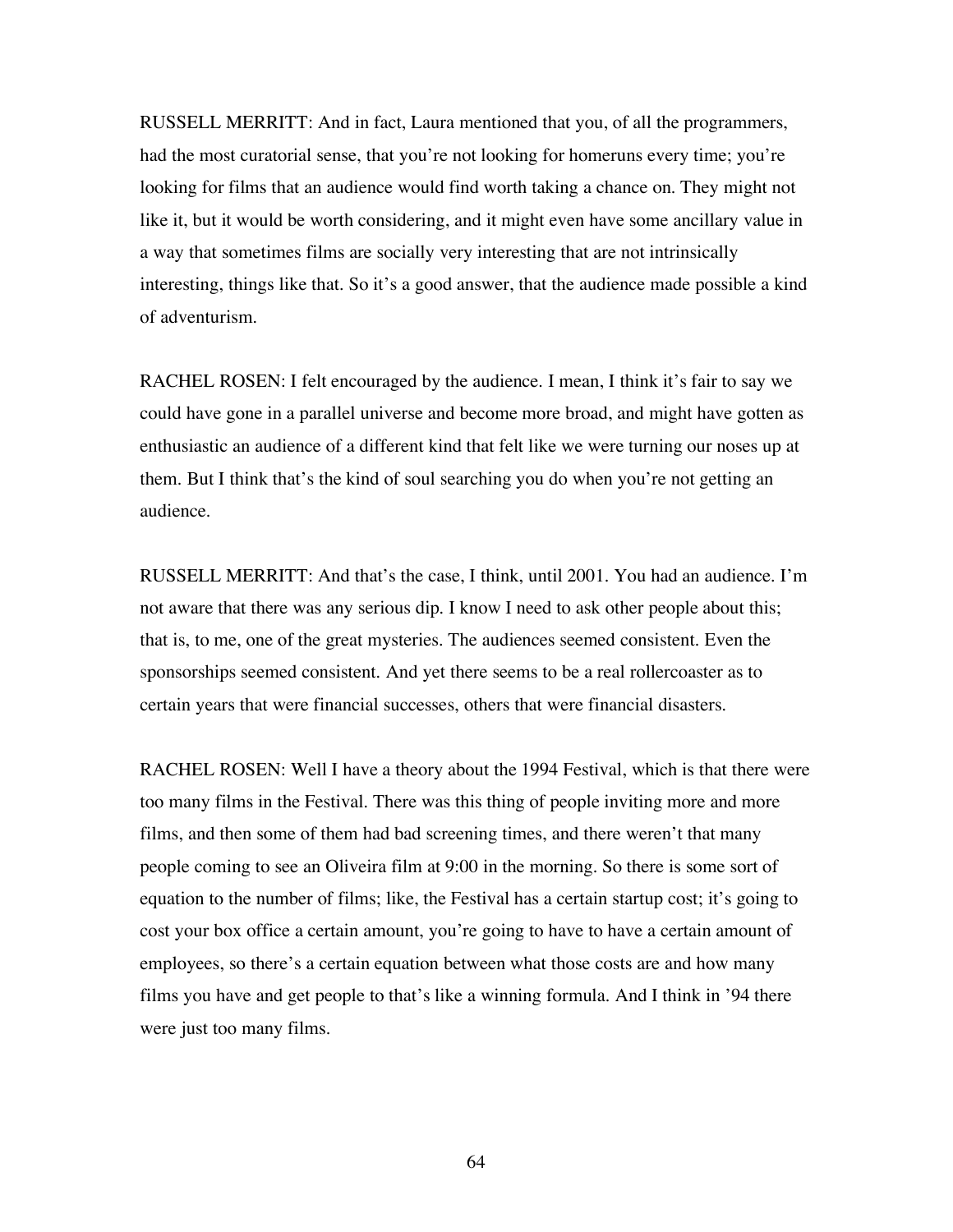RUSSELL MERRITT: It was certainly a criticism at the time: "Yeah, this is just overkill." But were there any individual film festivals that stood out in your mind? I know as a consumer, it's almost as though certain film festivals had personalities, because of the people that were there and the discoveries you made. Was that true of you, that you remember particular years because of personalities or films as just incandescent, or less than incandescent?

RACHEL ROSEN: I'm sure at one point I did. Unfortunately, it's kind of a blur. I have to look through the program guides, and then I remember moments. But it's also strangely true that it's all about these mercurial little details that may or may not have anything to do directly with the Festival. I mean, there are great interactions with guests and stuff like that, but what endures for me is working with Laura and Marie-Pierre and Doug and other people at the Festival. So the things I remember are like driving over to Tosca with this person or that person.

RUSSELL MERRITT: Laura was very good at describing some of the truly gracious celebrities and visitors and guests that you had. Do any personalities stand out for you as just remarkable people?

RACHEL ROSEN: Well, I was so excited to meet some of these people. For instance, I remember driving from one event to another with a bunch of people from Stanford Film School, in a hatchback, in which Werner Herzog was basically crouched in the hatchback in this car full of women. And my film school teacher was trying to have a serious conversation with him about film school, and he says "I think the entry"—I can't do the accent—"exam to any film school should be that the filmmaker should have to clear his own height in a high jump, because filmmaking is all about the knees." That was one of those moments.

RUSSELL MERRITT: Yes, I could see. Any other moments like that, by the way?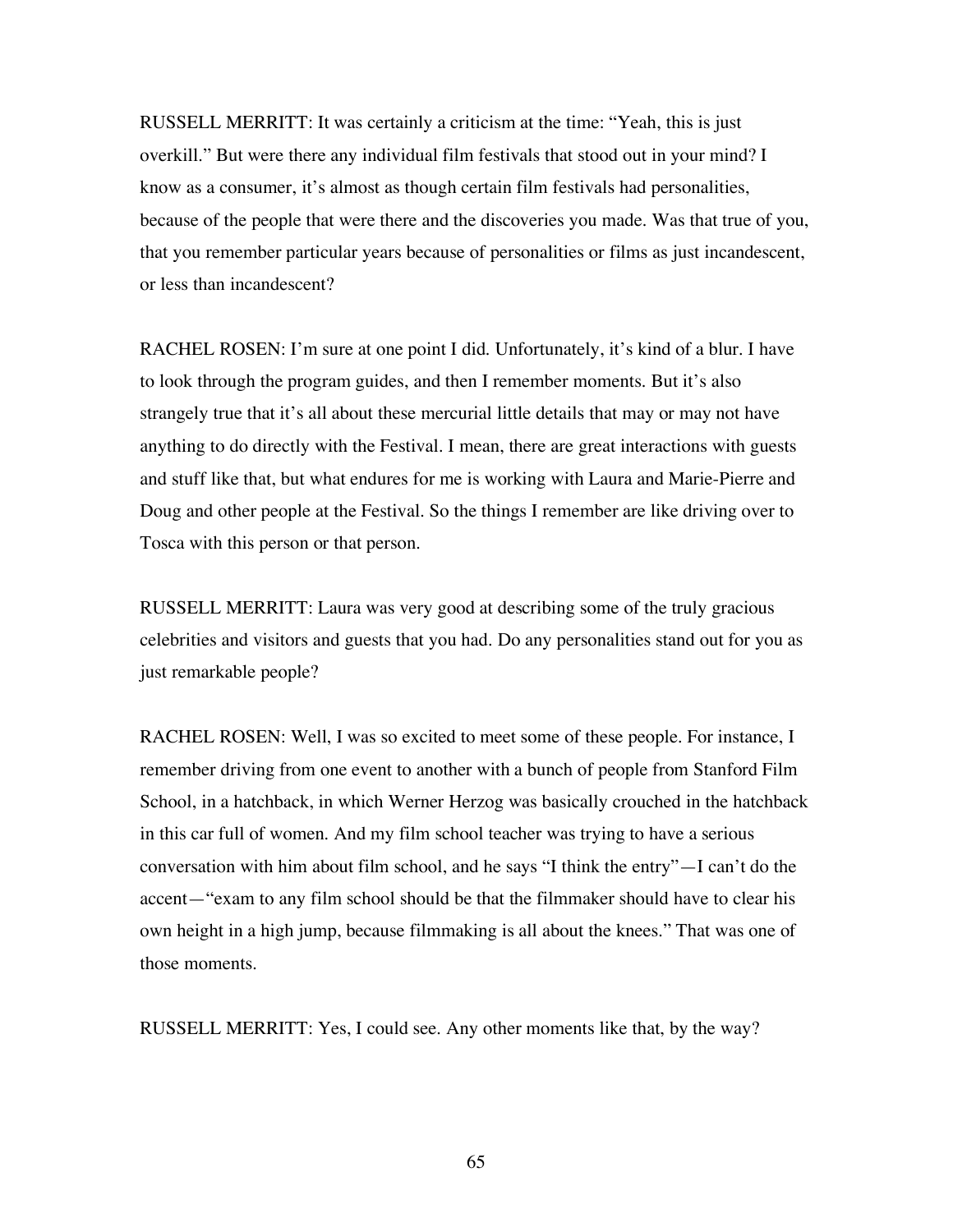RACHEL ROSEN: Well I do remember the Abel Ferrara year. Somehow he got Doug's direct phone number, and he would call Doug and say, "Don't transfer me, don't hang up on me, don't put me on hold!" And Doug would be like, "But you want to talk to Rachel, don't you?" And I went down to meet him at the hotel where he was checking in. I rushed down there; I was kind of sweaty. I was sitting in the lobby. And the guy behind the desk looked shell-shocked and said, "I. Have. Never. In. My. Life. Encountered. Anything. Like. That." And I thought, "Oh, I guess he's here already."

## RUSSELL MERRITT: [LAUGHS]

RACHEL ROSEN: But what I liked about San Francisco is that it was both small enough, and people were cool enough, that the celebrities could basically hang out without being molested. So I do also have another fond memory. We showed this Bill Paxton movie, and during the movie we took him to one of those Japanese karaoke bars. We were the only non-Japanese people in there. And he got up and sang his song, and—

RUSSELL MERRITT: Bill Paxton sang a song?

RACHEL ROSEN: Yeah. And this Japanese woman at the bar said, "Keep your day job."

RUSSELL MERRITT: Having no idea.

RACHEL ROSEN: Having no idea who this is. I thought he was pretty good.

RUSSELL MERRITT: Yeah, I can imagine. He is related to a famous folksinger, so it may well be.

RACHEL ROSEN: Interesting. Actually, I thought he was excellent.

RUSSELL MERRITT: I think that because you've been so incredibly busy, that is how it comes, in flashes, little details.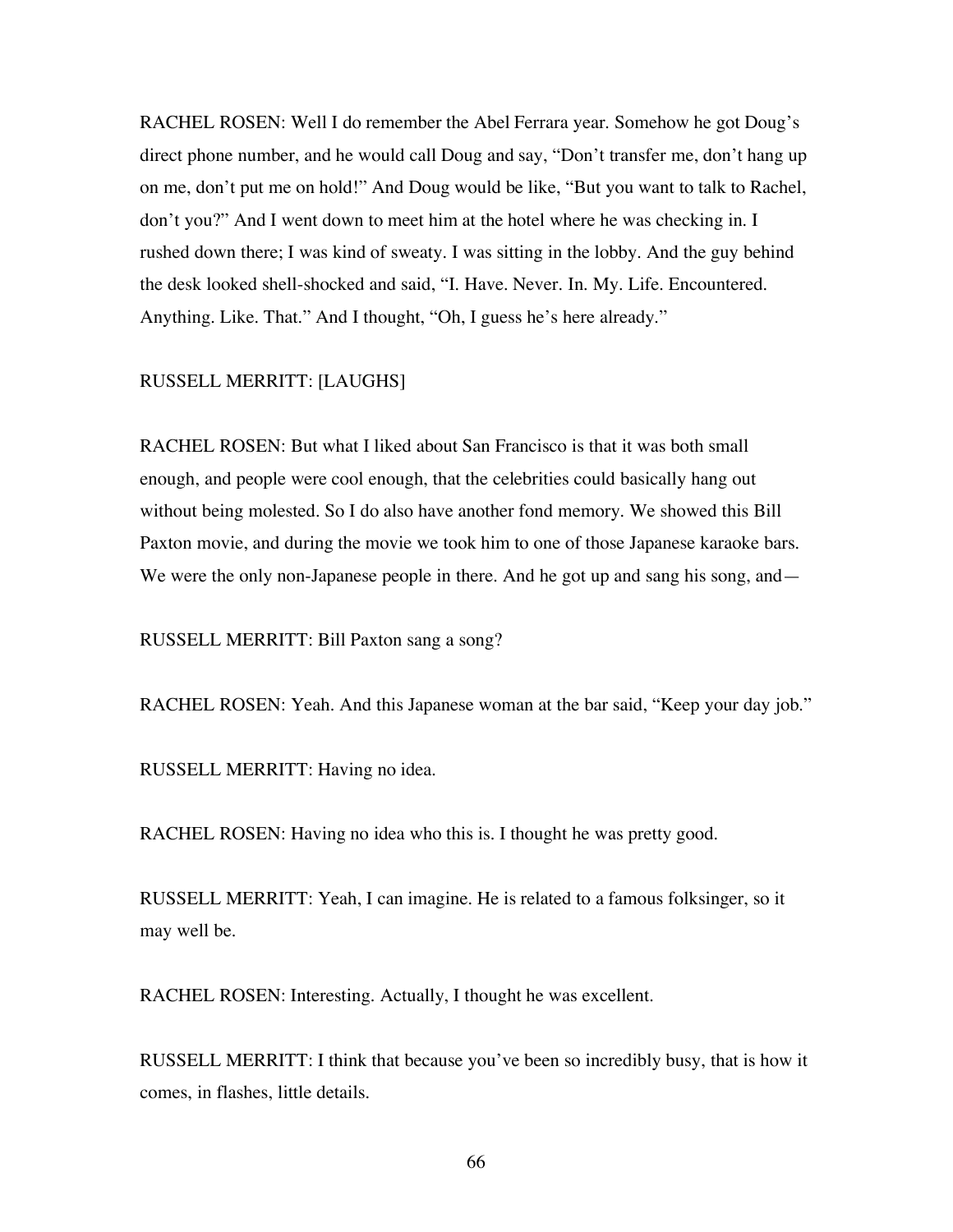RUSSELL MERRITT: Tell me about introducing films, because I mentioned when we were going to lunch about my experience of Peter introducing a film program. Was that the rule, that you would be given very little time to prepare; you just had to do something off the top of your head?

RACHEL ROSEN: No, I knew in advance which films. We'd sit down and do a schedule of "Peter's going to do this, I'm going to do this, I'm going to do that." I think I did them even in that first year—maybe not the year I was a publicist—the first year I was the program coordinator. Our small theater was probably like a couple hundred seats, and I was just terrified then. And then I got to this point where I was a little less terrified there, but I was terrified on the big stage of the Kabuki. Then I got to the point where I was a little less terrified there, but I was terrified at the Castro, to the point where, at the end, I was like, "Hey, this is no big deal." I also remember another instance where we were showing **Dead Man**. And upstairs were Neil Young, Tom Waits, all these people. I was getting ready to lead them to their seats when Kelly, who was managing the Castro that night, came up to me and said, "Hold on, hold on, hold on." She told me that there was a bomb scare at the theater. And I was thinking I would rather myself and every person in this theater get blown sky high than have to get up on stage and tell people that they've got to leave. But the police came in and they did a check, and they let us go.

RUSSELL MERRITT: So how did they react, by the way?

RACHEL ROSEN: No one knew.

RUSSELL MERRITT: Oh, so you were told in confidence.

RACHEL ROSEN: Yes.

RUSSELL MERRITT: And they were just left sort of cooling their heels.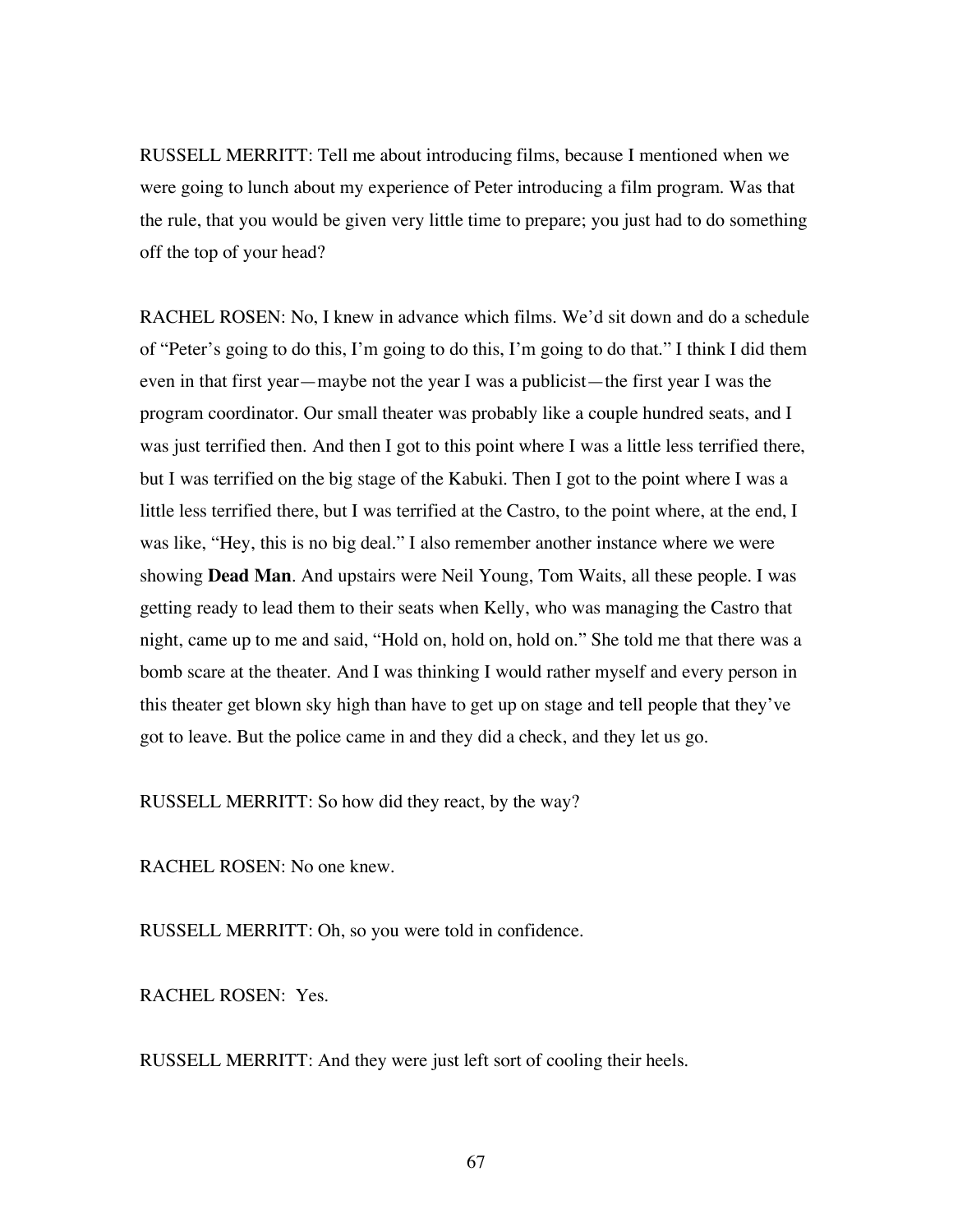RACHEL ROSEN: Yeah. And I had to get up on stage and say we were late because of a technical difficulty. That was a tough one.

RUSSELL MERRITT: That was smart, though. And I suspect that if these guys were in the back of the theater that they would be interviewed on stage afterwards. Would you have been part of that?

RACHEL ROSEN: Generally, the thing is if you're the person doing the introduction, then you're doing the Q&A. But for **Dead Man** it was just Jarmusch who did the interview.

RUSSELL MERRITT: So did you interview Jarmusch then?

RACHEL ROSEN: Yes.

RUSSELL MERRITT: What was that like, as an interview?

RACHEL ROSEN: Again, interviewing means I ask a question or two and then open it up to the audience. But I remember I'd go up to people and say, "I'm going to introduce you," and Jarmusch said, "Say my name; how do you say my name?" And I said—I'm all flustered here—"Jim Jarmusch?" And he was like, "Yes, that's correct." Because I think so many people called him "Jar-MOOSH" or whatever, that he wanted to make sure that I had it right.

RUSSELL MERRITT: Were there any differences between good interviews, bad interviews? Do you remember any going particularly well, particularly badly, anything like that? Or is it pretty much a flow?

RACHEL ROSEN: I think some people are quieter than others. I mean, most of the bad Q&A's I remember, or difficult ones, I wasn't actually doing the Q&A. I do distinctly remember, we showed this Hungarian film that was beyond a head-scratcher; it was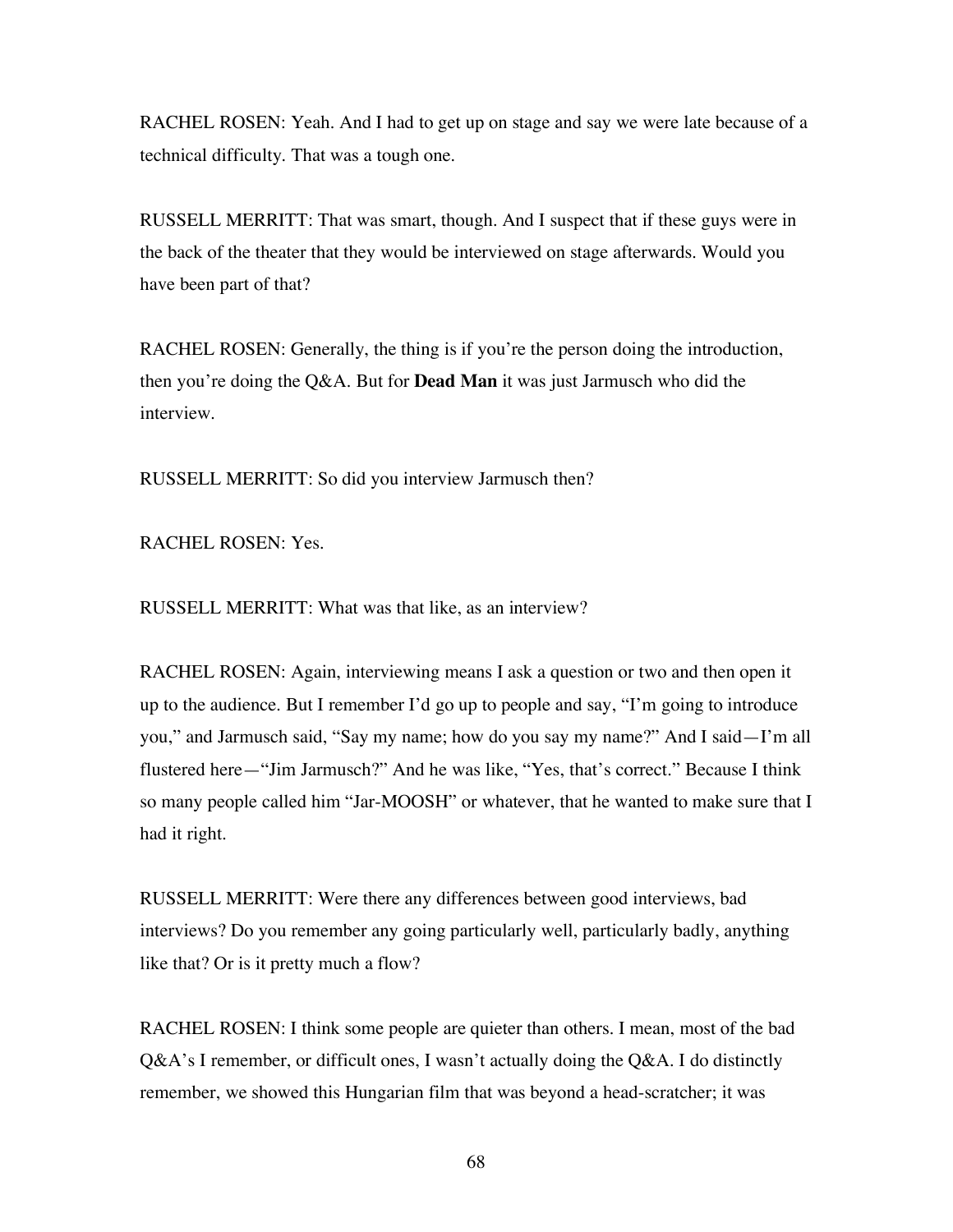designed to frustrate the audience. It was called **Twilight**. It was based on the same book that **The Pledge** was based on, about a child murderer. This would be a film where the shot would be from inside a car, and someone in an officer's uniform would walk over to the car. And the camera would be like stomach level. And it would start to slow pan up, and basically stop right here at the neck.

RUSSELL MERRITT: We're in the world of Straub-Huillet.

RACHEL ROSEN: It was a hard-core black-and-white art movie. And in the audience were a bunch of older Hungarian people who, I think, do that thing where they're like, "Here's a film from my country; I'm going to go see it." So the very suave Hungarian director gets up afterwards, and this man stands up and he was like, "I hated your movie. I don't know what I'm more angry about, my money or my time!" Now I think I'd be a good publicist, but then I just was too wrapped up in what people would think of me if I told them these bad movies were good, so I wasn't very convincing in finding good ways of pitching them. I was the only person out of the equation. **Family Parade** thought interviewing Sylvester Stallone for **Rambo II** was a great thing. I was the only person who thought otherwise. But towards the end I started cutting film clips; the little oneminute clips that you use when you go on interviews. I got to choose the little scenes. And then from there, I asked to be put in charge of what they called the electronic press kits, which is like a little fake documentary, but it's really a commercial. So when I applied to documentary film school I was thinking, "Well if nothing else, I could get a better job, which would be to create these electronic press kits." I mean, that's as high as my ambitions were for film art. And I went to film school. And then what happened was, I got sent to a student film festival in Karlovy Vary that was held every two years. And two people from each class of ours got to go, so I applied.

RUSSELL MERRITT: This was a Stanford project?

RACHEL ROSEN: It was at Stanford. It was student work from all these universities. And that's when I really got the festival bug, because I was like, "These are the people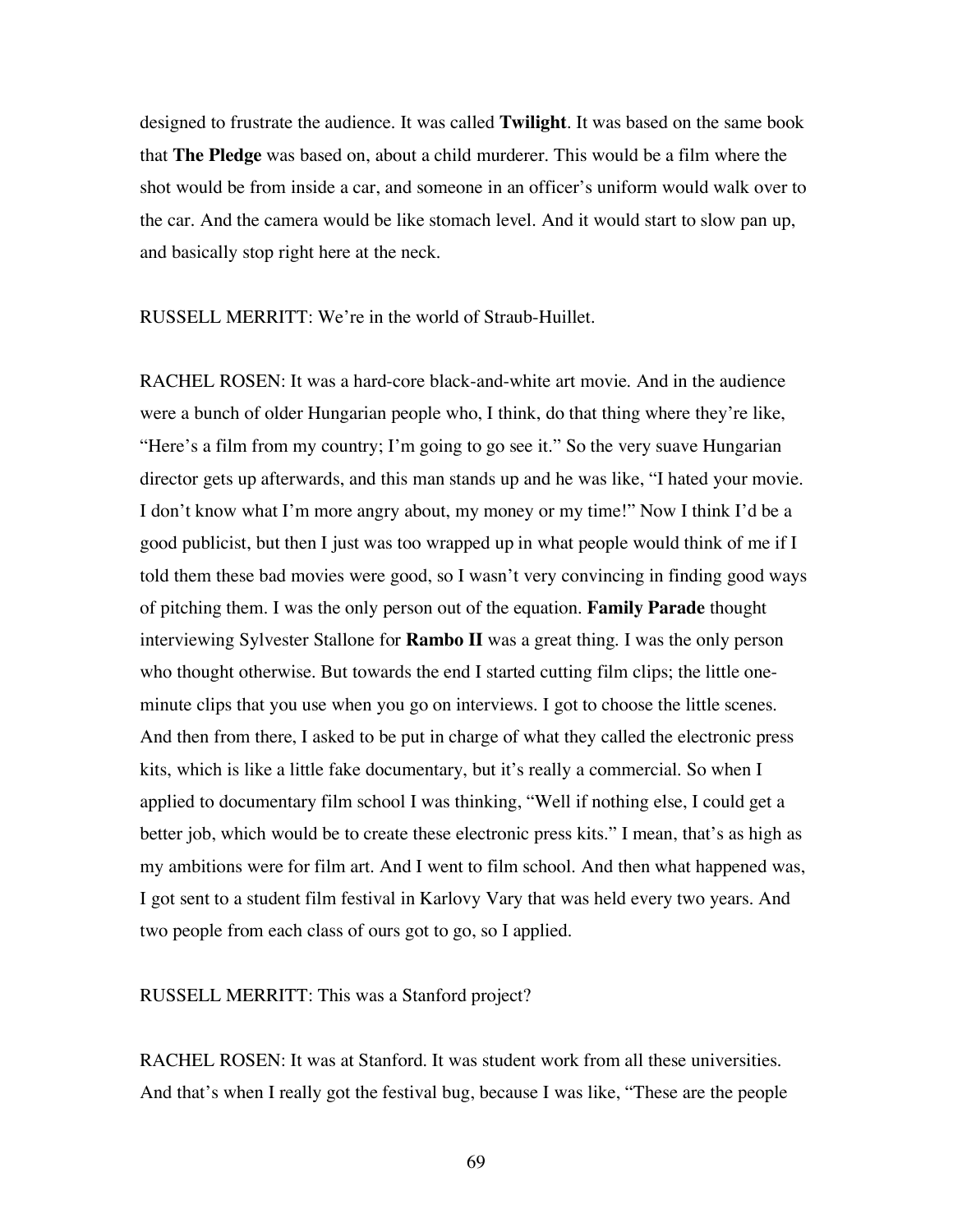I've been looking for." I'd been out of school for about five years then. In the five years since college, "These are my likeminded people who are excited about something." And so that's when I thought, "Film festivals, that's the place to be. That's where I'm going to find my people. That's where my people are going to be." And so then I started working at the New York Film Festival and really - yes, obviously I was in film school, so I was learning about film, even in graduate film school, and I was curious about what I was doing in the five years I was a publicist. So, honestly, I started reading some of the slightly trashier Hollywood books, like, "Hey, David Begelman, I used to work in the building with him. Let me read that book about how he embezzled all that money." Anyway, all sense of art was flushed down the toilet.

RUSSELL MERRITT: But corporate histories and the flamboyant side of running a movie company.

RACHEL ROSEN: Exactly. So I started to get interested in what was going on, but it was really through film school. And the New York Film Festival, even though it's pretty late in my career, was the start of my, "Wow, **L'Atalante**, that's an amazing movie." Starting to be interested in a broader range.

RUSSELL MERRITT: I was going to ask that, that most of your exposure to film would have been to contemporary film, even when you go to Karlovy Vary, that it's going to be student films of the day. Did that make you curious about film history at all, or does that come at the end of the process?

RACHEL ROSEN: Well I think it's starting to see, I mean, as I mentioned to you before at lunch, my parents had taken me to see some more unusual films when I was a child, like **Vampyr** and **Them**. But at that time—really until after school—I wasn't that interested in movies. I was really interested in interacting with people, and being in a movie meant that was a time I couldn't have a conversation with someone. But even when I was in New York working in publicity I was starting to seek out stuff. I'd go to the Public Theater, and I was starting to look for more unusual movies. I was also, at the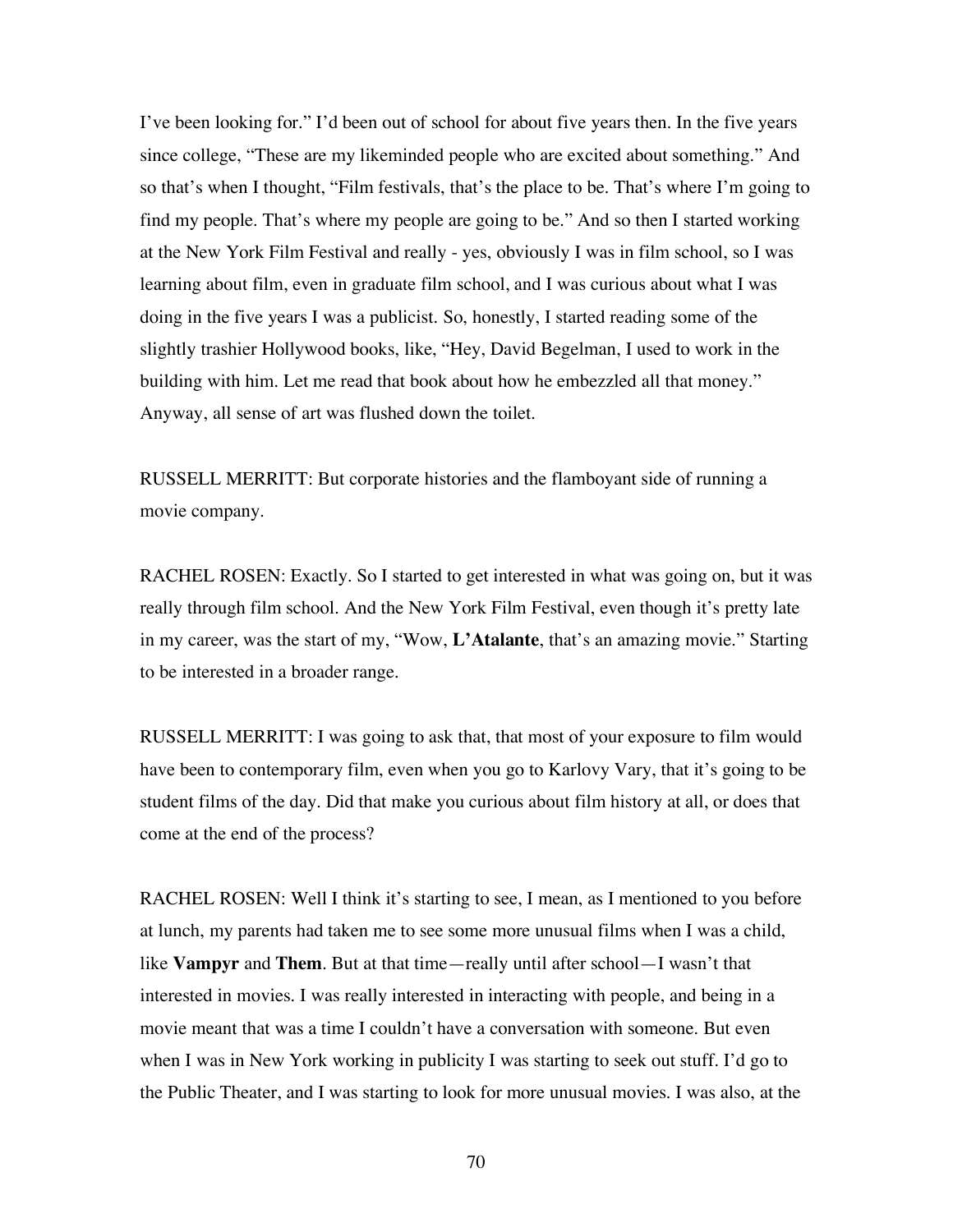time, though, keeping up with every crappy Hollywood movie, because that was just what we did.

RUSSELL MERRITT: It was part of a social scene.

RACHEL ROSEN: Well, I also felt like it was a work thing; you needed to know what **Iron Eagle** was like; that was a movie I worked on. But it was once I got to the Film Society of Lincoln Center that this whole world of older films and silent films and art films and foreign films opened up for me. And so in some ways I think that's what I needed, because even coming into San Francisco I was looking for mentors. That's why I was so lucky to find Marie-Pierre and Laura, because I didn't have a film education, and I didn't feel confident in my knowledge of film. I was learning as I went, on jobs. I became very voracious about it, but there are still big holes in my past or my history because I don't have any formal film education. I just taught myself.

RUSSELL MERRITT: You say your mother was in dance. Did you develop a taste for live performance before you developed a taste for film? Would you enjoy going to theater, to seeing dance?

RACHEL ROSEN: No. I like live performances. But now I'm much more comfortable with "dead" performance, because I like that fourth wall. I hate it when something goes wrong. I remember seeing **Hair** with my parents in England when I was like eight years old, and some naked man came out in the audience. I thought I was going to die! That doesn't happen in movies.

RUSSELL MERRITT: What I was trying to get at was, I wondered whether there were seeds for this that came from interest in other arts, like whether you were a voracious reader, for instance.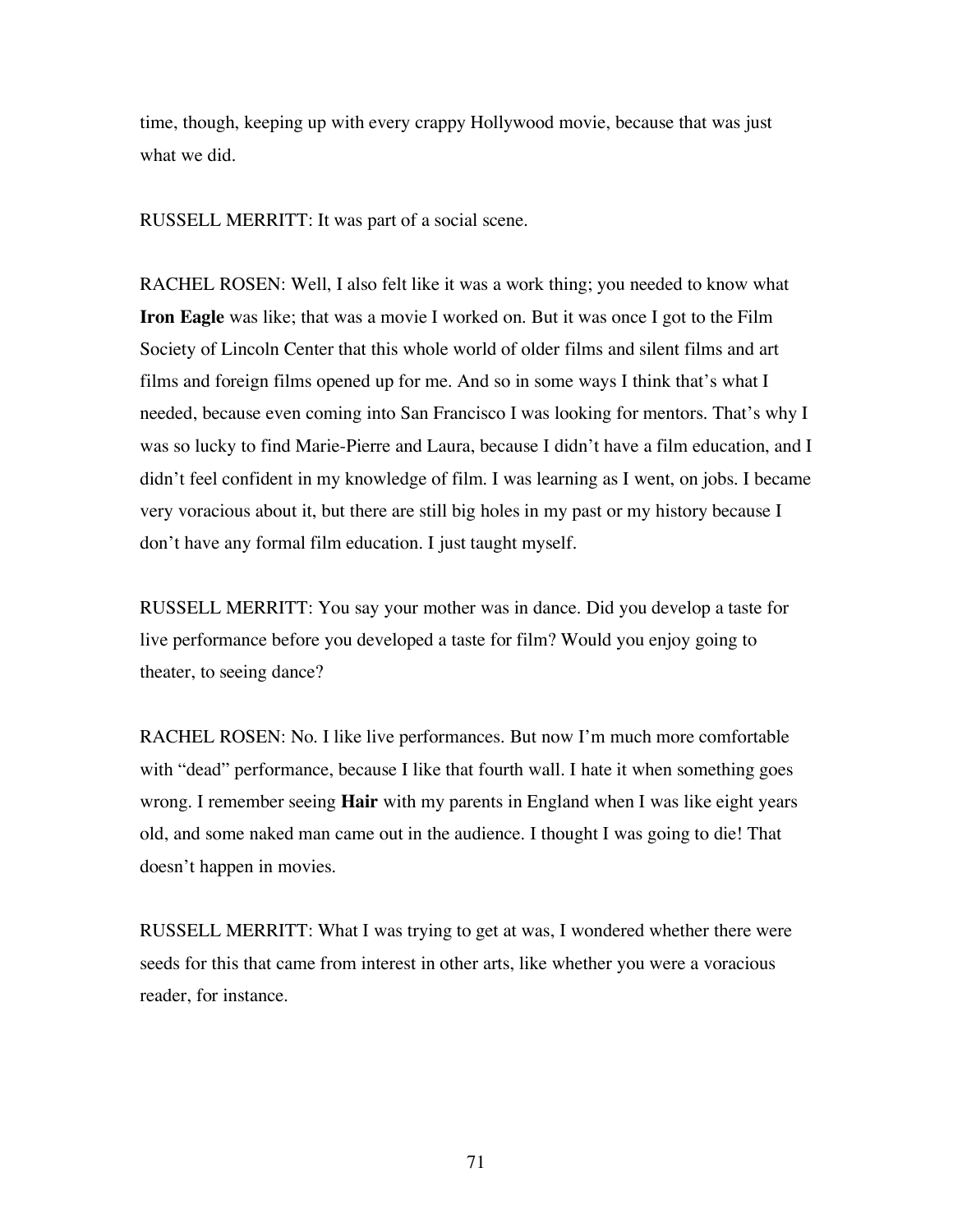RACHEL ROSEN: I've always been a very voracious reader, and I've been interested in photography since high school. I love Walker Evans and James Agee, and that was part of what fed into the idea of going to documentary film school.

RUSSELL MERRITT: But it sounds like you did that more or less on your own. When you say you were looking for mentors, you didn't find them necessarily at Brown or even in your family, that this wasn't something that your parents or your sister cultivated or encouraged you.

RACHEL ROSEN: Not particularly. I mean, my dad loved going to movies, but I actually hated going to movies with my dad because we'd come out and he'd say, "What do you think?" And I didn't think anything; I was just being entertained. I think having to express an opinion made me uncomfortable.

RUSSELL MERRITT: It sounds as though it was a search that took a little time.

RACHEL ROSEN: It's something I just came to. I say I go the opposite direction, because there are all these people trying to break into Hollywood, and I started in Hollywood and I was trying to break free. Another formative thing that's kind of interesting—that led to this documentary thing—one of the films that I worked on my first job was **The Falcon and the Snowman**. So to work on that, I read the book. It was one of those things where I was like, "Oh, well, actually, the real story is just as interesting if not more interesting than the movie it's based on." And so again, I started going the opposite direction.

RUSSELL MERRITT: But it does sound as though part of the enthusiasm for what a film festival does is based on the alternative to that model. I was very impressed when you said that audience members got disappointed when they would discover, "Oh, this movie's going to get released generally." There was a kind of sense that, "I have this unique treasure, and now everybody's going to get to share it." And it sounds as though you were looking for treasure that you couldn't find in Hollywood, that suddenly it was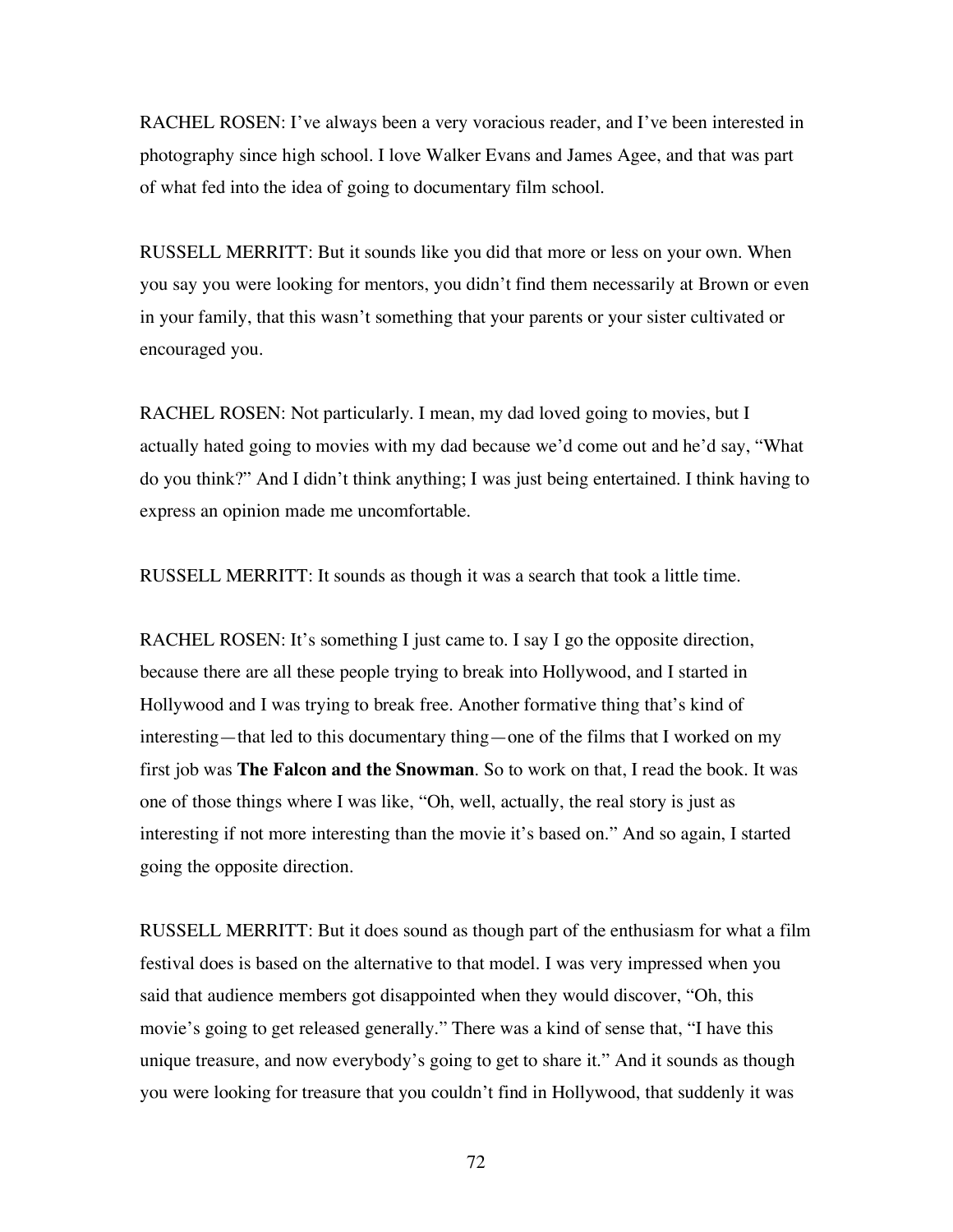everywhere in these foreign, films. And so that may be the most interesting story of all, that because ordinarily people who become very successful in the film festival world are brought up in an atmosphere where that is encouraged, although I have to say that one of the ways in which film festivals are so interestingly different from, say, the world of academia—it's certainly true of Peter, certainly true of Laura, certainly true of you, certainly true of Brian—it's not through film schools. Peter never took a film course in his life; he taught film but never took courses in it. Laura tried film for a little while at Wisconsin and found this isn't for her. It was being much more comfortable making discoveries of your own. And it's going to lead to the last question that I have, and it is a hopeless question, because I suspect that when after each film festival you're so exhausted, the last thing you do is take a step backwards or look. But I'm going to ask you the question anyway. You are in the catbird seat, from the years 1991, but particularly in the years after 1995 and perhaps through today, in getting an overview of just about everything that is happening in international cinema; not literally everything, but so much deeper than what a survey or a headline can do. And most film histories are written by people who cherry pick from the most famous, the most discussed, and the rest. You, on the other hand, are watching infinitude of films that never get reviewed, or the reviews become incidental. And I wondered whether you were able to find historical patterns ranging from, say, the '90s that the more casual viewer would have escaped. If I could just rattle on for one more second, what brings this to mind is, in 1996, a fascinating piece by Susan Sontag. She says, "Art cinema's dead." Jim Hoberman comes back saying, "It's not dead. You've just been looking in the wrong places." And that would be an example of where you're so used to seeing films coming from Europe, when they no longer come from there, you just assume the scene is over. I'm wondering whether you can refine that at all, whether there were notable trends that never caught the eye.

RACHEL ROSEN: I think the overall trend that I really noticed is how success destroys trends. So for instance, there was a period in the nineties where I was really excited about new Korean cinema, and it seemed like there were really exciting things going on in Korea. And then what happened was, that new Korean cinema became extremely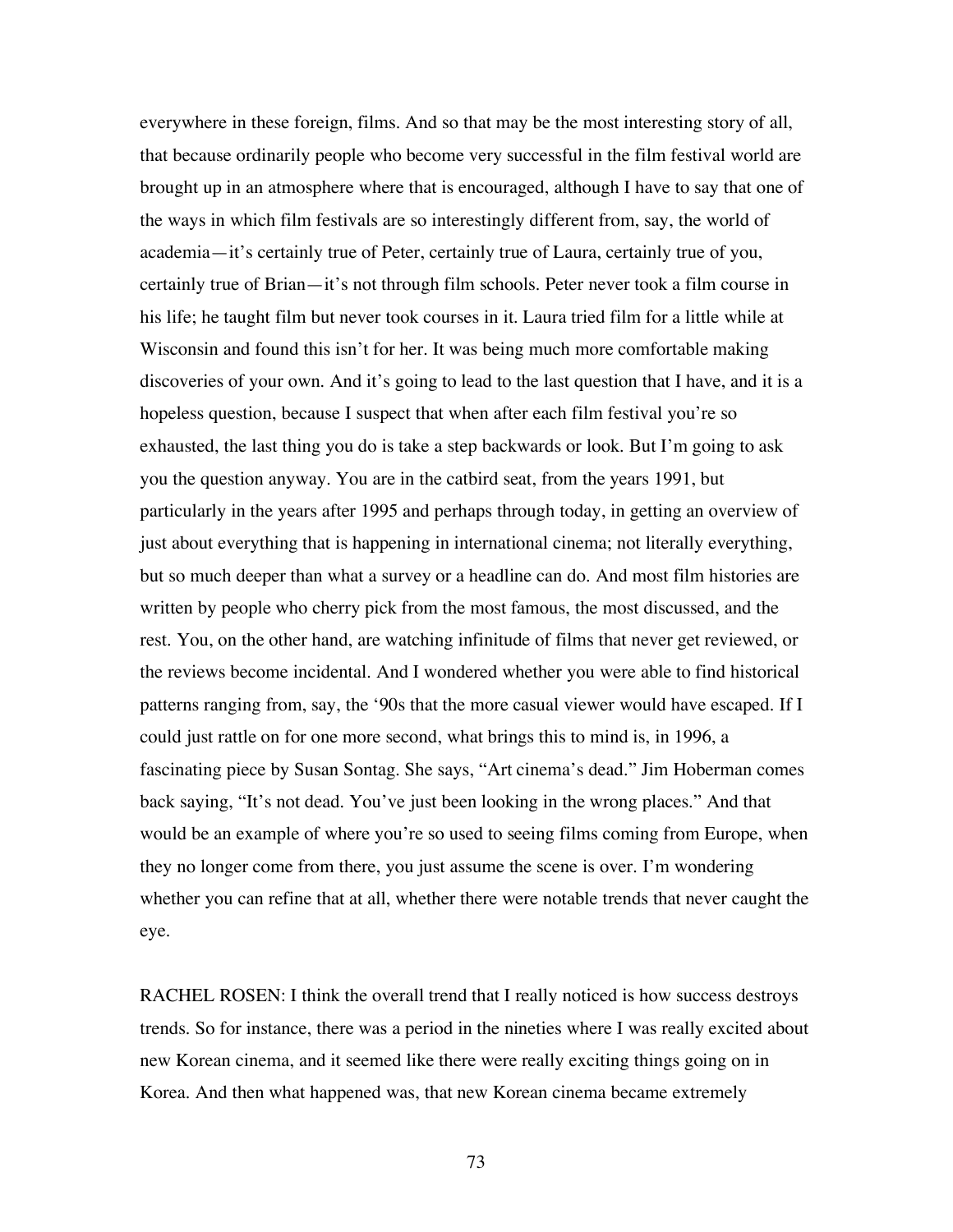successful, and then it started kind of having to be successful, and then it started to seem a little bit more homogenous. Then a few years ago there were really exciting things happening in Argentina; that comes from a certain reason. Lots of people have good theories, but the idea is, the economic collapse kind of opened the door for a lot of filmmakers, because in the years after the economic collapse there was an unprecedented amount of people in film school in Argentina, the theory going, "If I can't make money as a doctor or a lawyer, I might as well be a filmmaker, I might as well do whatever I want." And that seems like a really, really exciting place. Some of that, now, I've already seen sort of the watered down imitations of those first films, but I still think there are really exciting movies happening there, but then you start to say, "I get it." These really exciting trends can't always sustain themselves, because they need to metamorphosize, or else they start to seem like imitations of themselves, because this Argentinean cinema was shocking and austere and very simple, and then you kind of see version 39 and it's not shocking anymore; it's just austere and simple. So I think it's just I am very wary as a programmer of this need for constant discovery of new trends and new filmmaking. I've seen a lot of programmers who specialize in certain areas get into this trap where they're riding the crest of whatever the hot country at the time is, and then, "OK, it's not new Iranian cinema anymore; now it's happening in Thailand," but they don't know anything about Thai cinema. I do get the sense that there are exciting trends peaking up in different countries, and it's different every five or six years. The overall trend, though, is just that there continues to be a huge majority of banal, commercial, uninteresting work in any given circumstance or country, and that there are exciting individual voices which may be pushed to the forefront by a cultural trend, or may be the one anomalous voice in their own country. But I think overall it's like any art. Of all the people trying to do it, there's going to be a relatively small percentage of people who really have a unique vision.

RUSSELL MERRITT: One reason for invoking the Hoberman/Sontag debate was that I was impressed by how often the Film Festival is on what I guess could be called the cutting edge of things. And I wanted to ask you, because you were bringing up Thai cinema and Argentinean cinema, what about Vietnamese cinema? That seemed to be brought to San Francisco before just about anywhere else in the West. And talk about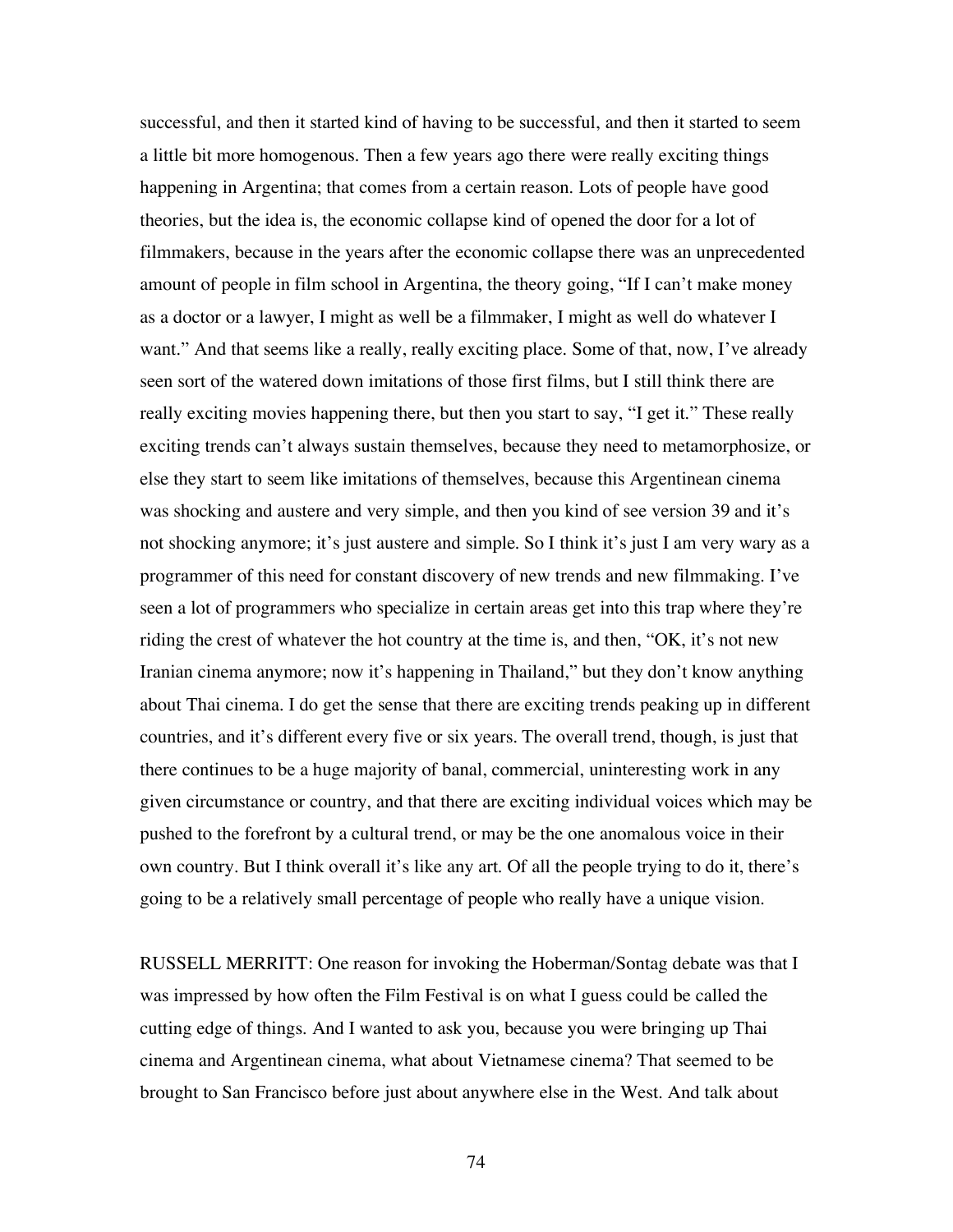patterns, usually Americans embrace the culture of the people they've just been fighting, and it's a tradition that goes way back to the American Revolution, but with Vietnamese films it didn't seem to quite work that way, that there was a gap.

RACHEL ROSEN: Well I think another trend that I've noticed, which even as a programmer I still struggle with and I think audiences struggle with, is this question of authentic voices from countries that we're not habituated to. So I think what was exciting about the Western art cinema is it was pretty easily translatable to the U.S. I mean, a French movie wasn't that different from a U.S. movie; it just had less clothes. What's always a puzzle about some of the countries where there are really big differences in storytelling modes is what works when you bring it to the U.S. What comes to mind are some African films, where there's a theatrical style—heightened and more theatrical. We showed some of those films in San Francisco; we've shown them in L.A. Sometimes people look at them and they just think, "Wow, that's bad acting." They can't help but look at it through their western eyes. I think there's something to that in terms of the Vietnamese cinema, in that there was a slightly melodramatic tint to some of the films we showed from Vietnam, which, I mean, as a programmer, I'm not an expert in everything, nor were we at San Francisco. So we relied on a lot of outside expert programmers in different countries and different fields to suggest things. I can't tell you for sure that that is a style that has ties to Vietnamese culture as opposed to the fact that it was just a little too cheesy for the American public. But I think there are some cinemas that are harder to bring into the U.S. that people don't know how to relate to the same way.

RUSSELL MERRITT: It sounds to me, from what you said and what the others have said in the Festival, that's when it gets interesting, when it's really difficult to make the connection, because it's part of the adventure.

RACHEL ROSEN: Well it is, because it's funny, too; like a lot of those, even Fifth or Sixth Generation Chinese filmmakers were usually criticized for sort of kitsching up their country's history for Western consumption. But to be accepted in the West means to be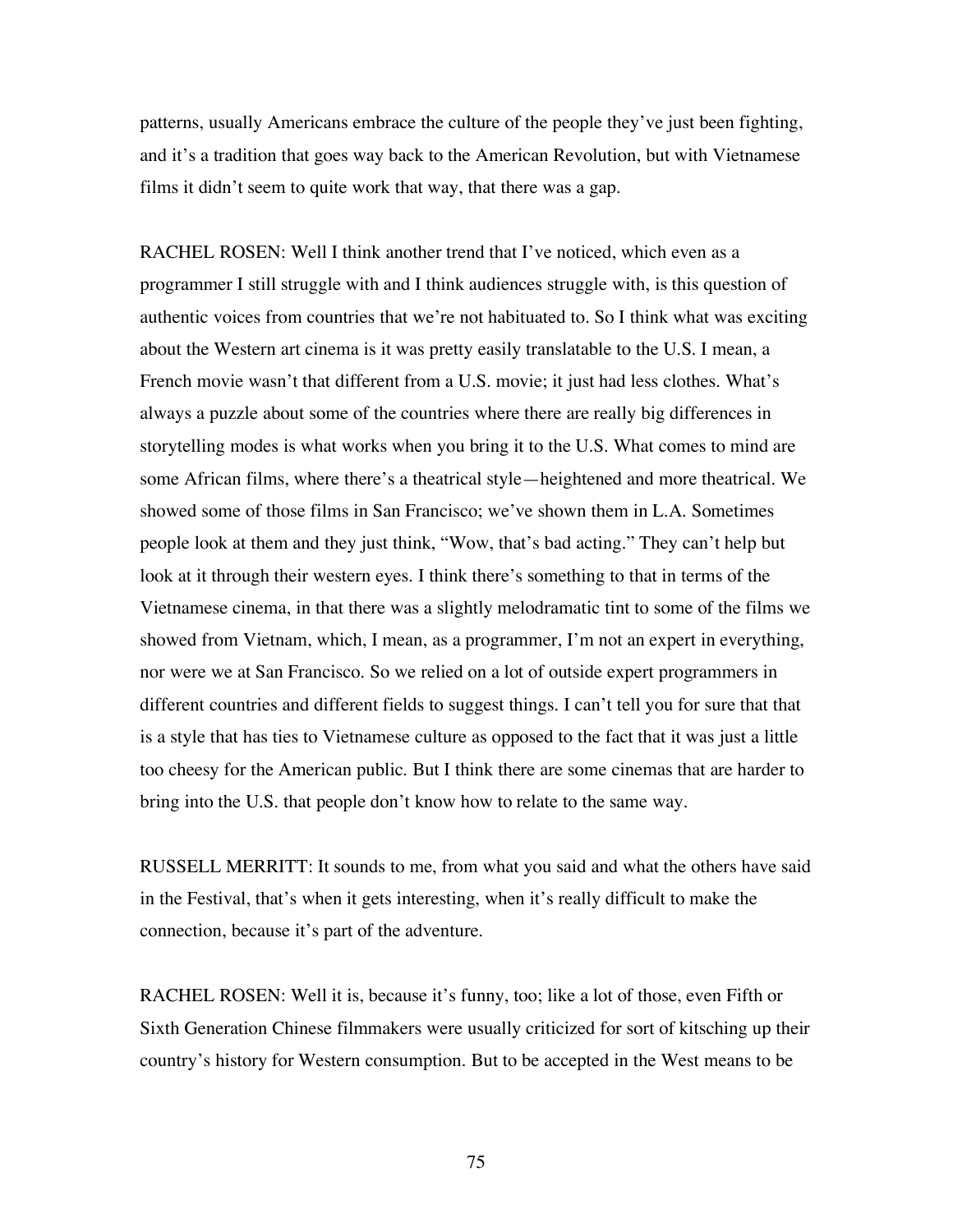accessible in some way to the same kind of storytelling that people are used to. And I am interested in where that gray area is, where it starts to get difficult.

RUSSELL MERRITT: You raised a very interesting question this morning, whether it's not another kind of adaptation when you're trying to make a culture popular to the indigenous population; that is, that there's an equal adjustment to just making your own history accessible. Now of course, in Hollywood we know nothing about that, but there is some evidence that this thing happened.

RACHEL ROSEN: And, it's interesting to take a step back because often even my first judgment is, "Oh, it's a total soap opera."

RUSSELL MERRITT: I wonder whether I can try one out on you, that especially given your background and your interest in documentary, whether there's a kind of reversal that goes on with international film festivals, that we're always told about how immigrants gain their first impressions of the United States from the movies and that we know that subtitles were frequently used through immigrant populations as a way of just learning the language and the rest. It seems as though the film festivals reverse that process. It's a way that you get American audiences to emigrate to these cultures that you are never going to know intimately, but which give you a sense of alternatives to what you know.

RACHEL ROSEN: I'm a little bit leery of that. I mean, I see where that fits for documentaries, but to me it's a way of getting you to emigrate to the imaginations of those countries. I mean, it's the same in literature, too. You can read Tolstoy and not necessarily know that that's the reality of the time and country he was writing about, only that he was a great storyteller. So looking at Bela Tarr, there's something in there that tells me something about the country that it's coming from, but it's more about his head than it is about his place. What it does is it creates a curiosity in me about where that might have come from, so it's a springboard for an introduction to a country.